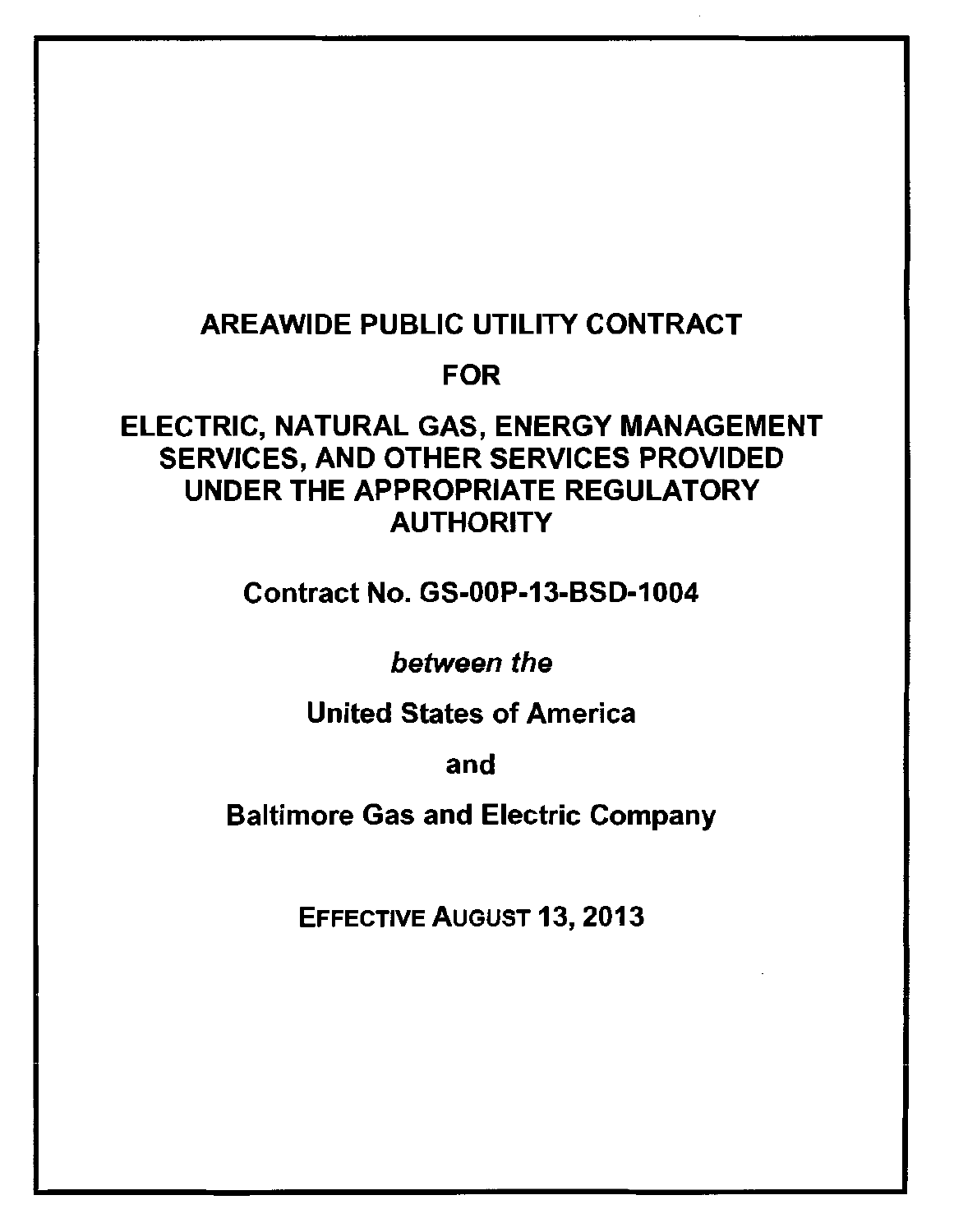# **Table of Contents**

 $\begin{array}{ccccc} &\ddots &\ddots &\ddots &\ddots &\ddots &\ddots\\ &\ddots&\ddots&\ddots&\ddots&\ddots&\ddots\\ &\ddots&\ddots&\ddots&\ddots&\ddots&\ddots\\ &\ddots&\ddots&\ddots&\ddots&\ddots&\ddots\\ &\ddots&\ddots&\ddots&\ddots&\ddots&\ddots&\ddots\\ \end{array}$ 

| ARTICLE 4. AUTHORIZATION PROCEDURE AND SERVICE DISCONNECTION.  4         |
|--------------------------------------------------------------------------|
|                                                                          |
|                                                                          |
|                                                                          |
|                                                                          |
|                                                                          |
|                                                                          |
|                                                                          |
|                                                                          |
|                                                                          |
|                                                                          |
|                                                                          |
|                                                                          |
|                                                                          |
| ARTICLE 18. EXHIBIT "C" AUTHORIZATION FOR ENERGY MANAGEMENT SERVICES  15 |
|                                                                          |
|                                                                          |
|                                                                          |

| "General Terms and Implementation Guidelines to Exhibit "C" Attachment to Exhibit "C       |  |
|--------------------------------------------------------------------------------------------|--|
| "Authorization for Services Provided under the Appropriate Regulatory Authority Exhibit "D |  |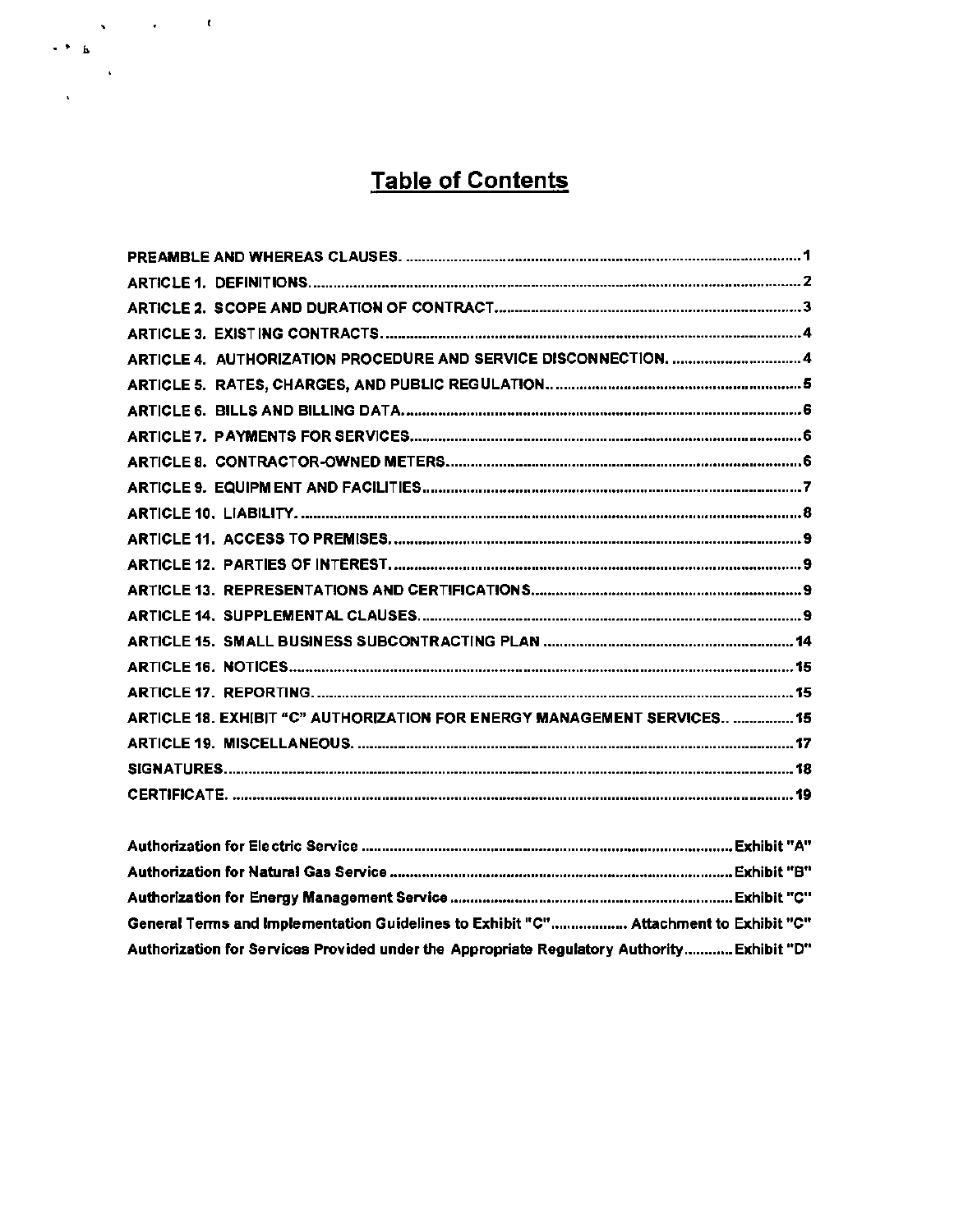# **AREAWIDE PUBLIC UTILITY CONTRACT FOR ELECTRIC, NATURAL GAS, ENERGY MANAGEMENT SERVICES, AND OTHER SERVICES PROVIDED UNDER THE APPROPRIATE REGULATORY AUTHORITY**

. .

×

### **Contract No. GS-OOP-13-BSD-1004**

THIS AREAWIDE PUBLIC UTILITY CONTRACT FOR ELECTRIC, NATURAL GAS, ENERGY MANAGEMENT SERVICES, AND OTHER SERVICES PROVIDED UNDER THE APPROPRIATE REGULATORY AUTHORITY (the "Areawide Contract") is executed effective as of the 13<sup>th</sup> day of August, 2013, between the UNITED STATES OF AMERICA, acting through the Administrator of General Services (hereinafter referred to as the "Government"), pursuant to the authority contained in 40 U.S.C. 501(b)(1), and BALTIMORE GAS AND ELECTRIC COMPANY, a corporation organized and existing under the laws of the State of Maryland, and having its principal office and place of business at 2 Center Plaza, 110 West Fayette Street, Baltimore, Maryland 21201 (hereinafter referred to as the "Contractor").

WHEREAS, the Contractor is an electric and gas public transmission and distribution utility company that is regulated by the Maryland Public Service Commission and the Federal Energy Regulatory Commission (hereinafter referred to collectively as the "Commission" or the "Appropriate Regulatory Authority");

WHEREAS, the Contractor now has on file with the Commission all of its effective tariffs, rate schedules, riders, rules and regulated terms and conditions of service, as applicable and required by the Commission's rules and regulations;

WHEREAS, with some exceptions, the Government is generally required by Chapter 1 of Title 48 of the Federal Acquisition Regulation (FAR), 48 CFR 41.204, to enter into a bilateral contract for utility services at each Federal facility where the value of the utility service provided is expected to exceed \$150,000 per year;

WHEREAS, where the Government has an areawide contract in effect with a particular utility, such utility services are normally to be procured thereunder;

WHEREAS, the Government is now purchasing such utility services from the Contractor under and existing areawide contract, Contract No. GS-OOP-03-BSD-0249, the last effective date of which is August12,2013;and

WHEREAS, the Contractor and the Government mutually desire to extend and renew this existing areawide contract to be used by the agencies of the Government in obtaining electric, natural gas, energy management services, and/or other services provided under the Appropriate Regulatory Authority from the Contractor and to facilitate partnering arrangements as encouraged and authorized by 10 U.S.C. 2911-2918 and 42 U.S.C. 8256.

NOW, THEREFORE, in consideration of the premises and mutual covenants herein contained, the parties hereby agree as follows: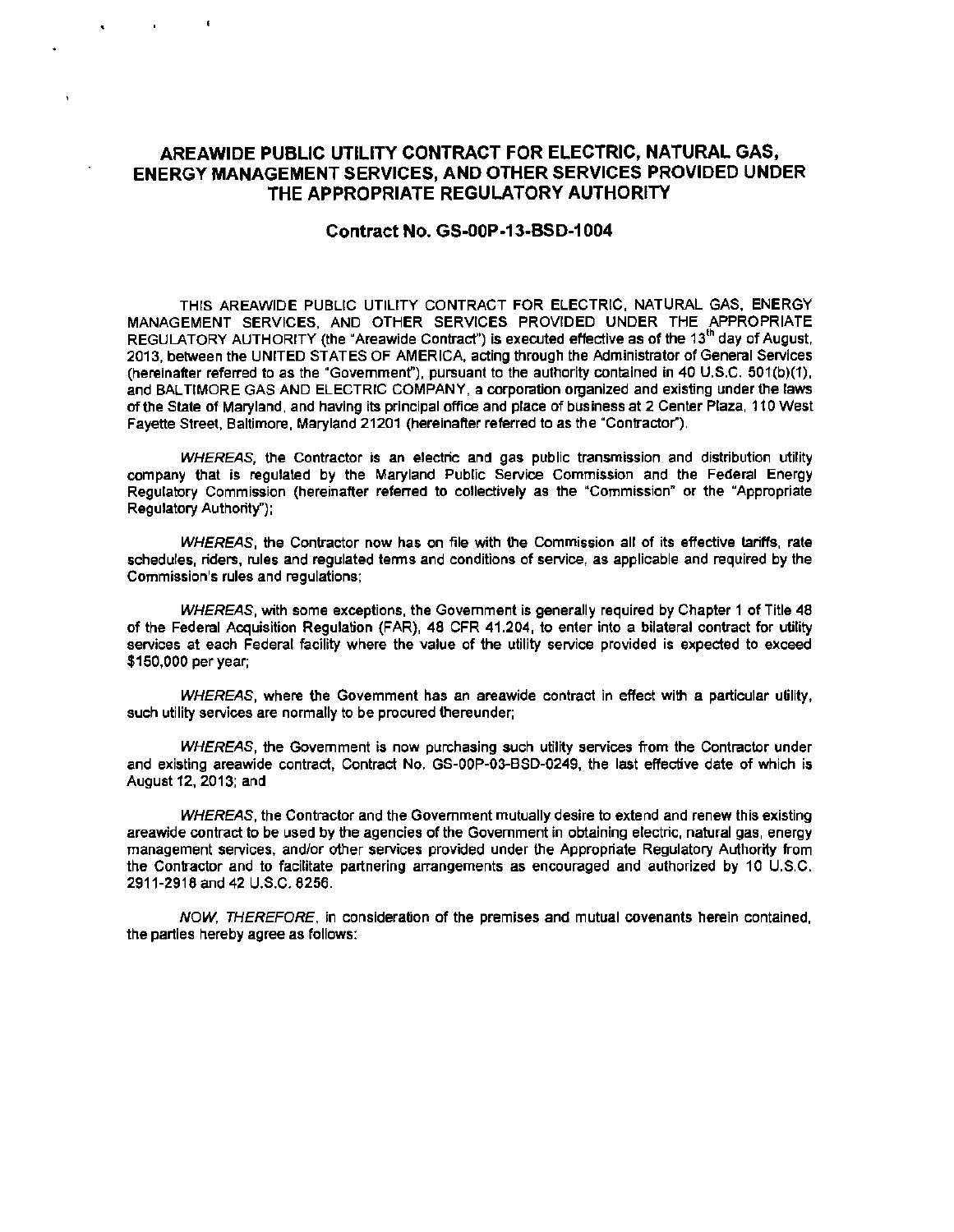## **ARTICLE 1. DEFINITIONS.**

1.1. As used in this Areawide Contract,

 $\sim 10^{-11}$ 

(a) the term "Agency" means any Federal department, agency, or independent establishment in the executive branch of the Government, any establishment in the legislative or judicial branches of the Federal Government, or any wholly or mixed ownership Government corporation, as defined in the Government Corporation Control Act, a list of which Agencies may be found by searching the document entitled ADM 4800.2G, dated February 16, 2011, on the General Services Administration website;

(b) the term "Ordering Agency" means any Agency that is authorized to and obtains Utility Services under this Areawide Contract:

(c) the term "Authorization" means one of the order forms attached to this Areawide Contract as Exhibit "A", Exhibit "B", Exhibit "C", and Exhibit "D", which are used to acquire Utility Services under this Areawide Contract. With the exception of the provisions defined in Contractor's Tariff and Contractor's Standard Terms and Conditions, all authorizations shall be administered outside of the oversight and purview of the regulatory environment and in accordance with the requirements of the Federal Acquisition Regulations;

(d) the term "Termination Authorization" means an order form used by an Ordering Agency to notify the Contractor that the Ordering Agency wants to discontinue or disconnect a specific Utility Service provided under this Areawide Contract. where the relevant Authorization does not otherwise specify how Utility Services are to be terminated;

(e) the term "Electric Service" means electric commodities, transmission, distribution, and/or related services;

(f) the term "Natural Gas Service" means regulated gas commodities, transportation, transmission, distribution, storage, and/or related services;

(g) the terms "Energy Conservation Measure" or "ECM" mean any specific energy or water-related project intended to provide energy savings and/or demand reduction in Federal facilities;

(h) the terms "Energy Management Service" and •EMS" mean any project or service (including any ECM) that is intended to reduce and/or manage energy demand or water use in a facility as well as those services that determine whether such reductions are feasible (such as energy audits and any ancillary services necessary to ensure the proper operation of the energy or water conservation measure). Such projects and services also include, but are not limited to, operating, maintenance and commissioning services. An ECM may result from an EMS. To be considered an EMS, the project or service must satisfy all of the following requirements:

1. the EMS project or service must be designed to produce measurable energy or water use reductions, cost reductions, or measurable amounts of controlled energy and/or water use;

2. the EMS project or service must be directly related to the use of energy or water or directly control the use of energy or water:

3. the preponderance of work covered by the EMS project or service (measured in dollars) must be related to Items 1 and 2 above; and

4. the EMS project or service must be related to an improvement to real property or a fixture thereon.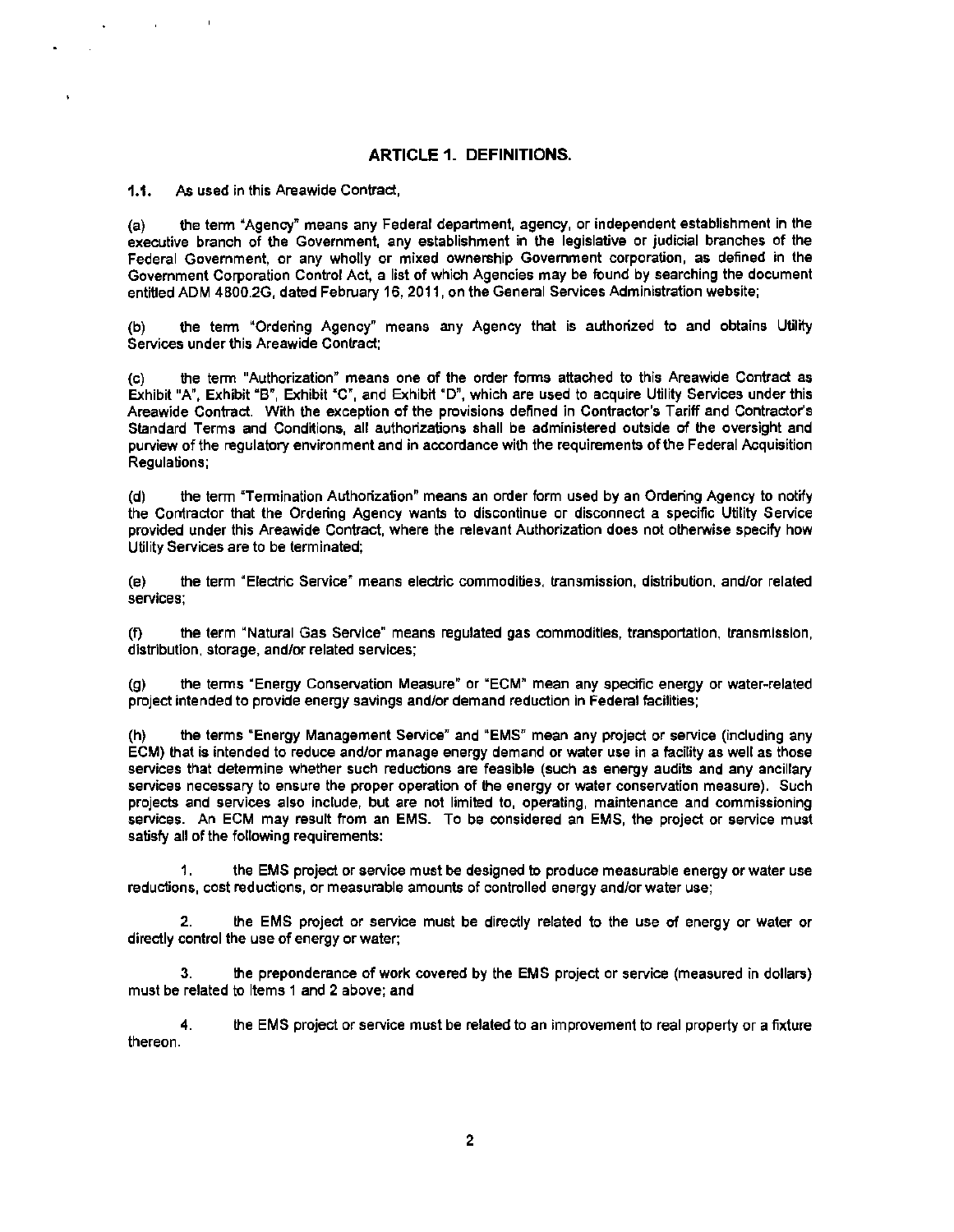(i) the term "Contractor's Tariff" means BGE's Retail Electric Service Tariff, BGE's Gas Service Tariff, the PJM Open Access Transmission Tariff, and similar documents on file with the Commission, and includes rate schedules, covenants, riders, rules, regulations, and regulated terms and conditions of service as may be modified, amended, or supplemented by the Contractor from time to time and approved by the Commission where required;

L.

(j) the term "Contractor's Standard Terms and Conditions" means the additional terms, conditions, policies, procedures, payment terms, and prices established by the Contractor for services subject to the oversight and regulation of the Commission that are not specifically set forth in the Contractor's Tariff and that may be modified, amended, or supplemented by the Contractor from time to time and approved by the Commission where required.

(k) the term "Connection Charge" means a Contractor's charge for facilities on the Contractor's side of the delivery point which facilities ( 1) are required to make connections with the nearest point of supply, and (2) are installed, owned, maintained, and operated by the Contractor in accordance with the Contractor's Tariff, Contractor's Standard Terms and Conditions, and the Commission's rules and regulations:

(I) the terms "Class of Service" and "Service Classification" mean those categories of service established by the Contractor's Tariff, as filed with the Commission; and

(m) the term "Utility Service" means any Electric Service, Natural Gas Service, ECM, EMS, and/or other service available from the Contractor pursuant to Contractor's Tariff, Contractor's Standard Terms and Conditions, or as otherwise set forth in an Authorization.

1.2. This Article is hereby expanded to include the additional definitions contained in FAR Clause 52.202-1, Definitions (JULY 2004), 48 C.F.R. 52.202-1, which are incorporated herein by reference.

## **ARTICLE 2. SCOPE AND DURATION OF CONTRACT.**

2.1. This Areawide Contract shall be in effect on and after the date of execution and shall continue for a period of ten (10) years, except that the Government. pursuant to the clause contained in FAR 52.249 2, incorporated into this Areawide Contract under Article 14.1-60, or the Contractor, upon sixty (60) days written notice to the Government. and without liability to the Government or any Ordering Agency, may terminate this Areawide Contract, in whole or in part, when it is in their respective interest to do so. Neither the stated duration of this Areawide Contract nor any other termination of it, in whole or in part, shall be construed to affect any obligation for any payment, charge, rate, or other matter that may be imposed pursuant to the Contractor's Tariff, Contractor's Standard Terms and Conditions, or in any Authorization entered into pursuant to this Areawide Contract.

2.2. Authorizations may be executed under this Areawide Contract at any time during the term of this Areawide Contract, up to and including the last effective date. The term of the Authorization shall be for a term of up to ten (10) years that is independent of the term of this Areawide Contract. Expiration or termination of this Areawide Contract shall not cause the termination of the individual Authorizations issued under this Areawide Contract. Such Authorizations shall remain in effect for their designated term and shall incorporate the terms and conditions of this Areawide Contract.

2.3. The provisions of this Areawide Contract shall not apply to the Contractor's service to any Agency until both the Ordering Agency and the Contractor execute a written Authorization. After both the Ordering Agency and Contractor have signed the Authorization, the Contractor will furnish to the Ordering Agency, and the Ordering Agency will purchase from the Contractor, the specific Utility Services described in the Authorization for the installation(s) or facility(ies) that are named in the Authorization.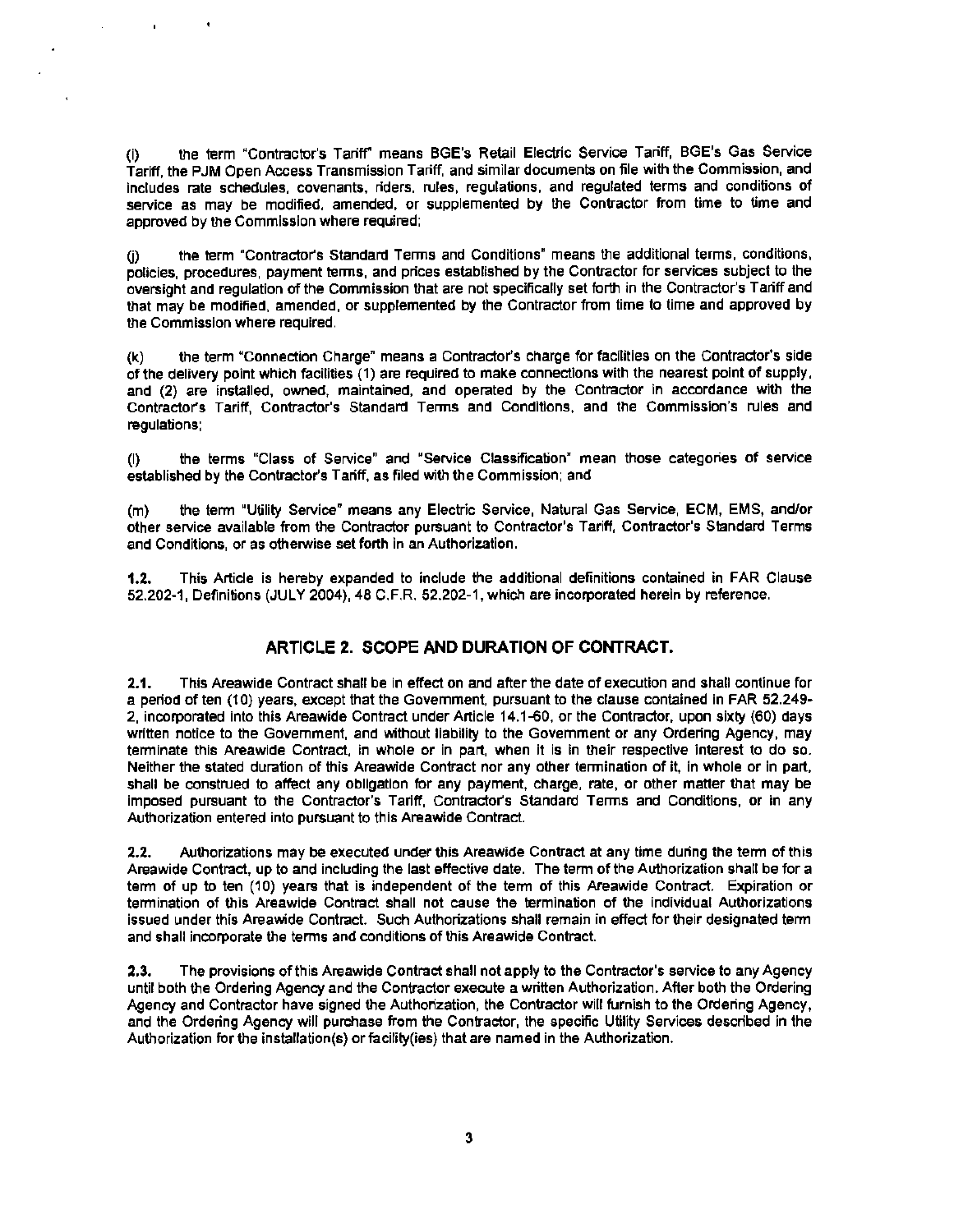2.4. Nothing in this Areawide Contract shall be construed as precluding the Ordering Agency and the Contractor from entering into an Authorization for negotiated rates or service of a special nature, provided such negotiated rates or service are in accordance with the rules and regulations of the Commission, if applicable.

2.5. This Areawide Contract may be used by an Ordering Agency to obtain electric services that are offered by Contractor, as further described in 40 U.S.C. Section 591, to the extent it is applicable, (quoted here in relevant part): "A department, agency, or instrumentality of the Federal Government may not use amounts appropriated or made available by any law to purchase electricity in a manner inconsistent with State law governing the provision of electric utility service...".

2.6. To further facilitate an Ordering Agency obtaining services under Contractor's Tariff, an Exhibit •o· has been included in this Areawide Contract. This Exhibit "D" is designed to be used by an Ordering Agency when a change requested by the Ordering Agency to Contractor's Tariff or Contractor's Standard Terms and Conditions is necessary, and if required, has been approved by the Appropriate Regulatory Authority.

# ARTICLE 3. EXISTING CONTRACTS.

3.1. The parties agree that an Agency currently acquiring service from the Contractor under a separate written contract may continue to do so until that contract expires or until such time as the Agency and the Contractor mutually agree to terminate that separate written contract and have such service provided pursuant to this Areawide Contract by executing an appropriate Authorization or Authorizations.

3.2. Existing special rates and services of a special nature currently provided under a separate written contract may be continued under the Authorizations described in Article 3.1, if requested by the Ordering Agency and agreed upon by the Contractor.

# ARTICLE 4. AUTHORIZATION PROCEDURE AND SERVICE DISCONNECTION.

4.1. To obtain or change service under this Areawide Contract, the Ordering Agency shall complete the appropriate Authorization and forward it to the Contractor. Upon the request of the Ordering Agency, the Contractor shall endeavor to provide reasonable assistance to the Ordering Agency in selecting the Service Classification which may be most favorable to the Ordering Agency. Upon execution of an Authorization by both the Contractor and the Ordering Agency, the date of initiation or change in service shall be effective as of the date specified in the Authorization. In the event a date is not specified in the Authorization as the effective date, the date on which the Authorization was signed by the Ordering Agency shall be the effective date of the Authorization. An executed copy of the Authorization shall be transmitted by the Ordering Agency to GSA at the address provided in Article 16.1.

4.2. During the term of this Areawide Contract, effective Authorizations need not be amended, modified, or changed by an Ordering Agency to reflect changes in: accounting and appropriation data, the requirements of Contractor's Tariff or Contractor's Standard Terms and Conditions, the Contractor's cost of purchased fuel, or the estimated annual cost of service. Such changes are considered internal to the party involved. Where changes are required in effective Authorizations because of a change in the service requirements of an Ordering Agency, an amended Authorization shall be mutually agreed upon and executed.

4.3. An Ordering Agency or the Contractor may discontinue service provided pursuant to this Areawide Contract to a particular Federal facility or installation by delivering a written Termination Authorization to the other. Such discontinuance of service by an Ordering Agency or the Contractor shall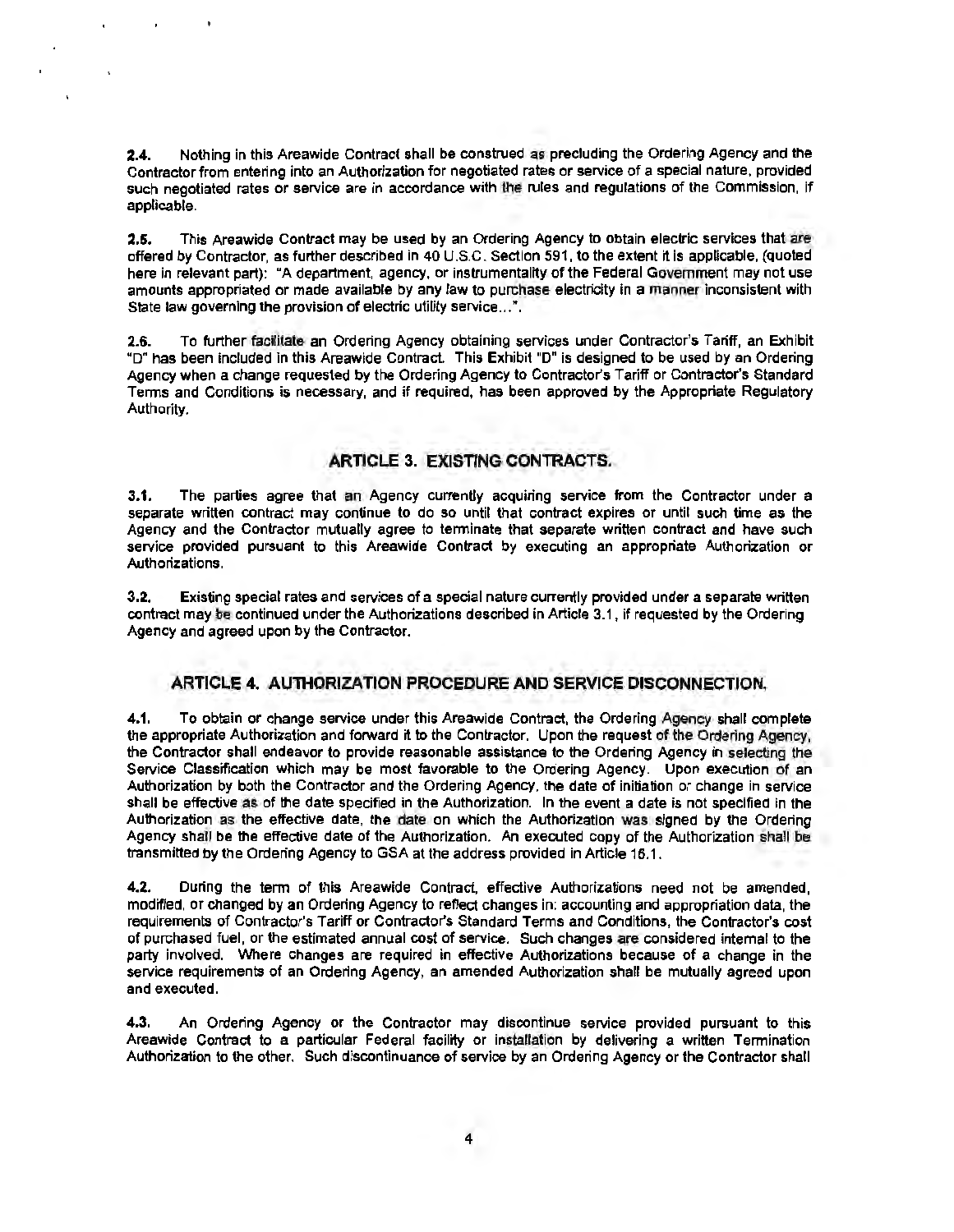be in accordance with the terms of this Areawide Contract and the Contractor's Tariff. Contractor's Standard Terms and Conditions, or as otherwise provided under a particular Authorization.

4.4. The Contracting Officer of the Authorization shall review the clauses in Article 14 and include the relevant clauses in the Authorization before forwarding to the Contractor for review.

### **ARTICLE 5. RATES, CHARGES, AND PUBLIC REGULATION.**

5.1. The items included in Contractor's Tariff are available to the Government and any Ordering Agency electronically at the Contractor's website, www.bge.com.

5.2. Subject to the provisions of Article 2.3, all Utility Services purchased under this Areawide Contract. as well as any other actions taken under this Areawide Contract, shall be in accordance with, and subject to, the Contractor's Tariff. Contractor's Standard Terms and Conditions, and any other terms and conditions set forth in an Authorization, except to the extent that the same are preempted by Federal law. Throughout the term of the Areawide Contract. the Government shall have full access to the Contractor's currently effective tariffs. In the event the Contractor's Tariff becomes inaccessible via the internet or the Ordering Agency does not have access to the internet, the Contractor agrees to provide newly effective or amended tariff provisions in accordance with the Contractor's Tariff distribution practices, policies, and procedures applicable to other customers.

5.3. If, during the term of this Areawide Contract, the Commission approves a change in rates for Utility Services obtained under an Authorization in effect hereunder, the Contractor agrees to continue to furnish, and the Ordering Agency agrees to continue to pay for, those Utility Services at the newly approved rates from and after the date such a rate change is made effective. As provided in Article 4.2, modification ofany Authorization hereunder is not necessary to implement higher or lower rates.

5.4. The Contractor hereby represents and warrants to the Government that the Utility Service rates available to any Ordering Agency for services subject to the oversight and regulation of the Commission hereunder shall at all times not exceed those available to any other customer served under the same Service Classification for the same or comparable service, under like conditions of use. Nothing herein shall require the Contractor to apply a Utility Service rate that is inapplicable to the Ordering Agency.

5.5. Reasonable written notice via an Authorization shall be given by the Ordering Agency to the Contractor, at the address provided in Article 16.2, of any material changes proposed in the volume or characteristic of Utility Services required by the Ordering Agency.

5.6. To the extent required by Contractor's Tariff, Contractor's Standard Terms and Conditions, or any other terms and conditions set forth in an Authorization, and in accordance therewith, any necessary extension, alteration, relocation, or reinforcement of the Contractor's transmission and/or distribution lines, related special facilities, service arrangements, Energy Management Services (including any rebates to which the Ordering Agency may be entitled), energy audit services, or other Utility Services required or requested by an Ordering Agency shall be provided and, as applicable, billed for, by the Contractor.

5.7. To the extent available from the Contractor, the Contractor shall provide and, as applicable, bill for technical assistance on or concerning an Ordering Agency's equipment (such as the inspection or repair of such equipment) as may be requested by such Ordering Agency. The charges for such technical assistance shall be calculated at the time the technical assistance is rendered in accordance with the Contractor's applicable billing schedule in effect at the time the technical assistance is rendered (except as otherwise mutually agreed upon by the Contractor and Ordering Agency in writing), and the assistance shall comply with Contractor's Tariff, Contractor's Standard Terms and Conditions, and any other terms and conditions set forth in an Authorization, as applicable.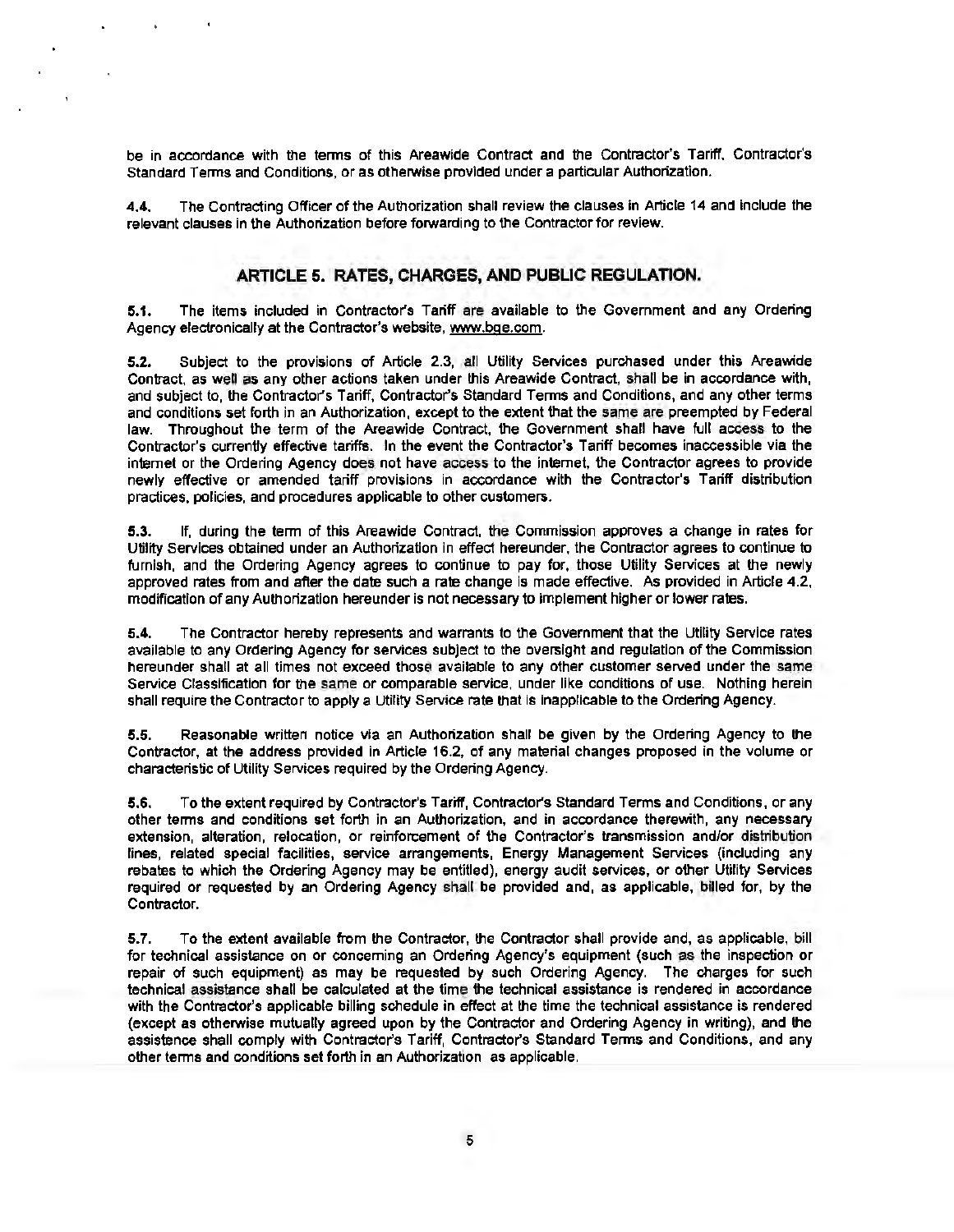5.8. The Authorization used to obtain and provide the matters, Utility Services, or technical assistance described in Articles 5.6 and 5.7 above shall contain information descriptive of the matters. services, or technical assistance required or requested, including the amount of (or method to determine) any payment to be made by the Ordering Agency to the Contractor for the provision of said matters, services, or technical assistance.

5.9. Any charges for matters or services referenced in Article 5.6 hereof which are not established by the Contractor's Tariff and Contractor's Standard Terms and Conditions shall be subject to audit by the Ordering Agency. Payment for any such matters and services referenced in Article 5.6 shall not be unreasonably withheld or denied.

#### **ARTICLE 6. BILLS AND BILLING DATA.**

**6.1.** The Utility Services supplied hereunder shall be billed to the Ordering Agency at the address specified in each Authorization. Bills shall be submitted in original only, unless otherwise specified in the Authorization. All bills shall contain such data as is required by the Commission to substantiate the billing, and such other reasonable and available data as may be requested by the Ordering Agency, provided that such other data are contained in bills provided to other customers of the Contractor served under the same Service Classification as the Ordering Agency.

### **ARTICLE 7. PAYMENTS FOR SERVICES.**

**7.1.** With the exception of the payments described in Article 7.3 herein, payments hereunder shall not normally be paid in advance of services rendered in accordance with FAR Subpart 32.4. The Ordering Agency shall effect payment of all bills for Utility Services that are rendered under this Areawide Contract in accordance with the currently effective payment terms of the Contractor's Tariff, Contractor's Standard Terms and Conditions, and any other payment terms and conditions set forth in an Authorization.

7 .2. The Ordering Agency will make invoice payments for services not subject to the direct oversight or approval of the Commission in accordance with the provisions of the FAR Subpart 52.232-25 (Article 14.1-39). The interest rate for late payments made pursuant to this clause shall be computed in accordance with the Office of Management and Budget prompt payment regulations at 5 C.F.R. 1315.

7.3. Payments hereunder shall not normally be made in advance of services rendered in accordance with FAR Subpart 32.4 unless required by the Contractor's Tariff or Contractor's Standard Terms and Conditions as approved by the Commission. The applicability of this provision is generally limited to connection charge and line extension payments specifically cited and provided for in the Contractor's Tariff.

7.4. Each payment made by Treasury check to the Contractor shall include the Contractor's billing stub(s). or a Government or Ordering Agency payment document that clearty and correctly lists all of the Contractor's account numbers to which the payment applies and the dollar amount applicable to each account. If payment is by Electronic Funds Transfer either through the Automated Clearing House (ACH) or the Federal Reserve Wire Transfer System, the provisions of FAR Subpart 52.232-37 shall apply (See Article 14-42), and the Ordering Agency must specify the method of payment and the designated payment office on the Authorization form.

### **ARTICLE 8. CONTRACTOR-OWNED METERS.**

**8.1.** Metering equipment of standard manufacture suitable to measure all applicable Utility Services supplied by the Contractor hereunder shall be furnished, installed, calibrated and maintained by the Contractor. In the event any meter fails to register or registers incorrectly, as determined by the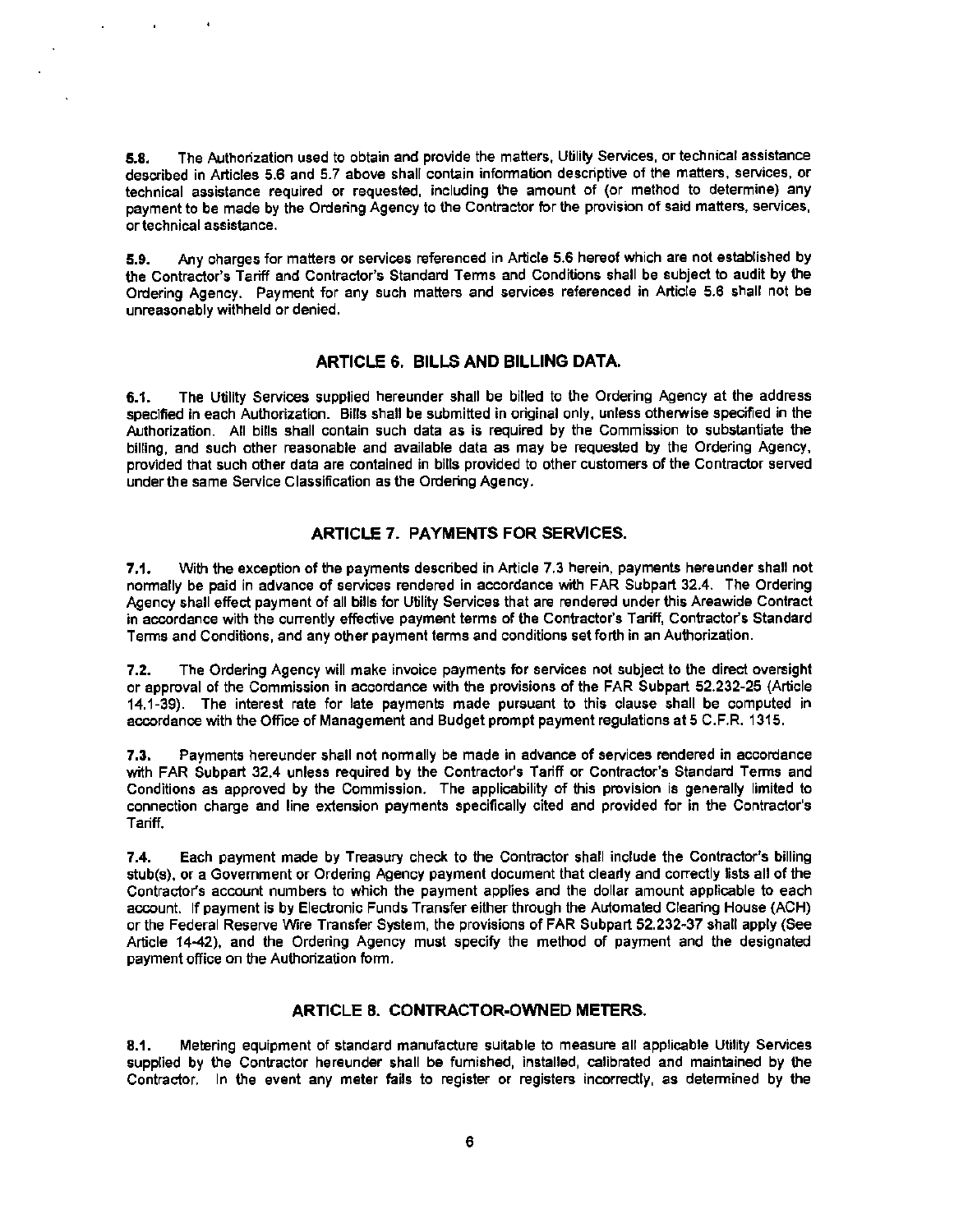regulations and proceedings of the Commission, billing adjustments shall be made in accordance with such regulations and proceedings.

8.2. The Contractor shall read all meters in accordance with the Contractor's Tariff and the Commission's regulations.

8.3. Meters shall be inspected upon installation in accordance with the Contractor's Tariff and the Commission's regulations. Subsequent inspection, periodic testing, repair, and replacement of meters shall be done in such place and manner as provided by the Contractor's Tariff and Commission's regulations. Upon notice that a meter is failing to register correctly, the Contractor shall take steps to effect replacement or repair in accordance with approved regulatory requirements. Ordering Agencies shall have the right to request a meter test in accordance with the Contractor's Tariff and the procedures prescribed in the Commission's regulations. The tests and applicable meter accuracy standards are those set forth in the Contractor's Tariff and the Commission's regulations. The expense of meter tests shall be bome by the party designated as responsible therefore in the Contractor's Tariff and the Commission's regulations.

8.4. For the purposes of this Article, references to meters shall apply only to Contractor·owned metering devices installed and maintained by the Contractor in accordance with the Contractor's Tariff and the Commission's regulations. References to meters under this Article shall not apply to meters that are to be installed by the Contractor at the request of an Ordering Agency, to be owned by the Government as a part of an Authorization for Energy Management Service or other service unregulated by the Commission.

#### ARTICLE 9. EQUIPMENT AND FACILITIES.

9.1. Subject to the provisions of Article 5.6 hereof, the responsibility for owning, furnishing, installing, and maintaining all equipment and facilities required to supply service at the delivery point(s) specified in an Authorization shall be determined in accordance with the Contractor's Tariff and the Contractor's Standard Terms and Conditions. The Ordering Agency shall provide, free of charge to the Contractor, mutually agreeable locations on its premises for the installation of meters and such other equipment furnished and owned by the Contractor and necessary to supply service hereunder. The Contractor shall, at all times during the life of this Areawide Contract, operate and maintain such equipment or facilities as for which It has responsibility in accordance with this Article 9.1. Notwithstanding anything to the contrary in FAR 52.241-5 (Contractor's Facilities (FEB 1995)), to the extent required by the Contractor's Tariff, Contractor's Standard Terms and Conditions, or any other terms and conditions set forth in an Authorization, and in accordance thereof, such equipment and facilities for which the Contractor has responsibility in accordance with this Article 9.1 may be removed or abandoned in place by Contractor. In both cases, the Agency's premises shall be restored by the Contractor within a reasonable time after discontinuance of service to the Ordering Agency.

9.2. All necessary rights-of-way, easements and such other rights necessary to permit the Contractor to perform under this Areawide Contract shall be obtained and the expense for same bome in accordance with the Contractor's Tariff, Contractor's Standard Terms and Conditions, the Commission's rules and regulations, or any other terms and conditions set forth in an Authorization.

9.3. Prior to the Contractor commencing construction on the property of the Ordering Agency, the Ordering Agency shall, at its own expense, provide the Contractor with copies of maps and other records of existing Govemment·owned on-site utilities and other potential obstructions, as deemed necessary by the Contractor. In addition, the Ordering Agency, at its own expense, shall locate and field-mark existing Govemment·owned on-site underground utilities prior to the Contractor commencing construction. As an option, the Ordering Agency may request the Contractor to provide these services within the scope of the Authorization, at an additional expense, if mutually agreed to by both parties. The Ordering Agency shall,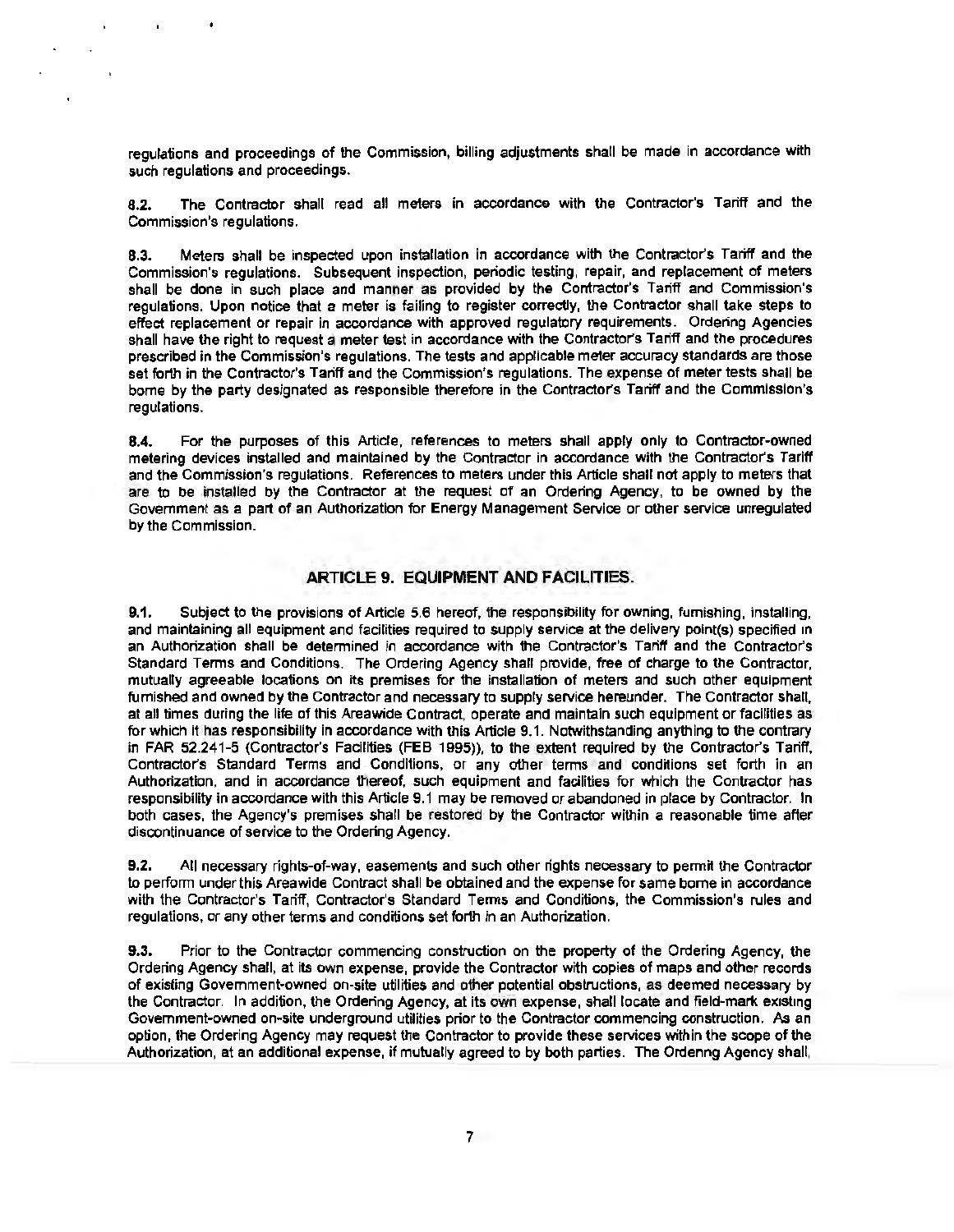at its own expense, identify and remove or otherwise render safe any and all unexploded ordinance on the property of the Ordering Agency prior to the Contractor commencing construction.

## ARTICLE 10. LIABILITY.

10.1. If the Government and/or an Ordering Agency has limited or restricted the Contractor's right of access under Article 11 and thereby interfered with the Contractor's ability to supply service or to correct dangerous situations which are a threat to public safety, Contractor shall be excused from any contractual or service obligations that are impacted by the Government's limitation or restriction on access and the Government shall be responsible for any liability resulting from such restricted or limited access to the extent permitted by law and authorized by appropriations. This Article 10.1 shall not be construed to limit the Government's liability under applicable law.

10.2. The Contractor's liability to the Government and to any Ordering Agency for any failure to supply service, for any interruptions in service, and for any irregular or detective service shall be determined in accordance with the Contractor's Tariff, Contractor's Standard Terms and Conditions, or any other terms and conditions set forth in an Authorization, as applicable.

10.3. Except as provided in this Areawide Contract, Contractor's Tariff, Contractor's Standard Terms and Conditions, or any other terms and conditions set forth in an Authorization, the Government shall not be liable for damage or injury to any person or property, including death, occasioned solely by the Contractor, its employees' or agents' negligent installation and use, operation or intentional misuse of the Contractor's equipment or facilities.

10.4. In accordance with and to the extent provided for in Contractor's Tariff, Contractor's Standard Terms and Conditions, or any other terms and conditions set forth in an Authorization, neither the Contractor nor its employees, representatives, agents, or independent contractors shall be liable for damage or injury to any person or property, including death, occasioned solely by the negligent installation, use, operation or intentional misuse of Contractor's equipment or facilities by the Government. its employees, agents, representatives, or independent contractors.

10.5. The Contractor shall not be liable for incidents arising out of or in any way connected with the violation or compliance with any local, state. or federal environmental law or regulation resulting from pre· existing conditions at a Government job site, release or spill of any pre-existing hazardous materials or waste, or out of the management and disposal of any pre-existing contaminated soils or ground water which was removed from the ground as a result of work performed by the Contractor, unless it can be determined that there was negligence on the part of the Contractor's employees, agents. representatives, or independent contractors which resulted in willful failure to notify and react to an obvious pre-existing condition.

10.6. The Government agrees to accept full responsibility for and bear all costs associated with pre· existing environmental liability. Responsibility for testing, abatement, remediation, and/or disposal of hazardous material, including, but not limited to, contaminated soil, contaminated groundwater and contaminated surface water and storm water resulting from contact with pre-existing hazardous materials, lead paint, asbestos, polychlorinated biphenyls, fuel oil, or underground fuel oil tanks, shall remain with the Government. Where there is reason to suspect that hazardous material is present at the work site, or where hazardous material is encountered during the course of work being performed, the Contractor shall stop work, notify the Contracting Officer and the identified Contracting Officer's Representative (COR) of the relevant Authorization, and request that the Government test the work site for such hazardous material and appropriately abate and dispose of such hazardous material. Once the work site has been cleared ofall hazardous material, the Contractor shall resume wort< in that area.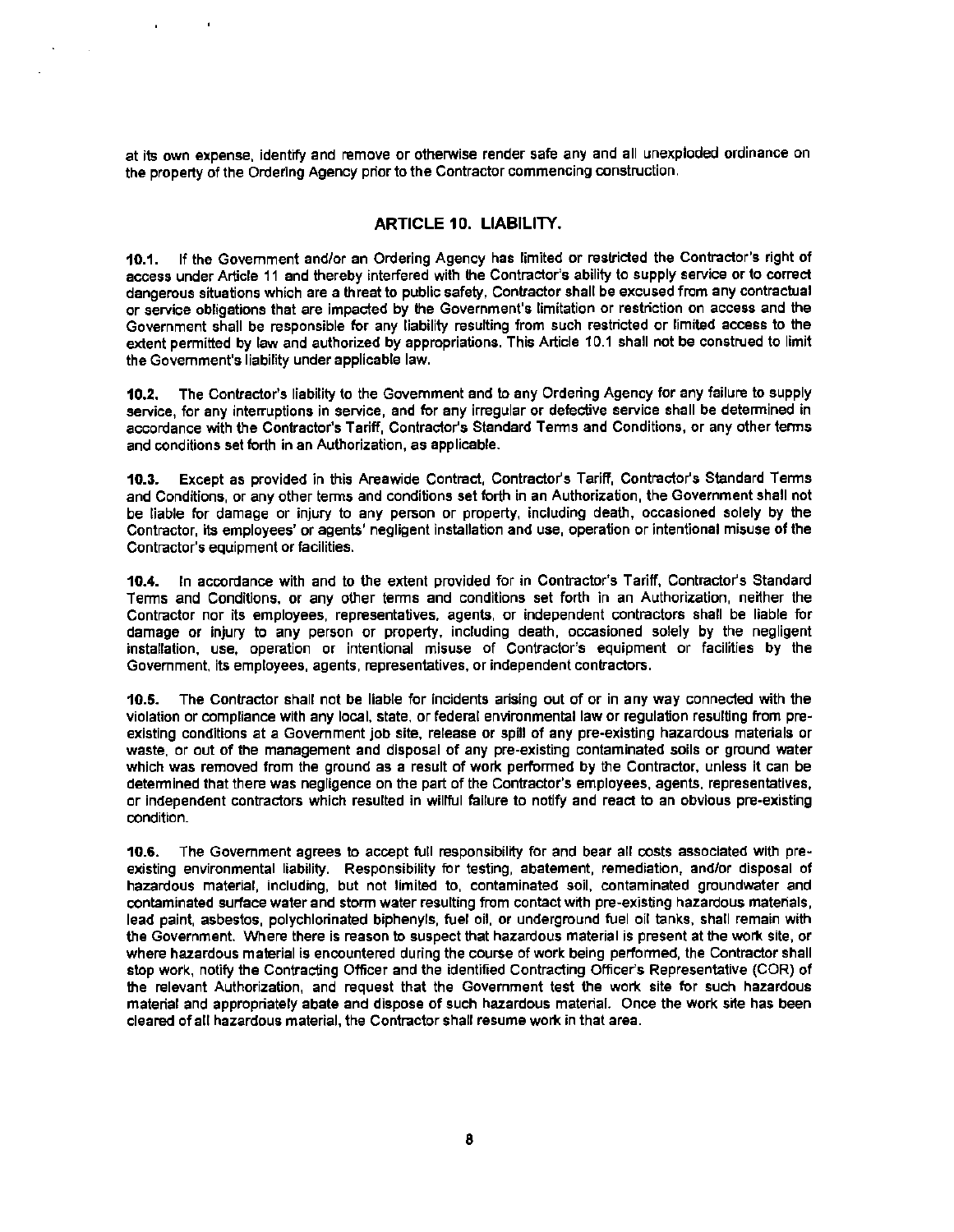## ARTICLE 11. ACCESS TO PREMISES.

11.1. The Contractor and its employees, agents, representatives, and independent contractors shall have access to the premises served at all reasonable times during the term of this Areawide Contract and at its expiration or termination for the purpose of reading meters, making installations, repairs, or removals of the Contractor's equipment, or for any other proper purposes hereunder; provided, however, that proper military or other governmental authority may limit or restrict such right of access in any manner considered by such authority to be necessary or advisable.

### ARTICLE 12. PARTIES OF INTEREST.

12.1. This Areawide Contract shall be binding upon and inure to the benefit of the successors, legal representatives, and assignees of the respective parties hereto.

12.2. When the Contractor becomes aware that a change in ownership of the Contractor ("change in ownership" for purposes of this Areawide Contract being defined as a sale of more than fifty percent of the outstanding voting stock of the Contractor) or a change in the name of the Contractor has occurred, the Contractor shall notify the Government at the address provided in Article 16.1 within thirty (30) days after the effective date of any such ownership or name change.

### ARTICLE 13. REPRESENTATIONS AND CERTIFICATIONS.

13.1. This Areawide Contract incorporates by reference the representations and certifications made by the Contractor, which shall be filed annually electronically at www.sam.gov.

13.2. Contractor represents that the following persons are currently authorized to negotiate and execute on its behalf with the U.S. Government in connection with this Areawide Contract: (List names, titles, and telephone numbers of the authorized negotiators):

- 1. Kenneth W. DeFontes, Jr., President and Chief Executive Officer, 410-470-5913
- 2. Stephen J. Woerner, Senior Vice President and Chief Operating Officer, 410-470-6450
- 3. Carol A Dodson, Vice President and Chief Customer Officer, 410-470-6290
- 4. Ronald N. Carstens, Director Customer Planning, 410-470-8825
- 5. John F. Pazourek, Manager Engineering and Design, 410-470-8438
- 6. Burton Jackson. Director- Project Management, Special Projects, 410-470-7440

Contractor reserves the right to amend the above-list of persons at any time by delivering written notice to the Govemment at the address provided in Article 16.1.

## ARTICLE 14. SUPPLEMENTAL CLAUSES.

14.1. Clauses and Provisions Incorporated by Reference.

This Areawide Contract incorporates one or more provisions and contract clauses by reference, with the same force and effect as if they were given in full text. Upon request, the Contracting Officer will make their full text available. Contractor is cautioned that the listed provisions and clauses may include blocks that must be completed by the Contractor and/or submitted with its documentation. In lieu of submitting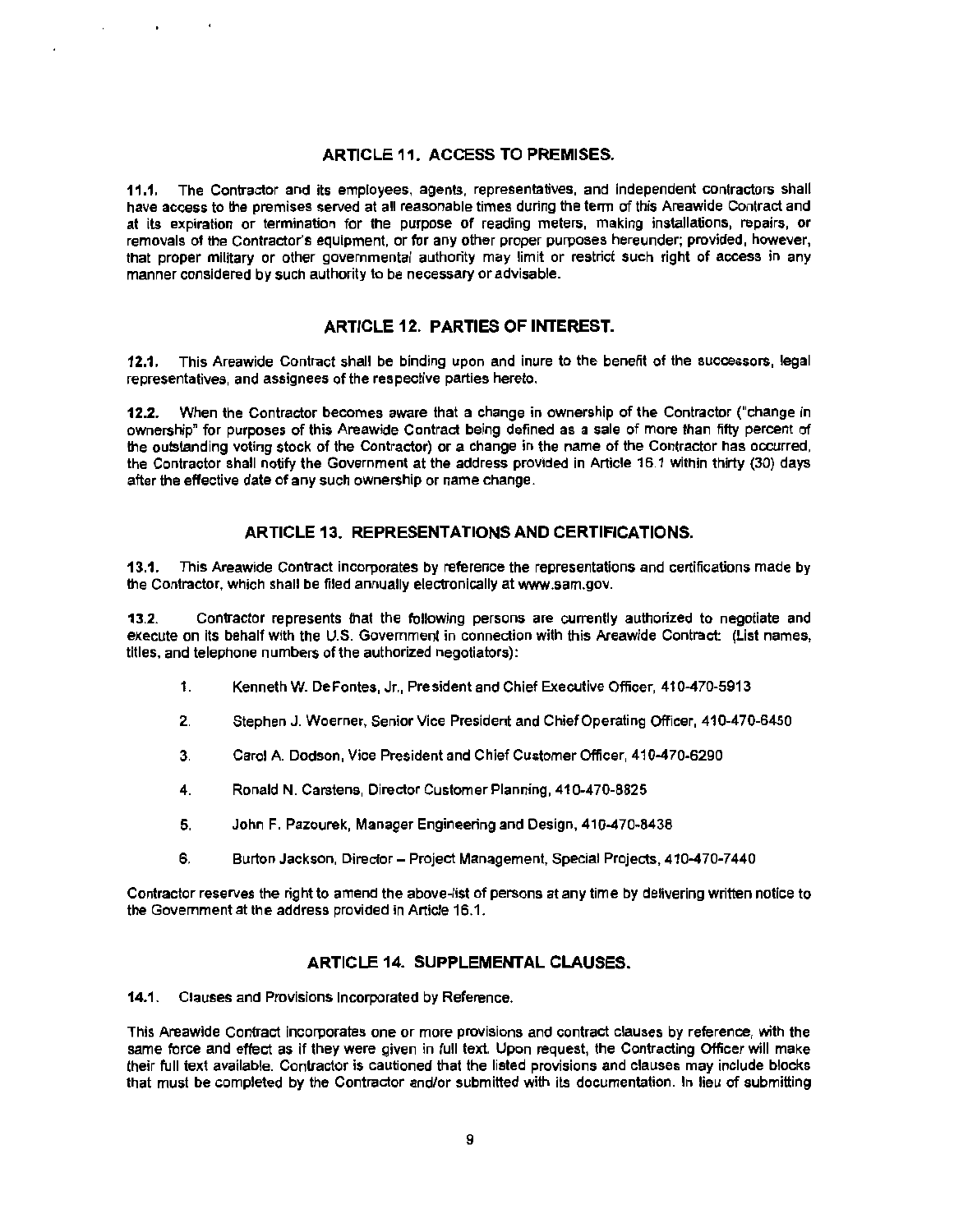the full text of those provisions and clauses. the Contractor may identify the provision and/or clause by paragraph identifier and provide the appropriate information with its documentation. Also, the full text of the provisions and clauses may be accessed electronically at these addresses: http://www.acquisition.gov; http//:www.acqnet.gov.

FAR REF Federal Acquisition Regulation

 $\mathbf{r}$ 

 $\sim 10^{-11}$ 

 $\hat{\mathbf{v}}$ 

 $\ddot{\phantom{0}}$ 

| 1.  | 52.203-3  | <b>GRATUITIES (APR 1984)</b>                                                                                |
|-----|-----------|-------------------------------------------------------------------------------------------------------------|
| 2.  | 52.203-5  | <b>COVENANT AGAINST CONTINGENT FEES (APR 1984)</b>                                                          |
| 3.  | 52.203-6  | RESTRICTIONS ON SUBCONTRACTOR SALES TO THE GOVERNMENT (SEPT 2006)                                           |
| 4.  | 52.203-7  | ANTI-KICKBACK PROCEDURES (OCT 2010)                                                                         |
| 5.  | 52.203-8  | CANCELLATION, RESCISSION, AND RECOVERY OF FUNDS FOR ILLEGAL OR IMPROPER<br>ACTIVITY (JAN 1997)              |
| 6.  | 52.203-10 | PRICE OR FEE ADJUSTMENT FOR ILLEGAL OR IMPROPER ACTIVITY (JAN 1997)                                         |
| 7.  | 52.203-11 | CERTIFICATION AND DISCLOSURE REGARDING PAYMENTS TO INFLUENCE CERTAIN                                        |
|     |           | FEDERAL TRANSACTIONS (SEPT 2007)                                                                            |
| 8   | 52.203-12 | LIMITATION ON PAYMENTS TO INFLUENCE CERTAIN FEDERAL TRANSACTIONS (OCT 2010)                                 |
| 9.  | 52.202-4  | PRINTED OR COPIED DOUBLE SIDED ON RECYCLED PAPER (MAY 2011).                                                |
| 10. | 52.204-7  | CENTRAL CONTRACTOR REGISTRATION (FEB 2012)                                                                  |
| 11. | 52.209-6  | PROTECTING THE GOVERNMENT'S INTEREST WHEN SUBCONTRACTING WITH CONTRACTORS                                   |
|     |           | DEBARRED, SUSPENDED, OR PROPOSED FOR DEBARMENT (DEC 2010) <sup>1</sup>                                      |
| 12. | 52.215-2  | AUDIT AND RECORDS-NEGOTIATION (OCT 2010) <sup>1</sup>                                                       |
| 13. |           | 52.215-10 PRICE REDUCTION FOR DEFECTIVE COST OR PRICING DATA (AUG 2011) <sup>1</sup>                        |
| 14. | 52.215-12 | SUBCONTRACTOR COST OR PRICING DATA (OCT 2010) <sup>1</sup>                                                  |
| 15. |           | 52.215-14 INTEGRITY OF UNIT PRICES (OCT 2010) <sup>1</sup>                                                  |
| 16. | 52.215-20 | REQUIREMENTS FOR COST OR PRICING DATA OR INFORMATION OTHER THAN COST OR                                     |
|     |           | PRICING DATA (OCT 2010) <sup>1</sup>                                                                        |
| 17. | 52.219-8  | UTILIZATION OF SMALL BUSINESS CONCERNS (JAN 2011)                                                           |
| 18. | 52.219-9  | <b>SMALL BUSINESS SUBCONTRACTING PLAN (JAN 2011)</b>                                                        |
| 19. | 52.219-16 | LIQUIDATED DAMAGES SUBCONTRACTING PLAN (JAN 1999)                                                           |
| 20. | 52.222-3  | CONVICT LABOR (JUNE 2003)                                                                                   |
| 21. | 52.222-21 | PROHIBITION OF SEGREGATED FACILITIES (FEB 1999)                                                             |
| 22. | 52.222-26 | EQUAL OPPORTUNITY (MAR 2007)                                                                                |
| 23. | 52.222-35 | EQUAL OPPORTUNITY FOR SPECIAL DISABLED VETERANS, VETERANS OF THE                                            |
|     |           | VIETNAM ERA, AND OTHER ELIGIBLE VETERANS (SEPT 2010)                                                        |
| 24. | 52.222-36 | AFFIRMATIVE ACTION FOR WORKERS WITH DISABILITIES (OCT 2010)                                                 |
| 25. | 52.222-37 | EMPLOYMENT REPORTS ON SPECIAL DISABLED VETERANS, VETERANS OF THE                                            |
|     |           | VIETNAM ERA, AND OTHER ELIGIBLE VETERANS (SEPT 2010)                                                        |
| 26. | 52.222-38 | COMPLIANCE WITH VETERANS' EMPLOYMENT REPORTING REQUIREMENTS (SEPT 2010)                                     |
| 27. |           | 52.222-50 COMBATING TRAFFICKING IN PERSONS (FEB 2009)                                                       |
| 28. | 52.223-4  | RECOVERED MATERIAL CERTIFICATION (MAY 2008) <sup>1</sup>                                                    |
| 29. | 52.223-5  | POLLUTION PREVENTION AND RIGHT-TO-KNOW INFORMATION (MAY 2011)                                               |
| 30. | 52.223-6  | DRUG-FREE WORKPLACE (MAY 2001)                                                                              |
| 31. | 52.223-9  | ESTIMATE OF PERCENTAGE OF RECOVERED MATERIAL CONTENT FOR EPA-<br>DESIGNATED ITEMS (MAY 2008) <sup>1,3</sup> |
| 32. | 52.223-15 | <b>ENERGY EFFICIENCY IN ENERGY-CONSUMING PRODUCTS (DEC 2007)</b>                                            |
| 33. | 52.223-17 | AFFIRMATIVE PROCUREMENT OF EPA-DESIGNATED ITEMS IN SERVICE AND                                              |
|     |           | CONSTRUCTION CONTRACTS (MAY 2008) <sup>1</sup>                                                              |
| 34. |           | 52.225-13 RESTRICTIONS ON CERTAIN FOREIGN PURCHASES (JUNE 2008)                                             |
| 35. |           | 52.232-11 EXTRAS (APR 1984)                                                                                 |
| 36. |           | 52.232-17 INTEREST (OCT 2010)                                                                               |
| 37. |           | 52.232-18 AVAILABILITY OF FUNDS (APR 1984)                                                                  |
| 38. |           | 52.232-23 ASSIGNMENT OF CLAIMS (JAN 1986)                                                                   |
| 39. | 52.232-25 | PROMPT PAYMENT (OCT 2008) <sup>7</sup>                                                                      |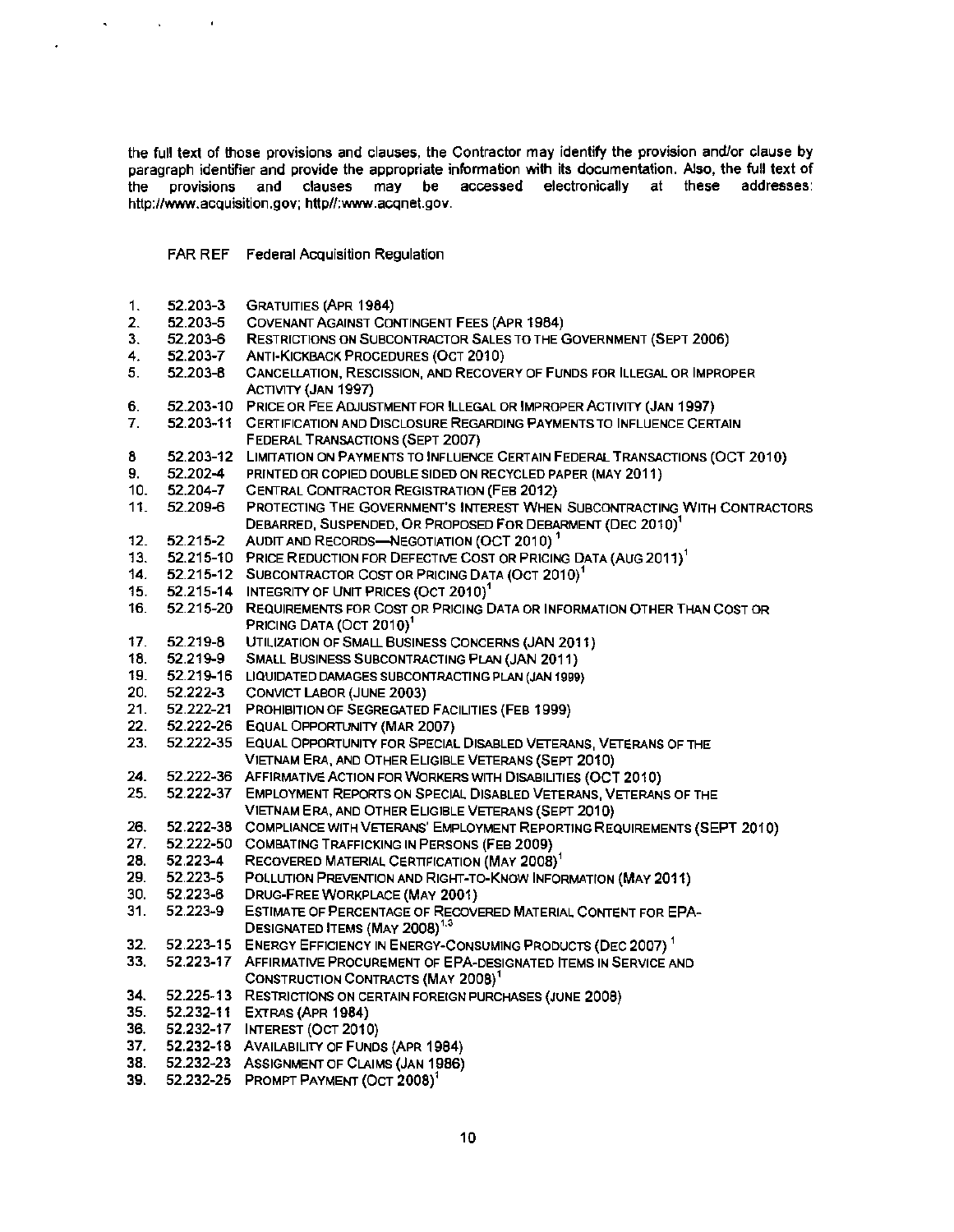- 40. 52.232-33 PAYMENT BY ELECTRONIC FUNDS TRANSFER-CENTRAL CONTRACTOR REGISTRATION (OCT 2003)
- 41. 52.232-35 DESIGNATION OF OFFICE FOR GOVERNMENT RECEIPT OF ELECTRONIC FUNDS TRANSFER INFORMATION (MAY 1999)  $^{12}$
- 42. 52.232-37 MULTIPLE PAYMENT ARRANGEMENTS (MAY 1999)
- 43. 52.233-1 DISPUTES (JULY 2002)
- 44. 52.233-4 APPLICABLE LAW FOR BREACH OF CONTRACT CLAIM (OCT 2004)
- 45. 52.237-2 PROTECTION OF GOVERNMENT BUILDINGS, EQUIPMENT, AND VEGETATION (APR 1984)
- 46. 52.241-2 ORDER OF PRECEDENCE-UTILITIES (FEB 1995)<br>47. 52.241-4 CHANGE IN CLASS OF SERVICE (FEB 1995)
- 47. 52.241-4 CHANGE IN CLASS OF SERVICE (FEB 1995)<br>48. 52.241-5 CONTRACTOR'S FACILITIES (FEB 1995)
- CONTRACTOR'S FACILITIES (FEB 1995)
- 49. 52.241-8 CHANGE IN RATES OR TERMS AND CONDITIONS OF SERVICE FOR UNREGULATED **SERVICES (FEB 1995)**<sup>1,3</sup>
- 50. 52.241-9 CONNECTION CHARGE (FEB 1995)<sup>2,3</sup>
- 50. 52.241-9 CONNECTION CHARGE (FEB 1995)<sup>2.3</sup><br>51. 52.241-9 CONNECTION CHARGE (ALT I)(FEB 1995)<sup>2.3</sup>
- 52. 52.241-10 TERMINATION LIABILITY (FEB 1995)<sup>2,3</sup>
- 52. 52.241-10 FERMINATION LIABILITY (FEB 1995)<br>53. 52.241-12 NONREFUNDABLE, NONRECURRING SERVICE CHARGE (FEB 1995) <sup>2.3</sup>
- 54. 52.242-13 BANKRUPTCY (JULY 1995)
- 
- 55. 52.243-1 CHANGES-FIXED PRICE (AUG 1987)<br>56. 52.244-5 COMPETITION IN SUBCONTRACTING (D
- 56. 52.244-5 COMPETITION IN SUBCONTRACTING (DEC 1996)<sup>1</sup><br>57. 52.244-6 SUBCONTRACTS FOR COMMERCIAL ITEMS (DEC ) SUBCONTRACTS FOR COMMERCIAL ITEMS (DEC 2010)<sup>1</sup>
- 58. 52.246-25 LIMITATION OF LIABILITY-SERVICES (FEB 1997)
- 59. 52.248-1 VALUE ENGINEERING (ALT I) (OCT 2010)<sup>1</sup>
- 60. 52.249-2 TERMINATION FOR CONVENIENCE OF THE GOVERNMENT (FIXED PRICE) (APR 2012)
- 61. 52.249-8 DEFAULT (FIXED-PRICE SUPPLY AND SERVICE) (APR 1984)
- 62. 552.241-70 AVAILABILITY OF FUNDS FOR THE NEXT FISCAL YEAR OR QUARTER (SEPT 2010)
- 63. 552.241-71 DISPUTES (UTILITY CONTRACTS) (AUG 2010)

<sup>1</sup> INDICATES THAT THE CLAUSE APPLIES ONLY TO UNREGULATED UTILITY SERVICES PROCURED BY AN ORDERING AGENCY UNDER THE ExHIBIT "C" AUTHORIZATION AND ONLY TO THE EXTENT THAT THE CONTRACTING OFFICER OF THE AUTHORIZATION DETERMINES THAT THE CLAUSE IS NECESSARY FOR EFFICIENT CONTRACT ADMINISTRATION.

2 INDICATES THAT THE CLAUSE APPLIES TO UTILITY SERVICES PROCURED BY AN ORDERING AGENCY UNDER THE ExHIBIT "A" AUTHORIZATION AND ONLY TO THE EXTENT THAT THE CONTRACTING OFFICER OF THE AUTHORIZATION DETERMINES THAT THE CLAUSE IS NECESSARY FOR EFFICIENT CONTRACT ADMINISTRATION.

<sup>3</sup>THE REFERENCED CLAUSE SHOULD BE INCLUDED IN FULL TEXT BY THE CONTRACTING OFFICER IN THE EXHIBIT "A" AUTHORIZATION.

#### 14.2 Unregulated Utility Services

Pursuant to this Areawide Contract, the Contractor may provide Utility Services that are not subject to direct rate and tariff regulation by the Commission under a pre-approved alternative (FAR 52.241-8 below) that demonstrates the Contractor will provide these services under terms and conditions that are competitive and otherwise in the best interests of the Ordering Agency. If, as determined by the Ordering Agency, the conditions for use of this pre-approved alternative cannot be satisfied, then the Ordering Agency should consider the requirement of the Competition in Contracting Act of 1984 and the extent to which a competitive acquisition process is required to select and award a contract for these unregulated services. If an Authorization under this Areawide Contract is utilized, the prices and terms and conditions for unregulated services offered by the Contractor shall be negotiated subject to the requirements of FAR 41.5, and also subject to the following general requirements:

FAR 52.241-8 Change in Rates or Terms and Conditions of Service For Unregulated Services

(FEB 1995)~ Modified-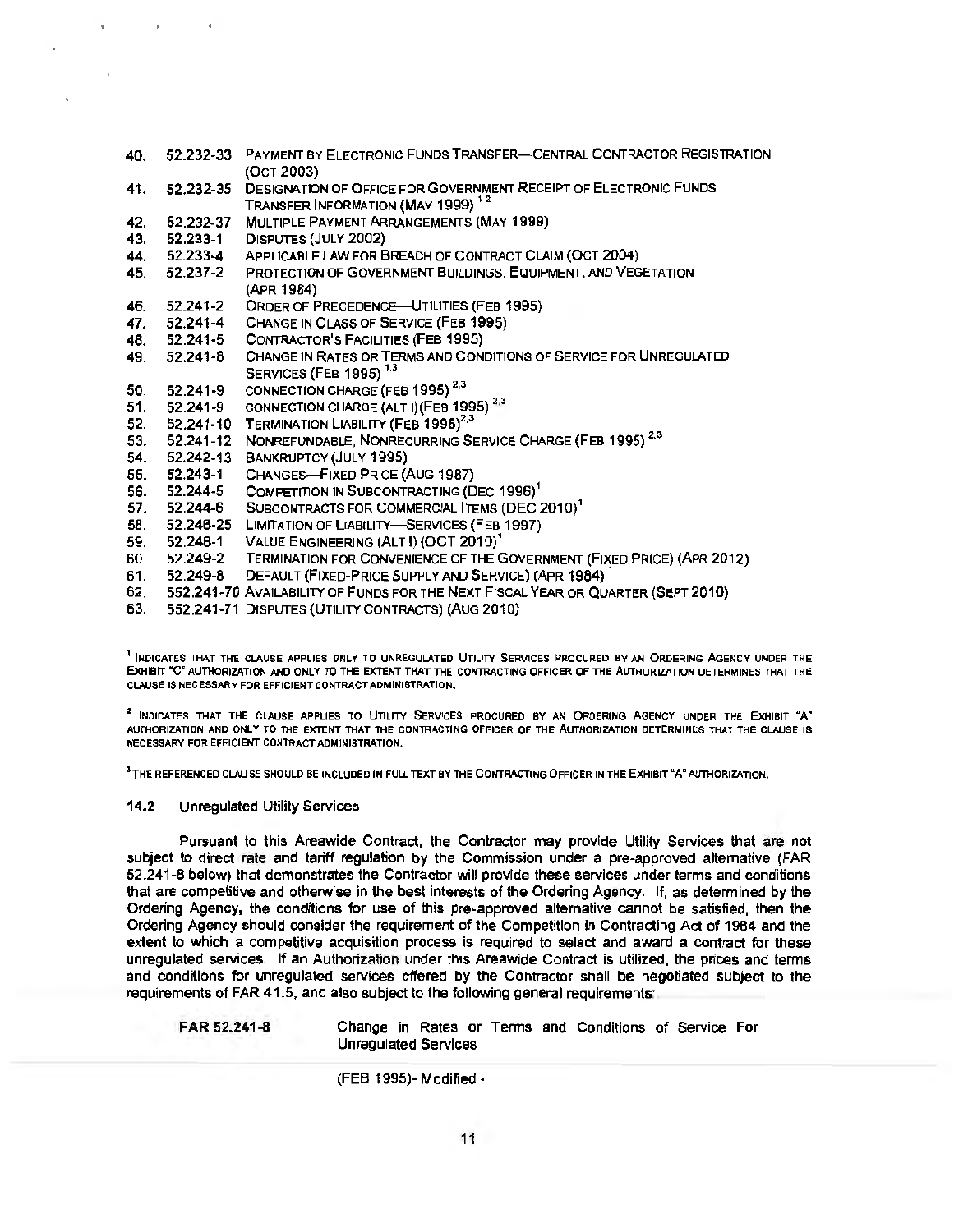(a) This clause applies to the extent that services furnished hereunder are not subject to direct tariff and/or regulation of the Commission.

(b) Either party may request a change in rates or terms and conditions of service, unless otherwise provided in this Areawide Contract. Both parties agree to enter in negotiations concerning such changes upon receipt of a request, in the form of an Authorization, which specifies the terms and conditions of the proposed change in service.

(c) The Contractor agrees that throughout the life of any Authorization, the terms and conditions so negotiated will not be priced at rates in excess of published and unpublished rates charged to any other customer of the same class under similar terms and conditions of use and service.

(d) The failure of the parties to resolve any dispute arising from the conduct of services under this clause shall be subject to the Disputes clause, FAR 52.233-1 (Article 14.1-43)

(e) Any changes, rates, and/or services as a result of such negotiations shall be made a part of this contract by the issuance of a fully executed Authorization.

**14.3.** Repeal of Clauses During Term of Areawide Contract.

If, during the term of this Areawide Contract, any of the clauses contained in this Article are repealed, revoked, or dissolved by the Government. then such clauses shall no longer be part of this contract as of the date of such repeal. revocation, or dissolution. The elimination of these clauses by reason of such repeal, revocation, or dissolution shall not affect the continuing validity and effectiveness of the remainder of the Areawide Contract or other clauses referenced in this Article.

**14.4.** Clauses Incorporated in Full Text.

1. 52.216-1 Type of Contract (APR 1984)

As prescribed in 16.105, complete and insert the following provision:

#### TYPE OF CONTRACT (APR 1984)

The Government contemplates award of a fixed price/requirements contract resulting from this solicitation.

(End of provision)

2. 52.222-40 Notification of Employee Rights Under the National Labor Relations Act.

As prescribed in 22.1605, insert the following clause:

NOTIFICATION OF EMPLOYEE RIGHTS UNDER THE NATIONAL LABOR RELATIONS ACT (DEC 2010)

(a) During the term of this contract, the Contractor shall post an employee notice, of such size and in such form, and containing such content as prescribed by the Secretary of Labor, in conspicuous places in and about its plants and offices where employees covered by the National Labor Relations Act engage in activities relating to the performance of the contract, including all places where notices to employees are customarily posted both physically and electronically, in the languages employees speak, in accordance with 29 CFR 471.2 (d) and (f).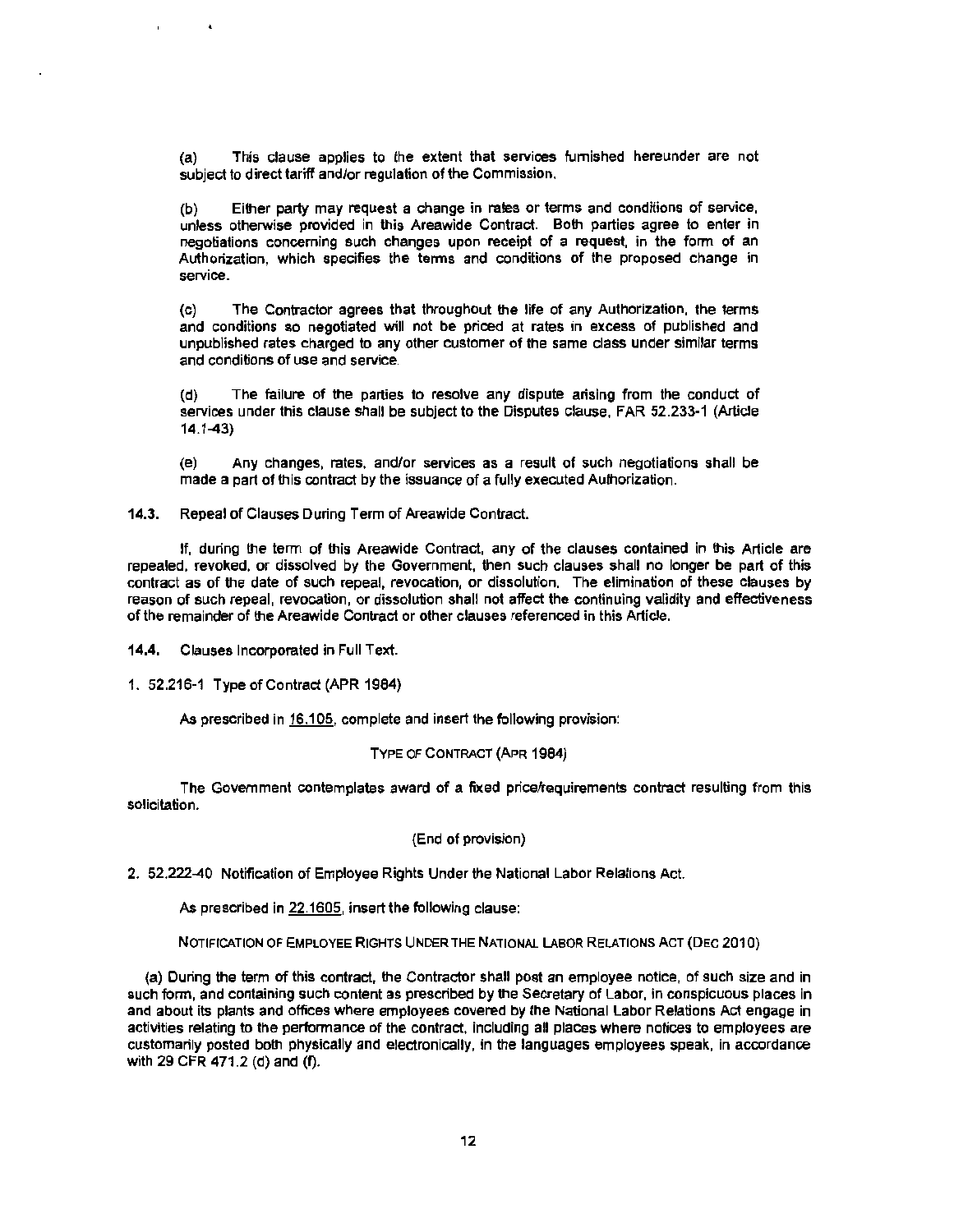(1) Physical posting of the employee notice shall be in conspicuous places in and about the Contractor's plants and offices so that the notice is prominent and readily seen by employees who are covered by the National Labor Relations Act and engage in activities related to the performance of the contract.

(2) If the Contractor customarily posts notices to employees electronically, then the Contractor shall also post the required notice electronically by displaying prominently, on any website that is maintained by the Contractor and is customarily used for notices to employees about terms and conditions of employment, a link to the Department of labor's website that contains the full text of the poster. The link to the Department's website, as referenced in (b)(3) of this section, must read, "Important Notice about Employee Rights to Organize and Bargain Collectively with Their Employers."

(b) This required employee notice, printed by the Department of Labor, may be

(1) Obtained from the Division of Interpretations and Standards, Office of Labor-Management Standards, U.S. Department of labor, 200 Constitution Avenue, NW., Room N-5609, Washington, DC 2021 0, (202) 693-0123, or from any field office of the Office of Labor-Management Standards or Office of Federal Contract Compliance Programs;

(2) Provided by the Federal contracting agency if requested;

(3) Downloaded from the Office of Labor-Management Standards Web site at www.dol.gov/olmslregs/compliance/E013496.htm; or

(4) Reproduced and used as exact duplicate copies of the Department of Labor's official poster.

(c) The required text of the employee notice referred to in this clause is located at Appendix A, Subpart A, 29 CFR Part471.

(d) The Contractor shall comply with all provisions of the employee notice and related rules, regulations, and orders of the Secretary of Labor.

(e) In the event that"the Contractor does not comply with the requirements set forth in paragraphs (a) through (d) of this clause, this contract may be terminated or suspended in whole or in part, and the Contractor may be suspended or debarred in accordance with 29 CFR 471.14 and subpart 9.4. Such other sanctions or remedies may be imposed as are provided by 29 CFR part 471, which implements Executive Order 13496 or as otherwise provided by law.

(f) Subcontracts.

 $\bullet$ 

(1) The Contractor shall include the substance of this clause, including this paragraph (f), in every subcontract that exceeds \$10,000 and will be performed wholly or partially in the United States, unless exempted by the rules, regulations, or orders of the Secretary of Labor issued pursuant to section 3 of Executive Order 13496 of January 30, 2009, so that such provisions will be binding upon each subcontractor.

(2) The Contractor shall not procure supplies or.services in a way designed to avoid the applicability of Executive Order 13496 or this clause.

(3) The Contractor shall take such action with respect to any such subcontract as may be directed by the Secretary of Labor as a means of enforcing such provisions, including the imposition of sanctions for noncompliance.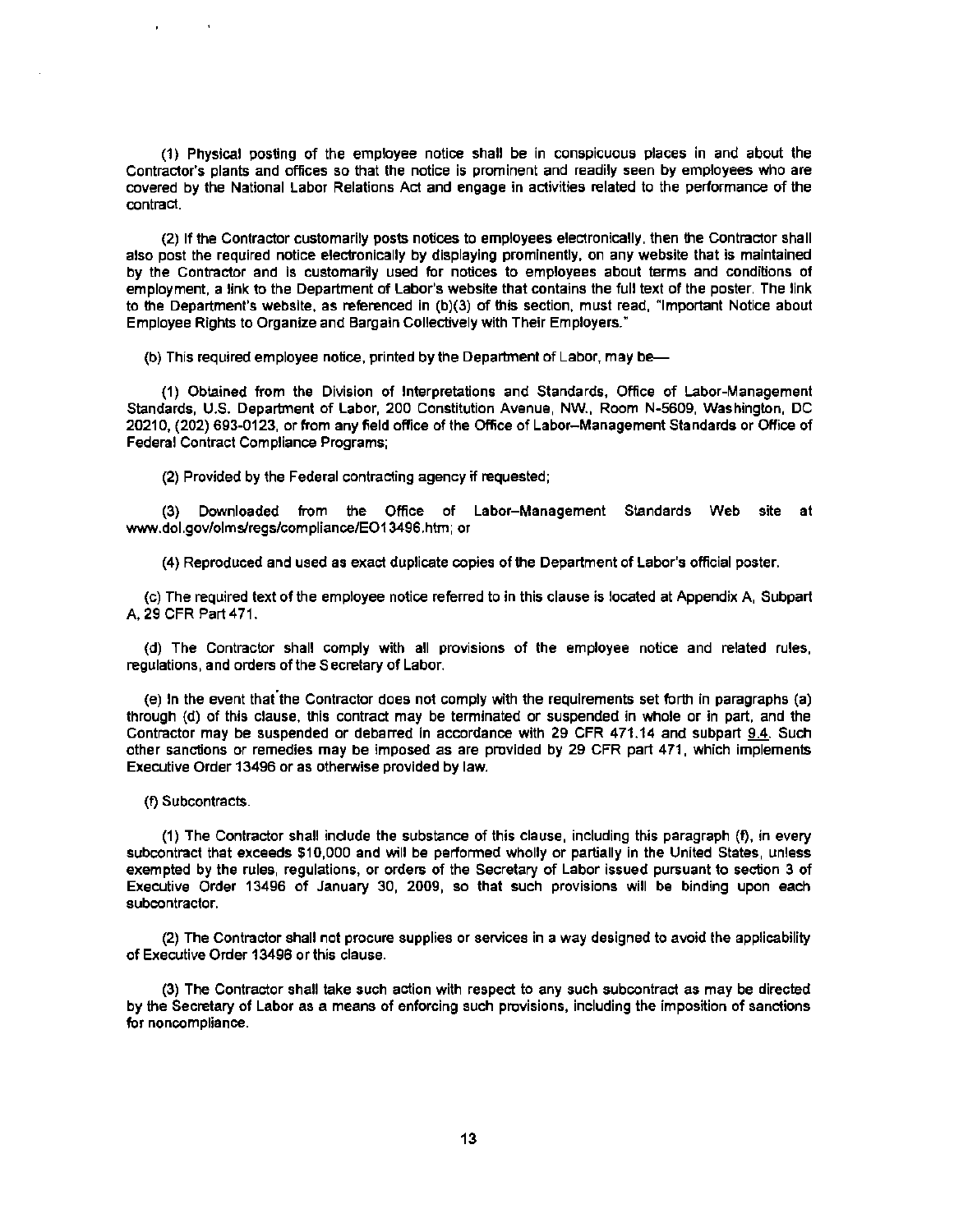(4) However. if the Contractor becomes involved in litigation with a subcontractor, or is threatened with such involvement, as a result of such direction, the Contractor may request the United States, through the Secretary of Labor, to enter into such litigation to protect the interests of the United States.

#### (End of clause)

3. 52.241-7 Change in Rates or Terms and Conditions of Service for Regulated Services (FEB 1995)

As prescribed in  $41.501(d)(1)$ , insert a clause substantially the same as the following:

CHANGE IN RATES OR TERMS AND CONDITIONS OF SERVICE FOR REGULATED SERVICES (FEB 1995)

(a) The items included in Contractor's Tariff are available to the Government and any Ordering Agency electronically at the Contractor's website, www.bqe.com. Contractor shall provide notice to the Government regarding (1) the filing of an application for change in rates or terms and conditions of service, (2) any changes to rates or terms and conditions of service approved by the Commission, and (3) any regulation promulgated by the Commission concerning matters other than rates which affects this Areawide Contract, in the manner and form proscribed by the Commission in its governing statutes, regulations. and orders. Pending gas and electric rates filings with the Maryland Public Service Commission are also available to the Government and any Ordering Agency electronically at the Contractor's website,www.bge.com. In addition, the Government and any Ordering Agency may register at the website maintained by the Maryland Public Service Commission, http://webapp.psc.state.md.us, for automatic electronic notifications of any filing made by Contractor.

(b) The Contractor agrees that throughout the life of this contract the applicable published and unpublished rate schedule(s) shall not be in excess of the lowest cost published and unpublished rate schedule(s) available to any other customers of the same class under similar conditions of use and service.

(c) In the event that the regulatory body promulgates any regulation concerning matters other than rates which affects this contract, the Government shall not be bound to accept any new regulation inconsistent with Federal laws or regulations.

(d) Any changes to rates or terms and conditions of service shall be made a part of this contract by the issuance of a contract modification unless otherwise specified in the contract. The effective date of the change shall be the effective date by the regulatory body. Any factors not governed by the regulatory body will have an effective date as agreed to by the parties.

#### (End of clause)

4. The requirements of the Disputes clause at Federal Acquisition Regulation (FAR) 52.233-1 are supplemented to provide that matters involving the interpretation of tariffed retail rates, tariff rate schedules, and tariffed terms provided under this contract are subject to the jurisdiction and regulation of the utility rate commission having jurisdiction.

#### (End of Clause)

#### ARTICLE 16. SMALL BUSINESS SUBCONTRACTING PLAN.

15.1. Attached hereto and made a part hereof by reference is a SUBCONTRACTING PLAN FOR SMALL BUSINESS CONCERNS, SMALL BUSINESS CONCERNS OWNED AND CONTROLLED BY SOCIALLY & ECONOMICALLY DISADVANTAGED INDIVIDUALS, HUB ZONE BUSINESS CONCERNS, WOMAN OWNED SMALL BUSINESS CONCERNS, VETERAN-OWNED SMALL BUSINESSES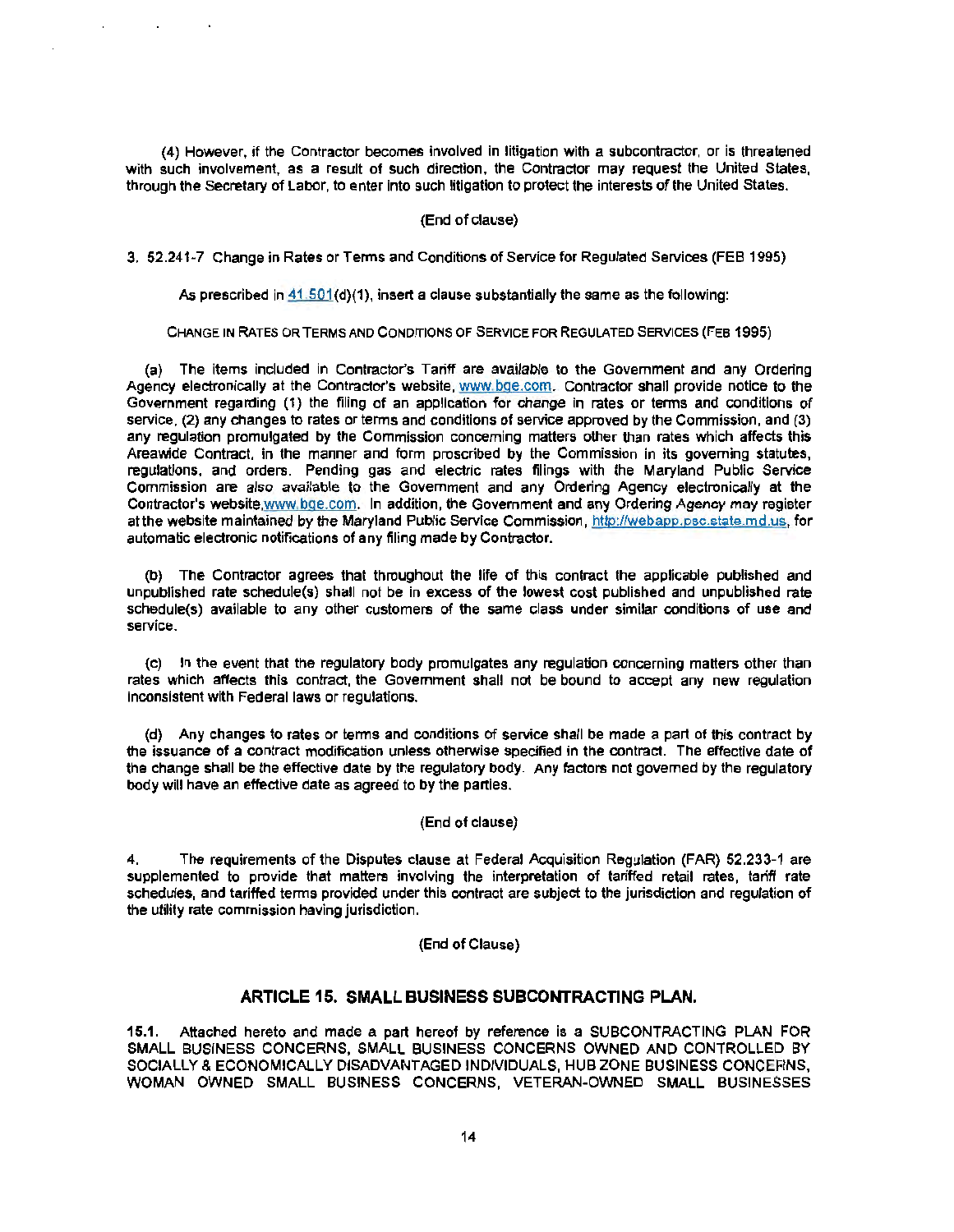CONCERNS AND DISABLED VETERAN-OWNED BUSINESSES negotiated between the Contractor and the Government, which is applicable on a company-wide basis pursuant to the requirements of 15 U.S.C. 637(d). The Contractor expressly understands that this subcontracting plan is an annual plan and hereby agrees to submit a new subcontracting plan by November 30<sup>th</sup> of each year during the life of this Areawide Contract.

15.2. Information and announcements concerning current developments in the GSA Small Business Subcontracting Program are available on the GSA Energy Division web site accessible via http://www.gsa.gov/energy.

### ARTICLE 16. NOTICES.

16.1. Unless specifically provided otherwise, all notices required to be provided to the Government under this Areawide Contract shall be mailed to: U. S. General Services Administration, PBS, Office of Facilities Management and Services Program; Director, Energy Division, 1800 F Street, NW Room 5116, Washington, DC 20405 or via email at energycenter@gsa.gov.

16.2. All inquiries and notices to the Contractor regarding this Areawide Contract shall be mailed to: John F. Pazourek, Manager Engineering and Design, Rutherford Business Center South, 7225 Windsor Boulevard, Baltimore, Maryland 21244, telephone number: 410-470-8438, or to such other person as the Contractor may hereafter designate in wrfting. A copy of all such inquiries and notices to the Contractor regarding this Areawide Contract shall also be mailed to the following: Attn. General Counsel, Baltimore Gas and Electric Company, 2 Center Plaza, 110 W. Fayette Street. Baltimore, Maryland 21201.

16.3. The Ordering Agency shall provide GSA with a copy of all fully executed Exhibit "C" Authorizations for Energy Management Services including any applicable attachments at the address provided in Article 16.1.

#### ARTICLE 17. REPORTING.

The Contractor shall provide, to the extent prescribed and directed by the Government, an annual report on Subcontracting Plan Achievements (contract awards to small businesses), in accordance with the approved subcontracting plan for small business concerns and small business concerns owned and controlled by socially and economically disadvantaged individuals by October 30 of each year during the life of this Areawide Contract. The report shall be submitted electronically utilizing the Small Business Administration's Electronic Subcontracting Reporting System. The website address of the system can be found at http://www.esrs.gov.

## ARTICLE 18. EXHIBIT "C" AUTHORIZATION FOR ENERGY MANAGEMENT SERVICES.

18.1 This Article 18 shall only apply to unregulated Utility Services procured by an Ordering Agency under an Exhibit "C" Authorization.

18.2. Measurement and Verification: An ECM will not be normally considered unless a net overall energy or water usage or cost reduction can be demonstrated and verified. Verification standards for energy projects are established in the M&V Guidelines: Measurement and Verification for Federal Energy Management Projects, published by the Department of Energy's Federal Energy Management Program (FEMP).

18.3. Unless otherwise provided by law or the terms and conditions set forth in a particular Exhibit "C" Authorization, the following provisions shall apply to Energy Management Services: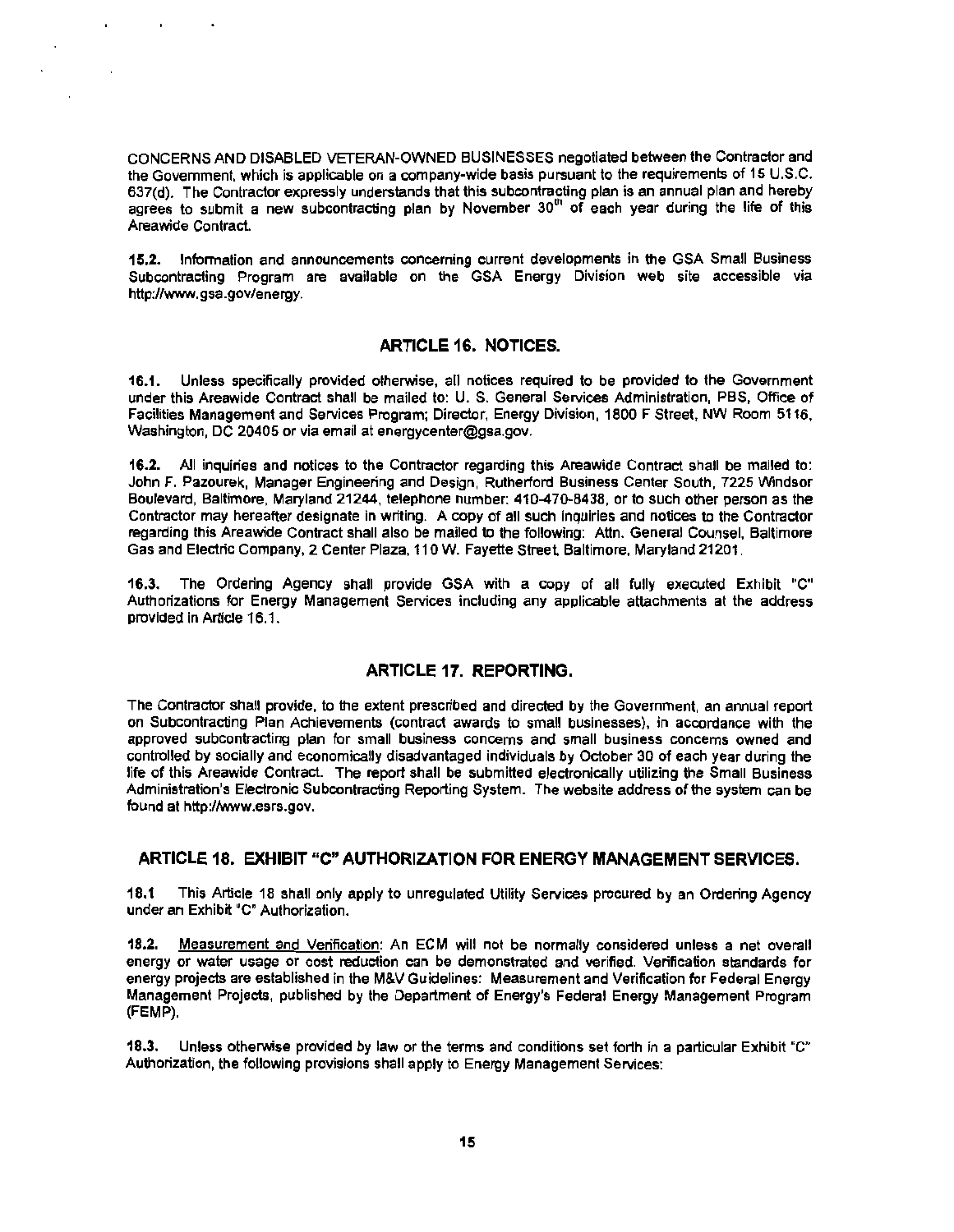(a) Payment for energy conservation measures, when authorized as an Energy Management Service (EMS), shall be equal to the direct cost of capital or financing amortized over a negotiated payment term commencing on the date of acceptance of the completed installation;

 $\mathbf{r}$ 

(b) The payment term for Authorizations Involving energy conservation measures shall be calculated to enable the Ordering Agency's payment(s} to be lower than the estimated cost savings to be realized from its implementation. In no event, however, shall this term exceed 80% of the useful life of the equipment and material to be installed.

18.4. Subcontracting: Contractor shall have the right to enter into a subcontract with a third-party Energy Service Company ("ESCO"), which shall include unregulated affiliates of Contractor, to perform the project development and project management functions under the Authorization. Contractor or any such ESCO designated by Contractor may perform any or all of the Energy Management Services requested by an Ordering Agency through subcontractors (each an "EMS Subcontractor"). EMS Subcontractors shall be competitively selected in accordance with FAR 52.244-5 (Article 14.1-56 herein}. EMS Subcontractor selection shall be based on cost, experience, past performance and other such factors as Contractor and the Ordering Agency may mutually deem appropriate and reasonably related to the Government's minimum requirements. Upon request by the Ordering Agency, Contractor shall make available to the Contracting Officer all documents related to the selection of an EMS Subcontractor. In no event shall the service be provided by an EMS Subcontractor listed as excluded from Federal Procurement Programs maintained by GSA pursuant to 48 C.F.R. 9.404.

18.5. For all Authorizations involving ECMs, it is desirable to have a warranty clause that addresses the specific needs and requirements of the work being performed and equipment that is to be provided by the Contractor; however, In the absence of a warranty clause in the Authorization, the following language will serve as the default clause:

The Contractor shall pass through to the Order Agency all warranties on equipment installed or provided by it or its subcontractors on Government property with the following representation:

BALTIMORE GAS AND ELECTRIC COMPANY ACNOWLEDGES THAT THE UNITED STATES OF AMERICA WlLL OWN OR LEASE THE EQUIPMENT AND/OR MATERIALS BEING INSTALLED OR SUPPLIED HEREUNDER, AND, ACCORDINGLY, AGREES THAT ALL WARRANTIES SET FORTH HEREIN, OR OTHERWISE PROVIDED BY LAW IN FAVOR OF BALTIMORE GAS AND ELECTRIC COMPANY SHALL INURE ALSO TO THE BENEFIT OF THE UNITED STATES AND THAT ALL CLAIMS ARISING FROM ANY BREACH OF SUCH WARRANTIES OR AS A RESULT OF DEFECTS IN OR REPAIRS TO SUCH EQUIPMENT OR SUPPLIES MAY BE ASSERTED AGAINST BALTIMORE GAS AND ELECTRIC COMPANY OR MANUFACTURER DIRECTLY BY THE UNITED STATES.

18.6. The Ordering Agency shall submit to GSA a copy of all preliminary energy audit results or ECM analysis for review. Upon written acknowledgement of the aforementioned information, a copy of which shall be provided by the Ordering Agency to the Contractor, the Ordering Agency may negotiate Authorizations with the Contractor for the implementation of the ECMs described in the preliminary documents. The Ordering Agency shall provide GSA with copies of fully executed Exhibit  ${}^{\circ}$ C" Authorizations for any EMS resulting from approved energy audits, including any applicable attachments, at the address provided in Article 16.1.

18.7. The Contractor shall not provide EMS to Federal facilities under this Areawide Agreement unless the facility is located within a geographic area that the Contractor is authorized to provide services.

18.8 The work that is to be performed under the Authorization for EMS shall be limited to work resulting in a direct reduction in energy or water usage or cost (see Article 1.1(h)) and any modifications or repairs that are necessary as a direct result of the installation of the ECM.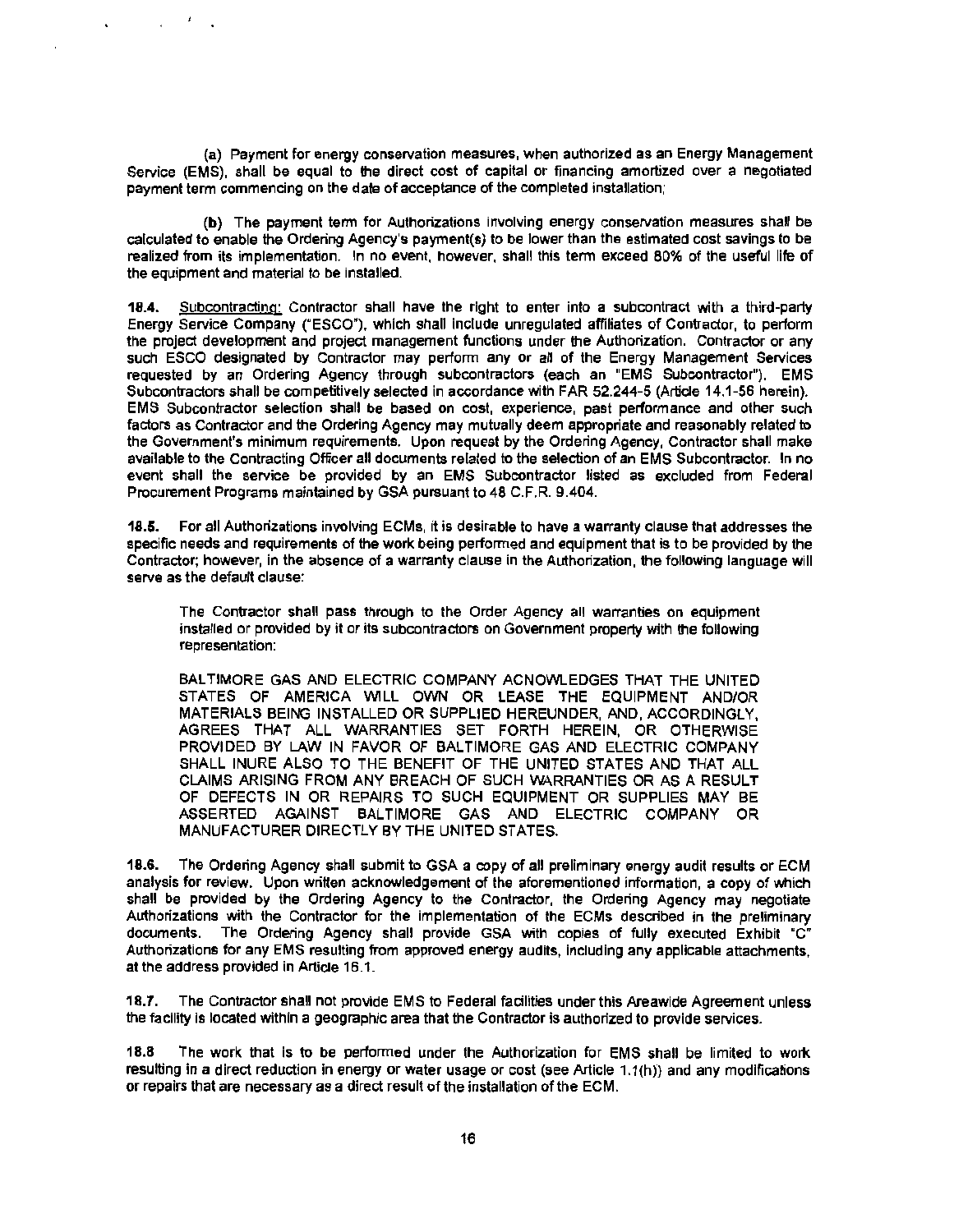18.9. Notification to Ordering Agencies: UESC's that meet the definition of "Energy Management Service" ("EMS") prescribed in Article 1.1(h) of this Areawide Contract, and which follow the guidance prescribed in OMB Memoranda M-12-21 and M-98-13, may be scored for budgetary purposes by the Ordering Agency(ies) on an annual basis if the UESC requires:

 $\mathbf{r}$ 

 $\mathbf{r}$ 

- (a) Energy savings performance assurances or guarantees of the savings to be generated by improvements, which must cover the full cost of the Federal investment for the improvements:
- (b) Measurement and verification (M&V) of savings through commissioning and retro-commissioning; and
- (c) Competition or an alternatives analysis as part of the selection process prior to entering into a UESC.

## ARTICLE 19. MISCELLANEOUS.

19.1. Contract administration: The Ordering Agency shall assist in the day-to-day administration of the Utility Service being provided to it under an Authorization.

19.2. Anti-Deficiency: Unless otherwise authorized by Public Law or Federal Regulation, nothing contained herein shall be construed as binding the Government to expend, in any one fiscal year, any sum in excess of the appropriation made by Congress for that fiscal year in furtherance of the matter of the contract or to involve the Government in an obligation for the future expenditure of monies before an appropriation is made (Anti-Deficiency Act, 31 U.S.C. 1341(a)(1)(A)).

19.3. Obligation to Serve: Nothing contained in this Areawide Contract shall obligate the Contractor to take any action which it may consider to be detrimental to its obligations as a public utility.

19.4. Term of Authorizations: It is recognized that during the life of this Areawide Contract, situations and/or requirements may arise where it may be desirable that the term of service to an Ordering Agency's facility extend beyond the term of this Areawide Contract. In such event, the particular Authorization involved may specify a term extending beyond the term of this Areawide Contract, provided that it is within the contracting authority of the Ordering Agency and appropriate termination liability provisions have been negotiated between the Contractor and Ordering Agency to address unamortized balances for connection charges and/or financing charges associated with EMS projects.

19.5. Indemnification: Any indemnification language contained in standard form agreements executed between the Ordering Agency and the Contractor shall be binding upon the Federal Government only to the extent authorized by opinions of the Government Accountability Office and the Federal Torts Claims Act.

19.6. Waiver of Sovereign Immunity: Any language contained in standard form agreements executed between the Ordering Agency and the Contractor shall not be construed to waive the federal government's sovereign immunity, and may not be applicable where the federal government's sovereign immunity has not otherwise been waived by statutory law.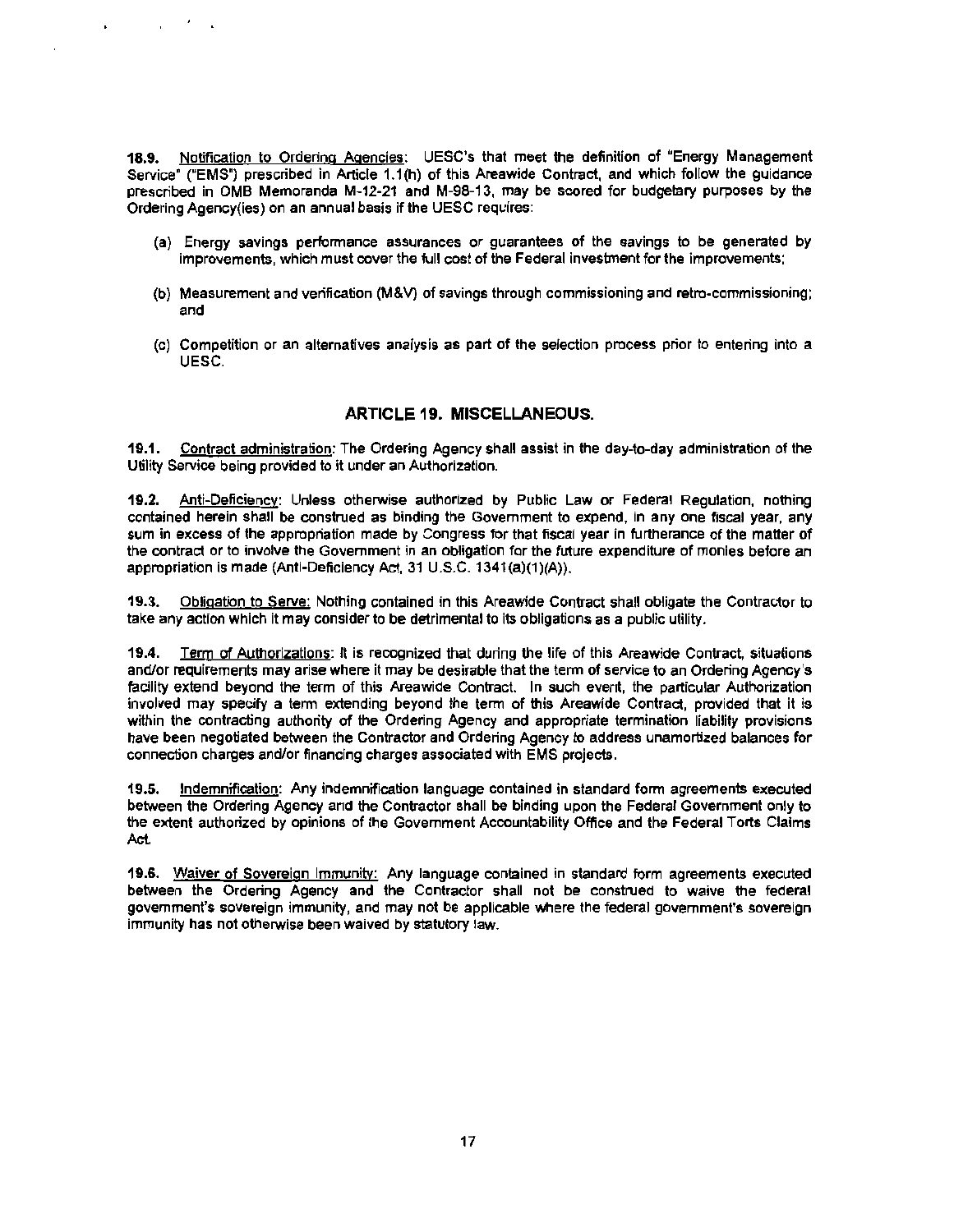IN WITNESS WHEREOF, the parties have executed this Areawide Contract as ofthe day and the year first above written.

> UNITED STATES OF AMERICA Acting through the Administrator of General Services

Illin **Contracting Officer** GSA, PBS, Energy Division

ATTEST:

 $\mathcal{L}^{\text{max}}$  .

 $\bullet$ 

 $\mathbf{r}$  .

J.

By <u>Ainda Koman</u>

## BALTIMORE GAS AND ELECTRIC COMPANY

By Carol Debson<br>Title: <u>VP</u> of Customer Operations

ATTEST: By  $SVP$ \$LOD hL Title: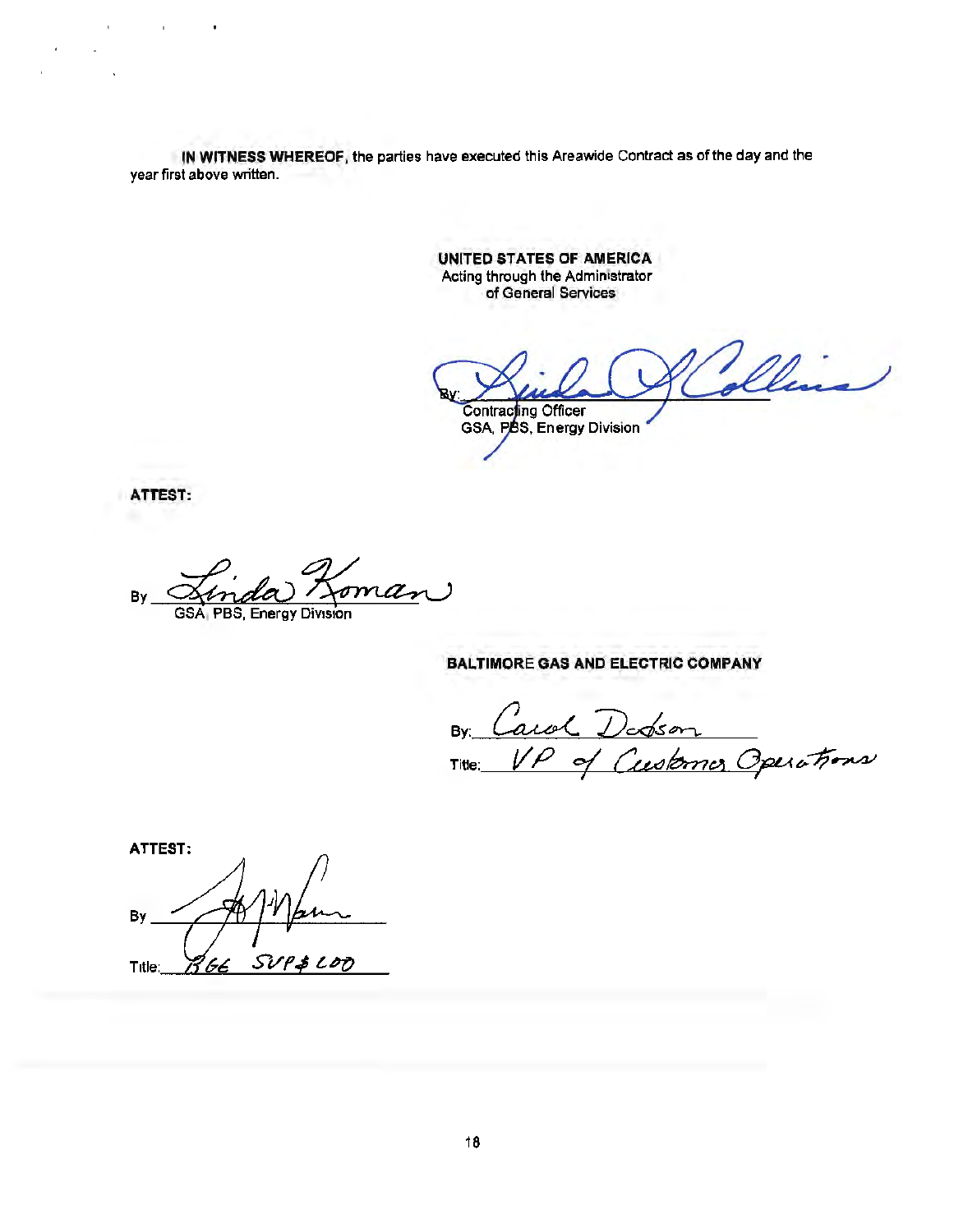# **CERTIFICATE**

I, Damon L. Krieger, certify that I am Assistant General Counsel of BALTIMORE. GAS AND ELECTRIC COMPANY, named as Contractor in the Areawide Public Utility Contract for Electric, Natural Gas, Energy Management Services, and Other Services Provided Under the Appropriate Regulatory Authority, Contract No. GS-00P-13-BSD-1004; that  $\text{Cardi}$   $\text{D}_s$ d so  $\text{D}_s$  ..., who signed said contract on behalf of the Contractor, was then Vice President of Costomer Operations said Corporation; and that said contract was duly signed for and on behalf of said Corporation and is within the scope of its corporate powers.

 $\gamma$ -  $c$ . /hm

(Corporate Seal)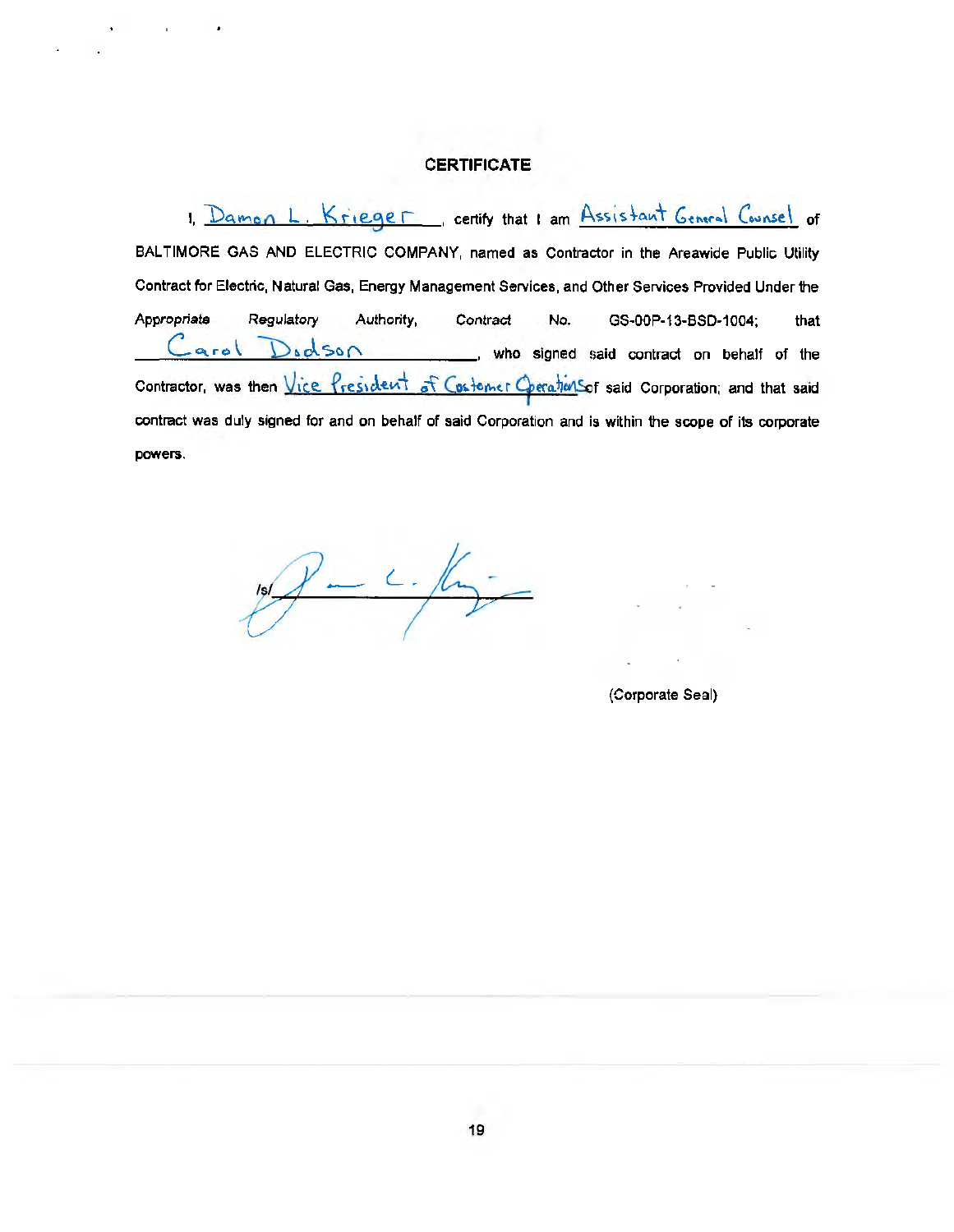# EXHIBIT "A"

 $\mathcal{L}^{\text{max}}(\mathbf{r},\mathbf{r})$  , and  $\mathcal{L}^{\text{max}}(\mathbf{r},\mathbf{r})$ 

 $\frac{1}{\left(\frac{1}{\alpha}\right)^{2}}$  .

|                                                                                                                                                                                                                                                                                                                                                                                                            | Contractor's ID NO.                                                                                                                                                                                    | (Optional) |
|------------------------------------------------------------------------------------------------------------------------------------------------------------------------------------------------------------------------------------------------------------------------------------------------------------------------------------------------------------------------------------------------------------|--------------------------------------------------------------------------------------------------------------------------------------------------------------------------------------------------------|------------|
|                                                                                                                                                                                                                                                                                                                                                                                                            | Ordering Agency's ID                                                                                                                                                                                   | (Optional) |
|                                                                                                                                                                                                                                                                                                                                                                                                            | <b>BALTIMORE GAS AND ELECTRIC COMPANY</b><br>AUTHORIZATION FOR ELECTRIC SERVICE, CHANGE IN ELECTRIC SERVICE,<br>OR DISCONNECTION OF ELECTRIC SERVICE UNDER<br>AREAWIDE CONTRACT NO. GS-00P-13-BSD-1004 |            |
| Address: ____________                                                                                                                                                                                                                                                                                                                                                                                      |                                                                                                                                                                                                        |            |
| Pursuant to Areawide Contract No. GS-00P-13-BSD-1004 between the Baltimore Gas and Electric Company ("Contractor") and the United States<br>Government and subject to all the provisions thereof, service to the United States Government under such contract shall be rendered or modified as<br>hereinafter stated. Article 2 and 4 shall be followed for the initiation of service under this contract. |                                                                                                                                                                                                        |            |
| SERVICE ADDRESS: The contract of the contract of the contract of the contract of the contract of the contract of the contract of the contract of the contract of the contract of the contract of the contract of the contract                                                                                                                                                                              |                                                                                                                                                                                                        |            |
| NATURE OF SERVICE: [ Connect, [ Change, [ Clisconnect, [ Continue Service, [ ] Transmission Service,<br>$\Box$ Line Extension, Alteration, Relocation, or Reinforcement, $\Box$ Special Facilities                                                                                                                                                                                                         |                                                                                                                                                                                                        |            |
| OTHER TERMS AND CONDITIONS:<br>Altach any other relevant terms and conditions under which service will be provided.                                                                                                                                                                                                                                                                                        |                                                                                                                                                                                                        |            |
|                                                                                                                                                                                                                                                                                                                                                                                                            |                                                                                                                                                                                                        |            |
| TERM OF SERVICE: From __________________through _________________________________                                                                                                                                                                                                                                                                                                                          |                                                                                                                                                                                                        |            |
| SERVICE HEREUNDER SHALL BE UNDER RATE SCHEDULE NO. _______________________*, Hereafter amended or modified by the regulatory                                                                                                                                                                                                                                                                               |                                                                                                                                                                                                        |            |
|                                                                                                                                                                                                                                                                                                                                                                                                            |                                                                                                                                                                                                        |            |
| ACCOUNTING AND APPROPRIATION DATA FOR SERVICE: The and the contract of the contract of the contract of the contract of the contract of the contract of the contract of the contract of the contract of the contract of the con                                                                                                                                                                             |                                                                                                                                                                                                        |            |
| CLAUSES INCORPORATED BY REFERENCE (Check applicable clauses). The Contracting Officer of the Authorization shall supplement the<br>following list with clauses from the Federal Acquisition for the specific class of work that is being performed under the Authorization.                                                                                                                                |                                                                                                                                                                                                        |            |
|                                                                                                                                                                                                                                                                                                                                                                                                            | DESIGNATION OF OFFICE FOR GOVERNMENT RECEIPT OF ELECTRONIC FUNDS TRANSFER INFORMATION (MAY 1999)                                                                                                       |            |
| $(3)$ 52.232-36<br>$(3)$ 52.241-5<br>$(4)$ 52.241-5<br>$(5)$ 52.241-9<br>$(6)$ 52.241-9<br>$(6)$ 52.241-10<br>PAYMENT BY THIRD PARTY (FEB 2010)                                                                                                                                                                                                                                                            |                                                                                                                                                                                                        |            |
| <b>CONTRACTOR'S FACILITIES (FEB 1995)</b>                                                                                                                                                                                                                                                                                                                                                                  |                                                                                                                                                                                                        |            |
| <b>CONNECTION CHARGE (FEB 1995)</b><br>CONNECTION CHARGE (ALT I) (FEB 1995)                                                                                                                                                                                                                                                                                                                                |                                                                                                                                                                                                        |            |
| <b>TERMINATION LIABILITY (FEB 1995)</b>                                                                                                                                                                                                                                                                                                                                                                    |                                                                                                                                                                                                        |            |
| $(7)$ 52.241-12<br>NONREFUNDABLE, NONRECURRING SERVICE CHARGE (FEB 1995)                                                                                                                                                                                                                                                                                                                                   |                                                                                                                                                                                                        |            |
| BILLS WILL BE RENDERED TO THE ORDERING AGENCY FOR PAYMENT AT THE FOLLOWING ADDRESS:                                                                                                                                                                                                                                                                                                                        |                                                                                                                                                                                                        |            |
|                                                                                                                                                                                                                                                                                                                                                                                                            | jin <sub>ar</sub> an a<br>copies.                                                                                                                                                                      |            |
| The foregoing shall be effective upon the return of the fully executed original Authorization by the Contractor to the Ordering Agency.                                                                                                                                                                                                                                                                    |                                                                                                                                                                                                        |            |
| ACCEPTED:                                                                                                                                                                                                                                                                                                                                                                                                  |                                                                                                                                                                                                        |            |
| (Ordering Agency)                                                                                                                                                                                                                                                                                                                                                                                          | <b>Baltimore Gas and Electric Company</b><br>(Contractor)                                                                                                                                              |            |
| $By_{-}$<br>Authorized Signature                                                                                                                                                                                                                                                                                                                                                                           | 8y:__<br>Authorized Signature                                                                                                                                                                          |            |
|                                                                                                                                                                                                                                                                                                                                                                                                            |                                                                                                                                                                                                        |            |
|                                                                                                                                                                                                                                                                                                                                                                                                            |                                                                                                                                                                                                        |            |
|                                                                                                                                                                                                                                                                                                                                                                                                            |                                                                                                                                                                                                        |            |
| ٠<br>Include a reference to the applicable rate schedule, and attach a<br>copy of such schedule.                                                                                                                                                                                                                                                                                                           | NOTE:<br>A fully executed copy of this Authorization shall be transmitted by the                                                                                                                       |            |
| $\star$<br>If necessary, attach and make part hereof supplemental<br>agreements or sheets that cover required connection or extension<br>charges and special facilities or service arrangements. (See Article 5 of<br>this Areawide Contract for instructions.)                                                                                                                                            | Ordering Agency to the Energy Division (PMAA), General Services<br>Administration, Washington, DC 20405.                                                                                               |            |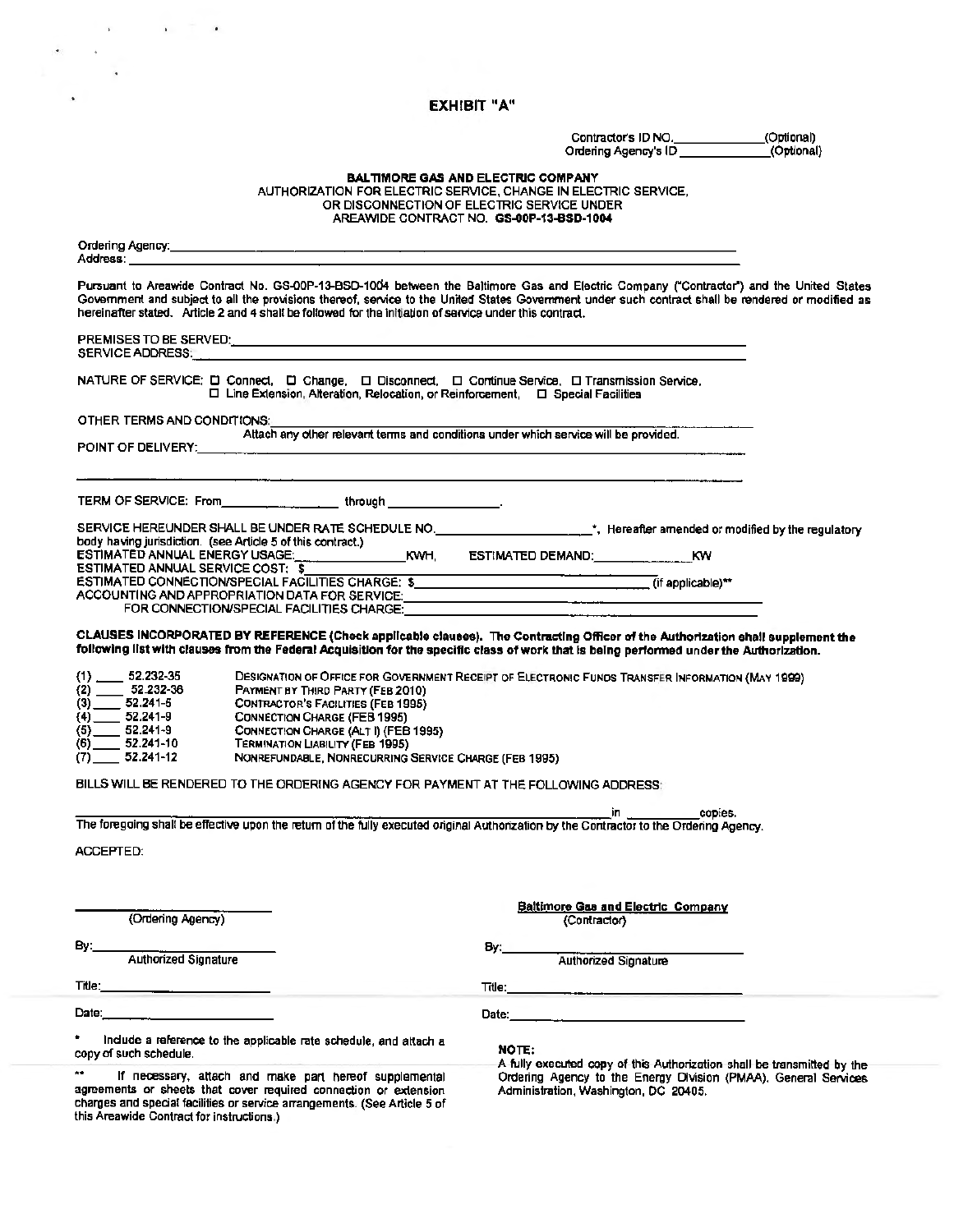#### EXHIBIT "B"

Contractor's ID NO. \_\_\_\_\_\_\_\_\_\_\_\_\_\_\_(Optional)<br>Ordering Agency's ID \_\_\_\_\_\_\_\_\_\_\_\_\_\_(Optional)

BALTIMORE GAS AND ELECTRIC COMPANY<br>AUTHORIZATION FOR NATURAL GAS SERVICE, CHANGE IN NATURAL GAS SERVICE, OR DISCONNECTION OF NATURAL GAS SERVICE UNDER CONTRACT NO. GS·OOP-13-BSD-1004

| Address: _______                                                                                                                                                                                                               | <u> 1980 - Jan Barat, amerikan bahasa di sebagai bahasa di sebagai bahasa di sebagai bahasa di sebagai bahasa di</u> |              |                                                                                                                                         |                                                                                                                                                                                                                                                                                                       |
|--------------------------------------------------------------------------------------------------------------------------------------------------------------------------------------------------------------------------------|----------------------------------------------------------------------------------------------------------------------|--------------|-----------------------------------------------------------------------------------------------------------------------------------------|-------------------------------------------------------------------------------------------------------------------------------------------------------------------------------------------------------------------------------------------------------------------------------------------------------|
| followed for the initiation of service under this contract.                                                                                                                                                                    |                                                                                                                      |              |                                                                                                                                         | Pursuant to Contract No. GS-00P-13-BSD-1004 between the Contractor and the United States Government and subject to all the provisions thereof,<br>service to the United States Government under such contract shall be rendered or modified as hereinafter stated. Contract Articles 2 and 4 shall be |
| SERVICE ADDRESS: And the contract of the contract of the contract of the contract of the contract of the contract of the contract of the contract of the contract of the contract of the contract of the contract of the contr |                                                                                                                      |              |                                                                                                                                         |                                                                                                                                                                                                                                                                                                       |
| <b>NATURE OF SERVICE:</b>                                                                                                                                                                                                      | □ Line Extension, Alteration, Relocation, or Reinforcement □ Transportation                                          |              | □ Connect ● □ Change ● □ Disconnect ● □ Continue Service<br>□ Full Service □ Local Distribution Services □ Billing & Ancillary Services | <b>D DSM Project</b>                                                                                                                                                                                                                                                                                  |
|                                                                                                                                                                                                                                |                                                                                                                      |              |                                                                                                                                         |                                                                                                                                                                                                                                                                                                       |
| TERM OF SERVICE: From through through the state of the state of the state of the state of the state of the state of the state of the state of the state of the state of the state of the state of the state of the state of th |                                                                                                                      |              |                                                                                                                                         |                                                                                                                                                                                                                                                                                                       |
| SERVICE HEREUNDER SHALL BE UNDER RATE SCHEDULE NO. ______________________________<br>by the regulatory body having jurisdiction. (see Article 5 of this Areawide Contract.)                                                    |                                                                                                                      |              |                                                                                                                                         | Hereafter amended or modified                                                                                                                                                                                                                                                                         |
| ESTIMATED ANNUAL GAS VOLUME: : THERMS                                                                                                                                                                                          |                                                                                                                      |              |                                                                                                                                         |                                                                                                                                                                                                                                                                                                       |
|                                                                                                                                                                                                                                |                                                                                                                      |              |                                                                                                                                         |                                                                                                                                                                                                                                                                                                       |
| ACCOUNTING AND APPROPRIATION DATA FOR SERVICE:___________________________________                                                                                                                                              |                                                                                                                      |              |                                                                                                                                         |                                                                                                                                                                                                                                                                                                       |
| BILLS WILL BE RENDERED TO THE ORDERING AGENCY FOR PAYMENT AT THE FOLLOWING ADDRESS:                                                                                                                                            |                                                                                                                      |              | <b>Example 19</b> in the copies,                                                                                                        |                                                                                                                                                                                                                                                                                                       |
| The foragoing shall be effective upon the return of the fully executed original Authorization by the Contractor to the Ordering Agency.                                                                                        |                                                                                                                      |              |                                                                                                                                         |                                                                                                                                                                                                                                                                                                       |
| ACCEPTED:                                                                                                                                                                                                                      |                                                                                                                      |              |                                                                                                                                         |                                                                                                                                                                                                                                                                                                       |
|                                                                                                                                                                                                                                |                                                                                                                      |              | <b>BALTIMORE GAS AND ELECTRIC COMPANY</b>                                                                                               |                                                                                                                                                                                                                                                                                                       |
| (Ordering Agency)                                                                                                                                                                                                              |                                                                                                                      |              | (Contractor)                                                                                                                            |                                                                                                                                                                                                                                                                                                       |
| By:___                                                                                                                                                                                                                         |                                                                                                                      | By:_________ |                                                                                                                                         |                                                                                                                                                                                                                                                                                                       |
| Authorized Signature<br>Title:<br>Date: _________________________                                                                                                                                                              |                                                                                                                      |              | Authorized Signatura                                                                                                                    |                                                                                                                                                                                                                                                                                                       |
| Include a reference to the applicable rate schedule, and attach a<br>copy of such schedule.                                                                                                                                    |                                                                                                                      |              |                                                                                                                                         |                                                                                                                                                                                                                                                                                                       |

NOTE<br>If necessary, attach and make part hereof supplemental A fully executed<br>agreements or sheets that cover required connection or extension or ordering Agency<br>charges and special facilities or service arrangements. (See <sup>\*\*</sup> If necessary, attach and make part hereof supplemental<br>agreements or sheets that cover required connection or extension<br>charges and special facilities or service arrangements. (See Article 5 of Critering Agency to the

 $\mathcal{L}=\mathcal{F}=\mathcal{F}$ 

 $\mathbf{r}$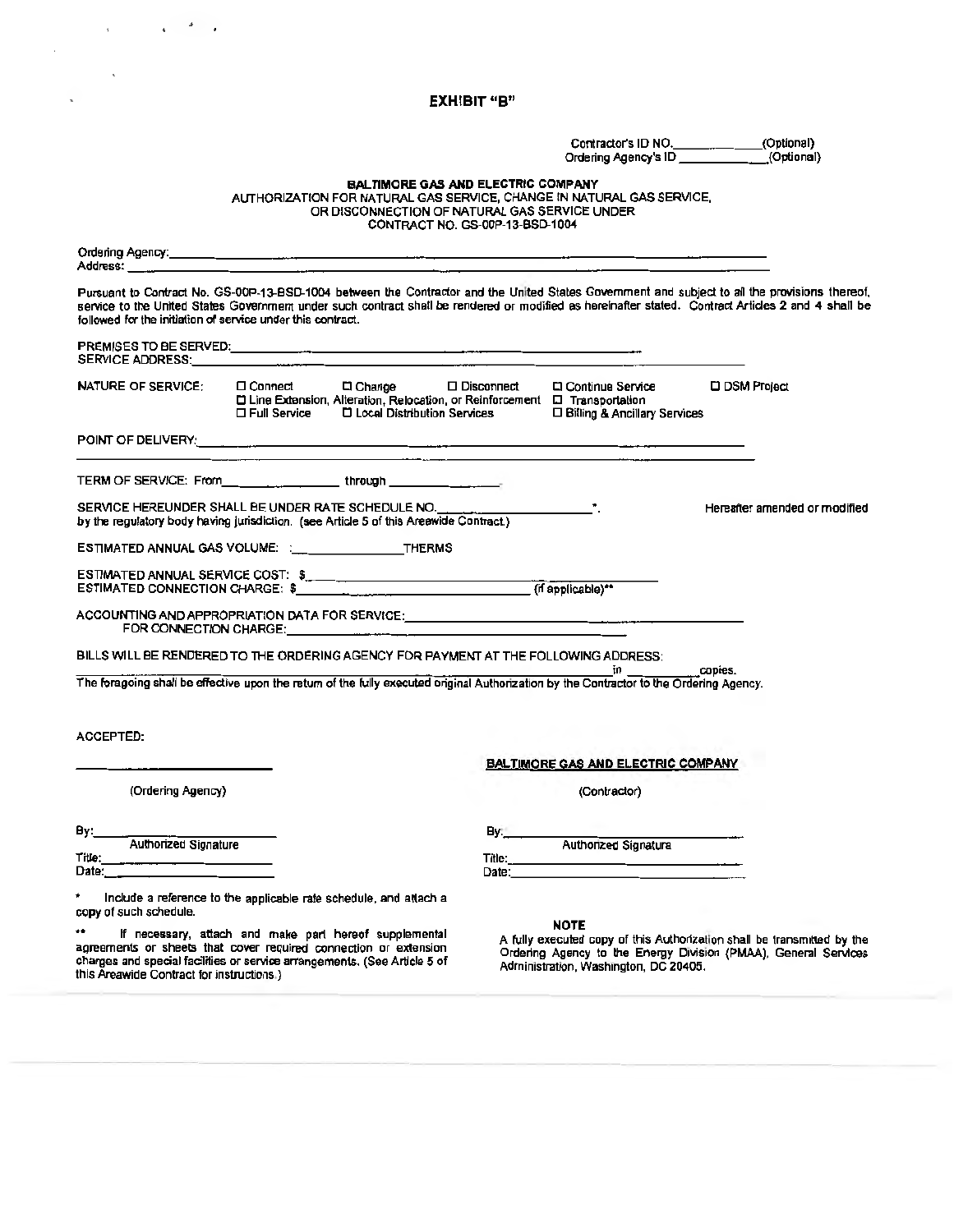### EXHIBIT "C'•

*-'* 

 $\bullet$  .

 $\bar{\mathbf{v}}$ 

Ŷ.

 $\overline{\phantom{a}}$ 

Contractor's ID NO.<br>Ordering Agency's ID NO \_\_\_\_\_\_\_\_\_\_\_\_\_\_\_(Required)

SALTIMORE GAS AND ELECTRIC COMPANY AUTHORIZATION FOR ENERGY MANAGEMENT SERVICES AUTHORIZATION FOR ENERGY MANAGEMENT SERVICES<br>AREAWIDE CONTRACT NO.

| Address: Andreas Address and Address and Address and Address and Address and Address and Address and Address a                                                                                                                                                                                                                                                     |                                                                                                                                                                                                                                                                                                                                                                                                                                                                                                                                                                                                                                                                                                                                                                                                                                                                                                                                                                                                                                                                                                                                                                                                                                                                                                                         |                                                           |                       |
|--------------------------------------------------------------------------------------------------------------------------------------------------------------------------------------------------------------------------------------------------------------------------------------------------------------------------------------------------------------------|-------------------------------------------------------------------------------------------------------------------------------------------------------------------------------------------------------------------------------------------------------------------------------------------------------------------------------------------------------------------------------------------------------------------------------------------------------------------------------------------------------------------------------------------------------------------------------------------------------------------------------------------------------------------------------------------------------------------------------------------------------------------------------------------------------------------------------------------------------------------------------------------------------------------------------------------------------------------------------------------------------------------------------------------------------------------------------------------------------------------------------------------------------------------------------------------------------------------------------------------------------------------------------------------------------------------------|-----------------------------------------------------------|-----------------------|
|                                                                                                                                                                                                                                                                                                                                                                    | Energy Management Services (this "Authorization for EMS"), including any attachments listed below and any FAR provisions checked below and<br>incorporated herein by reference, shall together with the above-referenced Areawide Contract form one single integrated agreement.                                                                                                                                                                                                                                                                                                                                                                                                                                                                                                                                                                                                                                                                                                                                                                                                                                                                                                                                                                                                                                        |                                                           |                       |
|                                                                                                                                                                                                                                                                                                                                                                    |                                                                                                                                                                                                                                                                                                                                                                                                                                                                                                                                                                                                                                                                                                                                                                                                                                                                                                                                                                                                                                                                                                                                                                                                                                                                                                                         |                                                           |                       |
| <b>SERVICE ADDRESS:</b>                                                                                                                                                                                                                                                                                                                                            |                                                                                                                                                                                                                                                                                                                                                                                                                                                                                                                                                                                                                                                                                                                                                                                                                                                                                                                                                                                                                                                                                                                                                                                                                                                                                                                         |                                                           |                       |
| <b>NATURE OF SERVICE:</b>                                                                                                                                                                                                                                                                                                                                          | □ Preliminary Energy Audit<br>□ EMS Installation □ □ Demand Side Management (DSM) Project<br>$\Box$ Other                                                                                                                                                                                                                                                                                                                                                                                                                                                                                                                                                                                                                                                                                                                                                                                                                                                                                                                                                                                                                                                                                                                                                                                                               | □ Comprehensive Energy Audit □ EMS Engineering and Design |                       |
|                                                                                                                                                                                                                                                                                                                                                                    | IF ANY REGULATED UTILITY SERVICES ARE PROVIDED BY CONTRACTOR UNDER THIS AUTHORIZATION, SUCH REGULATED UTILITY<br>SERVICES SHALL BE SUBJECT TO THE AUTHORITY OF THE COMMISSION.                                                                                                                                                                                                                                                                                                                                                                                                                                                                                                                                                                                                                                                                                                                                                                                                                                                                                                                                                                                                                                                                                                                                          |                                                           |                       |
| POINT OF DELIVERY:                                                                                                                                                                                                                                                                                                                                                 |                                                                                                                                                                                                                                                                                                                                                                                                                                                                                                                                                                                                                                                                                                                                                                                                                                                                                                                                                                                                                                                                                                                                                                                                                                                                                                                         |                                                           |                       |
| <b>PROJECT COST: \$</b>                                                                                                                                                                                                                                                                                                                                            |                                                                                                                                                                                                                                                                                                                                                                                                                                                                                                                                                                                                                                                                                                                                                                                                                                                                                                                                                                                                                                                                                                                                                                                                                                                                                                                         |                                                           |                       |
| <b>LIST OF ATTACHMENTS:</b>                                                                                                                                                                                                                                                                                                                                        |                                                                                                                                                                                                                                                                                                                                                                                                                                                                                                                                                                                                                                                                                                                                                                                                                                                                                                                                                                                                                                                                                                                                                                                                                                                                                                                         |                                                           |                       |
| □ General Terms and<br>Implementation Guidelines to<br>Exhibit "C"                                                                                                                                                                                                                                                                                                 | □ Additional Payment Provisions                                                                                                                                                                                                                                                                                                                                                                                                                                                                                                                                                                                                                                                                                                                                                                                                                                                                                                                                                                                                                                                                                                                                                                                                                                                                                         | □ Statement of Work and<br>Specifications                 | □ Facility/Site Plans |
| $\Box$ Design and Engineering<br>Drawings                                                                                                                                                                                                                                                                                                                          | □ Certifications                                                                                                                                                                                                                                                                                                                                                                                                                                                                                                                                                                                                                                                                                                                                                                                                                                                                                                                                                                                                                                                                                                                                                                                                                                                                                                        | □ EMS Proposal                                            |                       |
| $\Box$ Other $\Box$                                                                                                                                                                                                                                                                                                                                                | <u> 1980 - Johann Harry Hermann, fransk politik (d. 1980)</u>                                                                                                                                                                                                                                                                                                                                                                                                                                                                                                                                                                                                                                                                                                                                                                                                                                                                                                                                                                                                                                                                                                                                                                                                                                                           |                                                           |                       |
| (1)<br>$-52.204-9$<br>$52.215 - 2$<br>(2)<br>$-52.215-10$<br>(3)<br>$-52.215-12$<br>(4)<br>$(5)$ 52.215-14<br>52.215-20<br>(6)<br>$(7)$ 52.222-54<br>$-52.223 - 4$<br>(8)<br>$-52.223-9$<br>(9)<br>$-52.223 - 15$<br>(10)<br>$(11)$ 52.223-17<br>(12)<br>$-52.232 - 25$<br>52,232-35<br>(13)<br>$(14)$ 52.241-8<br>(15)<br>52.244-5<br>$(16)$ 52.249-8<br>REMARKS: | Personal Identity Verification of Contractor Personnel (Jan 2011)<br>Audit and Records-Negotiation (Mar 2009)<br>Price Reduction for Defective Cost or Pricing Data (Oct 2010)<br>Subcontractor Cost or Pricing Data (Oct 1997)<br>Integrity of Unit Prices (Oct 1997)<br>Requirements for Cost or Pricing Data or Information Other Than Cost or Pricing Data (Oct 1997)<br>Employment Eligibility Verification (Jul 2012)<br>Recovered Material Certification (May 2008)<br>Estimate of Percentage of Recovered Material Content for EPA-Designated Items (May 2008)<br>Energy Efficiency in Energy-Consuming Products (Dec 2007)<br>Affirmative Procurement of EPA-designated Items in Service and Construction Contracts (May 2008)<br>Prompt Payment (Oct 2008)<br>Designation of Office for Government Receipt of Electronic Funds Transfer Information (May 1999)<br>Change in Rates or Terms and Conditions of Service for Unregulated<br>Services (Feb 1995)<br>Competition in Subcontracting (Dec 1996)<br>Default (Fixed-Price Supply and Service) (Apr 1984)<br>In addition, the Contracting Officer negotiating the terms and conditions under this Authorization, with written consent from Contractor, may supplement<br>the above-referenced clauses with clauses for the appropriate type of contract. |                                                           |                       |
| ACCEPTEO:                                                                                                                                                                                                                                                                                                                                                          |                                                                                                                                                                                                                                                                                                                                                                                                                                                                                                                                                                                                                                                                                                                                                                                                                                                                                                                                                                                                                                                                                                                                                                                                                                                                                                                         |                                                           |                       |
|                                                                                                                                                                                                                                                                                                                                                                    |                                                                                                                                                                                                                                                                                                                                                                                                                                                                                                                                                                                                                                                                                                                                                                                                                                                                                                                                                                                                                                                                                                                                                                                                                                                                                                                         |                                                           |                       |
| (Ordering Agency)                                                                                                                                                                                                                                                                                                                                                  |                                                                                                                                                                                                                                                                                                                                                                                                                                                                                                                                                                                                                                                                                                                                                                                                                                                                                                                                                                                                                                                                                                                                                                                                                                                                                                                         | <b>Baltimore Gas and Electric Company</b><br>(Contractor) |                       |
| By.                                                                                                                                                                                                                                                                                                                                                                |                                                                                                                                                                                                                                                                                                                                                                                                                                                                                                                                                                                                                                                                                                                                                                                                                                                                                                                                                                                                                                                                                                                                                                                                                                                                                                                         | By:                                                       |                       |
| Authorized Signature                                                                                                                                                                                                                                                                                                                                               |                                                                                                                                                                                                                                                                                                                                                                                                                                                                                                                                                                                                                                                                                                                                                                                                                                                                                                                                                                                                                                                                                                                                                                                                                                                                                                                         |                                                           | Authorized Signature  |
| Title:<br>Oate:                                                                                                                                                                                                                                                                                                                                                    |                                                                                                                                                                                                                                                                                                                                                                                                                                                                                                                                                                                                                                                                                                                                                                                                                                                                                                                                                                                                                                                                                                                                                                                                                                                                                                                         | Title.                                                    |                       |
| <u> 1989 - John Stein, Amerikaansk politiker (</u><br>Telephone No.                                                                                                                                                                                                                                                                                                |                                                                                                                                                                                                                                                                                                                                                                                                                                                                                                                                                                                                                                                                                                                                                                                                                                                                                                                                                                                                                                                                                                                                                                                                                                                                                                                         | Date:                                                     |                       |
|                                                                                                                                                                                                                                                                                                                                                                    |                                                                                                                                                                                                                                                                                                                                                                                                                                                                                                                                                                                                                                                                                                                                                                                                                                                                                                                                                                                                                                                                                                                                                                                                                                                                                                                         |                                                           |                       |

NOTE: A fully executed copy of this AuthoriZation shall be transmitted by the Ordering Agency to the Energy DiVision (PMAA). General Services Administration, Washington. DC 20405.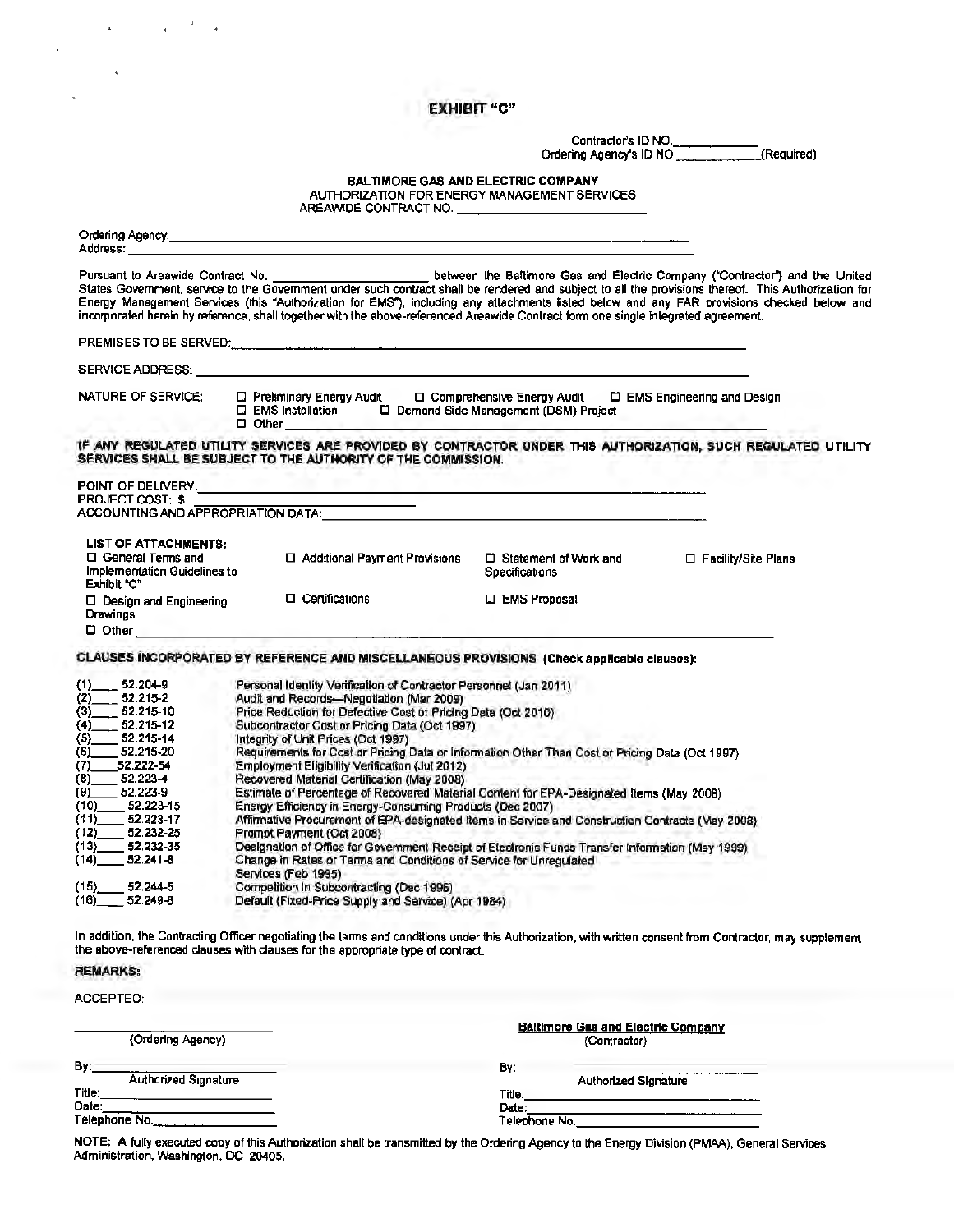# GENERAL TERMS AND IMPLEMENTATION GUIDELINES TO EXHIBIT "C" BALTIMORE GAS AND ELECTRIC COMPANY AUTHORIZATION FOR ENERGY MANAGEMENT SERVICES ORDERING AGENCY TASK ORDER NO.--------

#### Section A- Definitions and Scope of Energy Management Services

#### A.1. Definitions

Terms not otherwise defined herein shall have the meaning ascribed to them in the Areawide Contract pursuant to which the Authorization for Energy Management Services to which these General Conditions are a part has been entered into.

\*Acceptance" - Written acceptance of completed work (including all punchlist items) or services performed in connection with an EMS by a Contracting Officer's Representative, or, if no such representative is designated, a warranted Contracting Officer of the Ordering Agency for the Authorization for EMS.

"As-Builts" - Final drawings of the actual, completed work.

"Contracting Officer" or "C.O." - Ordering Agency official authorized to enter into, administer, and/or terminate contracts on behalf of the Ordering Agency and make related determinations and findings within the limits established pursuant to law.

"Contracting Officer's Representative" - Local or project site official delegated limited authority as set forth in a formal delegation letter signed by the Contracting Officer for a given Authorization for EMS.

"EMS Proposal" - The proposal provided by the Contractor and accepted by the Ordenng Agency in the form attached to Exhibit "C".

"Facility Manager" - Manager responsible for the operation of an Ordering Agency facility or building.

"General Terms"- These General Terms and Implementation Guidelines to Exhibit "C".

"Hazardous Materials" - Any substance or material regulated or governed by any applicable governmental authority under laws or regulations pertaining to the protection of the environment, natural resources or human health, or any substance, emission, or material now or hereafter deemed by any governmental authority having jurisdiction to be a "hazardous substance," "toxic substance," "pesticide," "hazardous waste,• "regulated substance," "pollutant," "contaminant," or any similar classification, including but not limited to by reason of deleterious properties, ignitability, corrosivity, reactivity, carcinogenicity. or reproductive toxicity.

"Occupied Period"- Hours during which a facility or building is occupied and used in the normal course of business.

"Project Cost" - The total costs (as defined in Paragraph B 1.) attributable to the implementation of an EMS, as specified by the Contractor and Ordering Agency in the Authorization for EMS.

"Substantially Complete" - Point at which the Ordering Agency has taken beneficial use of the equipment being installed under the applicable Authorization for EMS.

"Termination Schedule"- A schedule developed for any financed EMS specifying the lump sum payment necessary, at any time during the contract period following the task order award, for the complete repayment of the costs incurred by Contractor with respect to the EMS, including any finance costs accrued at that point.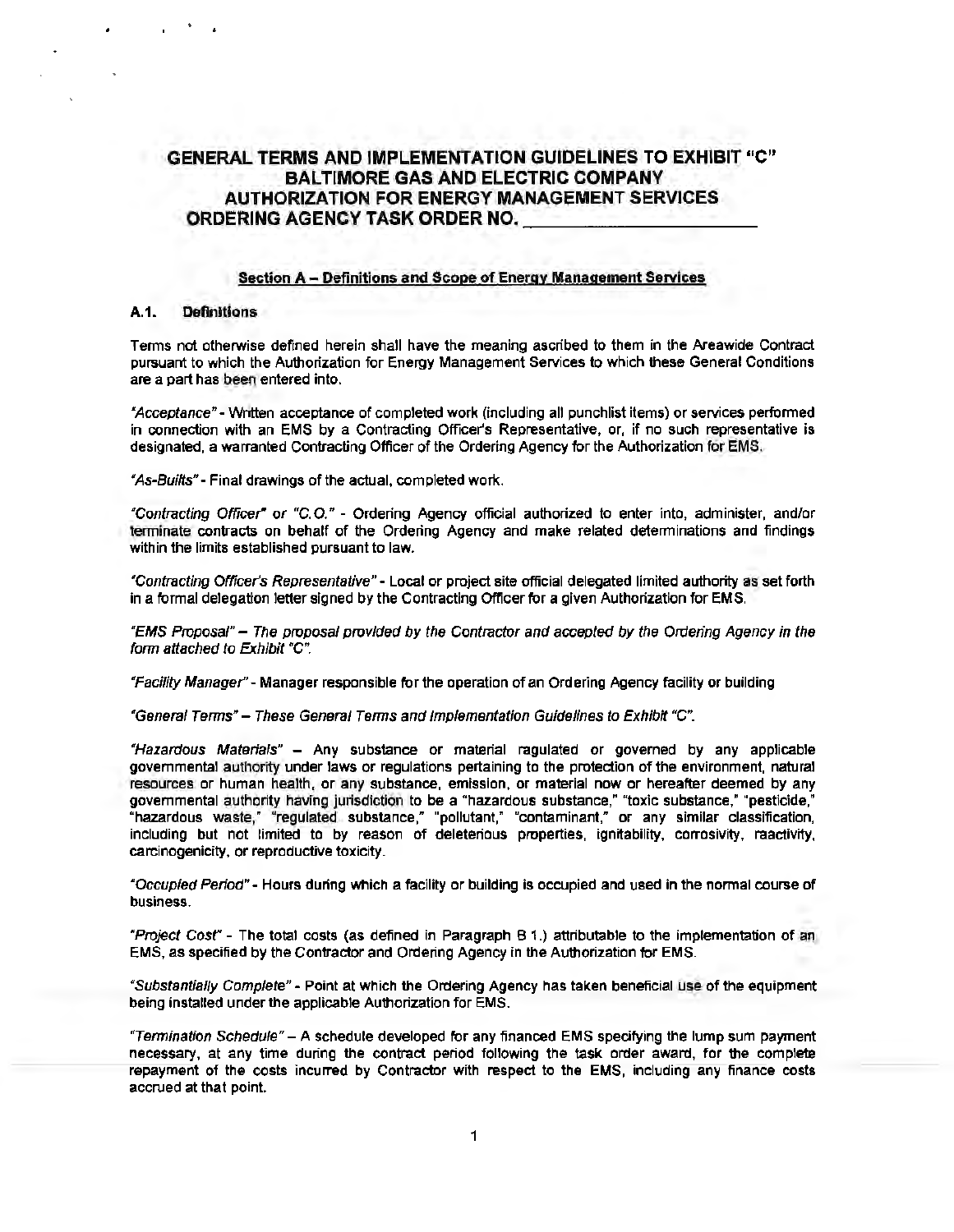A.2. Scope of Services and Energy Conservation Measures - Contractor shall provide the specific products and services and EMSs set forth in the Authorization for EMS, including any specific ECMs. For purposes of clarification, any reference to EMS herein shall include all ECMs that are part of and specified in the applicable Authorization for EMS. By way of example only, work which may be provided to an Ordering Agency as part of an ECM includes the following:

- A. Addition of Liquid Refrigerant Pumps to Reciprocating Air Conditioning Units
- B. Boiler Control Improvements
- C. Chiller Retrofits

..

- D. Construction of New Cogeneration Facilities
- E. Cooling Tower Retrofits
- F. Daylighting Controls
- G. Distributed Generation
- H. Economizer Installation
- I. Electric and Gas Service Entrance Design and Construction (new and retrofit)
- J. Energy Consulting Services
- K. Energy Management Control Systems (New/Replacement/Modifications)
- L. Exit Sign Installation
- M. Facility Management System Replacement/Alteration
- N. Fans and Pump Replacement or Impeller Trimming
- O. Fuel Cell Installation
- P. Insulation Installation
- Q. Interior and Exterior Lighting Replacement
- R. Lighting Control Improvements
- S. Load Shaping
- T. Motor Replacement with High Efficiency Motors
- U. Network Protectors
- V. New HVAC design and construction
- W. Occupancy Sensors
- X. Packaged Air Conditioning Unit in Replacement
- Y. Photovoltaic System Installation
- Z. Reflective Solar Window Tinting
- AA. Refrigerator Replacement w/ High Efficiency Units
- BB. Renewable Energy Projects (Passive Solar Lighting, Bio-Mass, etc.)
- CC. Replacement and/or Conversion of Air Conditioning & Heating Units
- DD.Solar Air Preheating System
- EE. Solar Domestic Hot Water System
- FF. steam Trap Maintenance and Replacement
- GG. Transfonner Replacement
- HH. Upgrade of Natural Gas-Fired Boilers with New Controls (low NOx Burners)
- II. Variable Speed Drive Utilization
- JJ. Water Conservation Device Installation
- KK. Weatherization
- LL. Window Air Conditioning Replacement with High Efficiency Units
- MM. Window Coverings and Awnings
- NN. Window Replacement
- 00. Any other EMSs which reduce energy consumption, demand and/or other related costs, or result in other benefits to the Ordering Agency

A.3.A. Preliminary Energy Audit - This Section A.3.A shall apply to any preliminary energy audit requested by an Ordering Agency and set forth in the Authorization for EMS.

The Ordering Agency may desire the Contractor to perfonn a preliminary energy audit of specified facilities, systems, or components within a facility, to determine if any potential opportunities exist for energy conservation, water conservation, demand reduction, other related cost savings, and/or other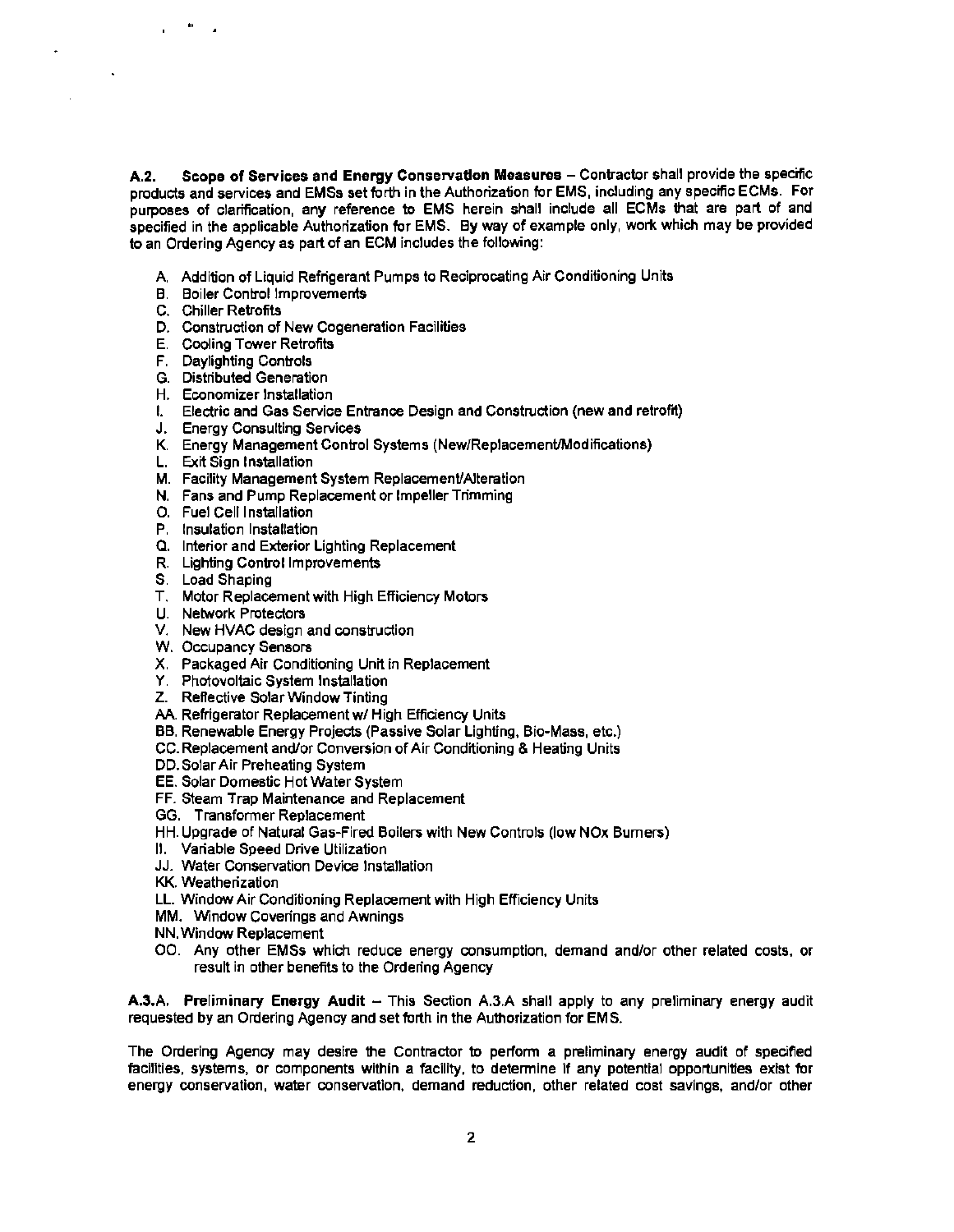benefits; and whether further detailed energy analyses are warranted. An Authorization for EMS that includes a preliminary energy audit shall also include a written statement of work and specifications for the preliminary energy audit that has been agreed upon by the parties. Upon the request of the Contractor, the Ordering Agency shall provide to the Contractor any available building/facility plans to assist the Contractor in performing the preliminary energy audit.

The preliminary energy audit shall generally consist of an overview of a facility, or an energy-consuming system or component within a facility, conducted by a qualified energy expert. The preliminary energy audit will typically consist of a review of Ordering Agency documentation, fuel use records, energy bills, operator interviews, and a field inspection. The Contractor will utilize the information gathered to identify recommended EMSs for the facility, system, or component.

Based upon the preliminary energy audit, the Contractor shall submit to the Ordering Agency's Contracting Officer a preliminary energy audit report. The preliminary energy audit report will typically consist of an executive summary, a table of contents, and a narrative describing the facility, system or component within the facility, its operation, current energy use and cost, and possible modifications to the facility, system, or component which may result in a reduction of energy consumption, water consumption. demand, and/or other related costs, or may result in other benefits to the Ordering Agency.

The preliminary energy audit report shall identify potential ECMs, and for each, an estimated Project Cost and the estimated energy savings, provided in units of energy and energy cost. Potential ECMs shall be identified based on the Ordering Agency's criteria, which shall be agreed to by the parties in the Authorization for EMS.

The Contractor shall generate a prioritized list of recommendations, in sequence of implementation that are life-cycle cost effective and can be implemented in the facility being audited. The preliminary audit, to the extent applicable, shall include the following information:

- a. Preliminary estimated energy and water sayings,
- b. Preliminary estimated cost savings, including reduced maintenance costs,
- c. Current utility rates,
- d. Preliminary retrofit cost,
- e. Utility financial incentive/rebate, if any,
- f. Description of existing equipment,
- g. Description of the proposed retrofit equipment,
- h. Overview of the general environmental impact and potential hazardous wastes identified through existing facllity records, if any.

The following table is provided as a sample format that the Ordering Agency may utilize per EMS for their convenience:

#### Preliminary Audit Sample Format

EC11 # 1: /ineart Description]

| Savings |       | .<br>Electric Energy Electric Demand<br>Savings |     | Natural Gas<br>Savings |             | Total Energy<br><b>Other Savings</b><br>Savings |      | <b>Total Energy</b><br>molementation<br>Price<br><b>Cost Savings</b> |          | Rebate<br>(if applicable) | Net Savings | Simple<br>Payback |  |
|---------|-------|-------------------------------------------------|-----|------------------------|-------------|-------------------------------------------------|------|----------------------------------------------------------------------|----------|---------------------------|-------------|-------------------|--|
| kWh/vr  | \$/vr | <b>kVV/vr</b>                                   | t.v | <b>IMBtu/vri</b>       | <b>Sive</b> | <b>M</b> Btu/vrl                                | 5/yr | <b>MBtu/vr</b>                                                       | S/vr     |                           |             | ------ -          |  |
| -----   |       |                                                 |     |                        |             |                                                 |      |                                                                      | -------- |                           |             |                   |  |

If Financing is considered

| <b>ECM #1: [Insert Description]</b> |                                   |      |                                      |       |       |                          |          |           |       |                                |                                       |
|-------------------------------------|-----------------------------------|------|--------------------------------------|-------|-------|--------------------------|----------|-----------|-------|--------------------------------|---------------------------------------|
| Implementation<br>Price             | Financina<br>Procurament<br>Price | Term | Indicative<br>Interest Rate<br>----- | Index | Adder | l Source I<br>lof Indexi | Interest | Principal | Other | <b>Total Annual</b><br>Payment | Indicative<br>Termination<br>Schedule |
|                                     |                                   | 1.25 |                                      |       | -76   |                          | 5/41     | S٧Ι       | ¥γ    | \$/vr                          | x                                     |
|                                     | -------                           |      |                                      |       |       |                          |          |           |       |                                |                                       |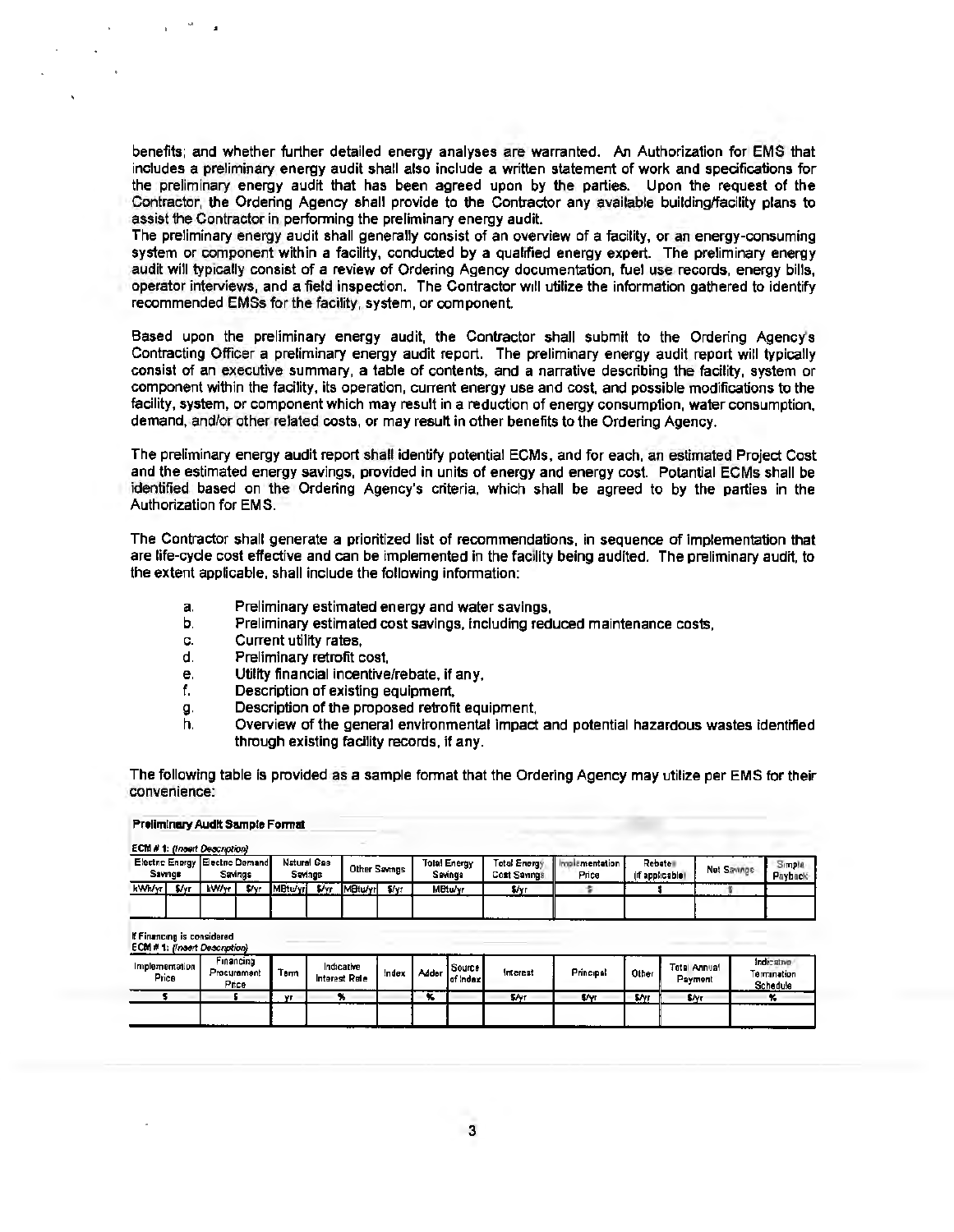Upon the completion of a preliminary energy audit, if either party elects not to proceed with further phases of the identified potential projects, the Authorization for EMS shall be terminated without further obligation or liability of either party.

A.3.B. Comprehensive Energy Audit - This Section A.3.B shall apply to any comprehensive energy audit requested by an Ordering Agency and set forth in the Authorization for EMS.

After evaluation of the preliminary energy audit report, the Ordering Agency may elect to proceed with a comprehensive energy audit to determine whether particular EMSs proposed by the Contractor are feasible. The comprehensive energy audit shall be conducted by a qualified energy auditor. The qualifications of the energy auditor shall be submitted to and approved by the Ordering Agency's Contracting Officer. An Authorization for EMS that includes a comprehensive energy audit shall also include a written statement of work and specifications (including mutually acceptable payback criteria requirements which may be used by the Ordering Agency as a guide for determining the economic acceptability of a project) for the comprehensive energy audit that has been agreed upon by the parties.

Based on the comprehensive energy audit, the Contractor shall submit to the Ordering Agency's Contracting Officer a comprehensive energy audit report specifying projects recommended for implementation and providing for each project an estimate of the expected implementation cost, the anticipated life-cycle cost savings, the estimated payback period which may be used by the Ordering Agency as a guide for determining the economic acceptability of a project, and the estimated timing for implementation. The comprehensive audit report will provide the following information, unless otherwise specified in the Authorization for EMS or subsequently waived by the Contracting Officer:

#### 1. Technical Factors:

 $\overline{\phantom{a}}$ 

- a. Audits of energy and water consumption of existing equipment and facilities, including estimated demand reduction and energy and water savings. and proposed retrofit costs and financial incentives (rebates), if any;
- b. Existing equipment or components to be removed or replaced;
- c. New equipment or components to be installed:
- d. Specifications and/or catalog cuts for new equipment, including, as appropriate, power rating, estimated energy consumption, input/output, power ratio, lighting level, estimated equipment life, and/or maintenance requirements;
- e. Ordering Agency support required for EMS implementation,  $e.g.,$  interruptions or temporary changes to operations and movement of equipment;.
- f. Utility interruptions required for EMS implementation, including type  $(e.g.,$  natural gas electricity, water, steam, sewer, telephone, and cable)., location and duration;
- g. Preliminary environmental compliance requirements, which the Ordering Agency acknowledges may change as a project progresses;
- h. Estimated annual energy savings and demand reduction over life of EMS;
- i. **If a proposed ECM requires installation of equipment outside existing buildings or** structures, a site plan showing recommended sites, and any feasible alternates;
- j. Detailed EMS calculations with description of methodologies and assumptions;
- k. Analysis of how each EMS will affect component being modified and how it interacts with other building systems;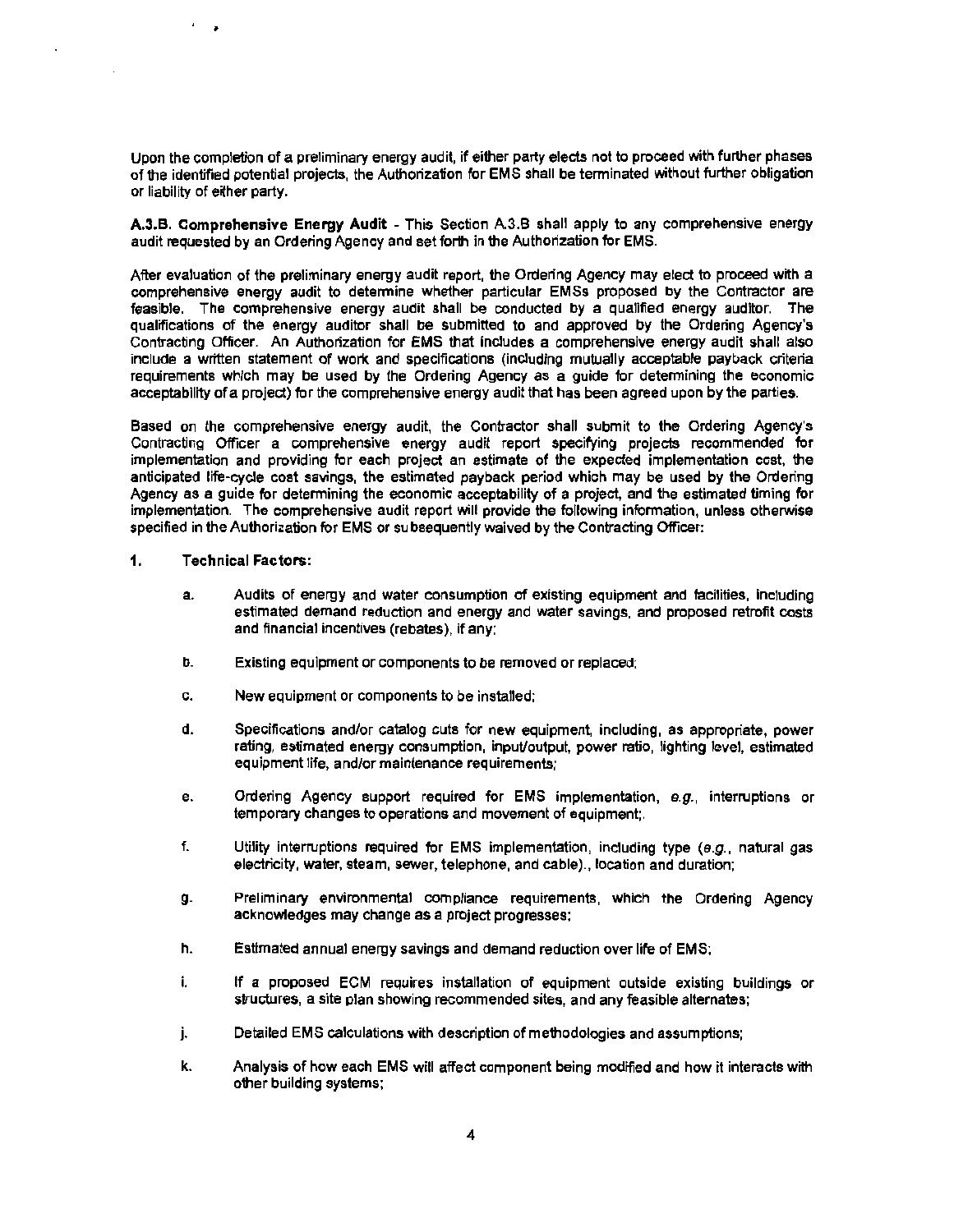- I. Method to verify energy savings (if such monitoring is required by the Ordering Agency) after installation and periodically during the contract term;
- m. Estimated equipment life;
- n. Estimated construction schedule in calendar days, showing significant milestones;
- o. Determination that proposed EMS has been recommended and selected without regard to fuel source; and
- p. Based on the information provided to the Contractor by the Ordering Agency concerning the facility and related operations and the Contractor's physical inspection of the site, preliminary identification of any Hazardous Materials which might be present and affect the EMS's implementation.

#### 2. Cost Factors

..

- a. Estimated annual operation costs  $(e.g.,$  increased use of alternate fuel sources replacement filters, and increased maintenance costs);
- b. Estimated project costs, broken down by EMS to the extent practicable;
- c. Estimated costs of any monitoring & verification of savings required;
- d. Estimated annual cost savings;
- e. Estimated unit costs for major components and systems; and
- f. Estimated life cycle cost analysis.

A.3.C. **EMS** Engineering and Design- This Section A.3.C shall apply to any EMS engineering and design work requested by an Ordering Agency and set forth in the Authorization for EMS.

After evaluation of the comprehensive energy audit report, the Ordering Agency may elect to proceed with the EMS engineering and design work. An Authorization for EMS that includes EMS engineering and design work shall also include a written statement of work and specifications for the EMS engineering and design work that has been agreed upon by the parties.

The Contractor shall coordinate the EMS engineering and design work with the Ordering Agency's Contracting Officer, and a joint technical review of the construction drawings and specifications and design and analyses shall be conducted with the Ordering Agency when the engineering and design documents are approximately 35% and 95% complete, unless an alternate review schedule is specified in the Authorization for EMS.

Upon completion of engineering and design, the Contractor shall submit to the Ordering Agency's Contracting Officer all required engineering and design documents including, to the extent applicable, an EMS implementation proposal. The Ordering Agency may require the Contractor to present a briefing to explain the proposal to the Ordering Agency and Contracting Officer. Unless otherwise specified in the Authorization for EMS or subsequently waived by the Contracting Officer, such a proposal shall include:

- a. specifications and drawings for all EMSs that involve changes to existing systems (drawings will not be required for ECMs involving only component replacement);
- b. Revised technical and costs factors; and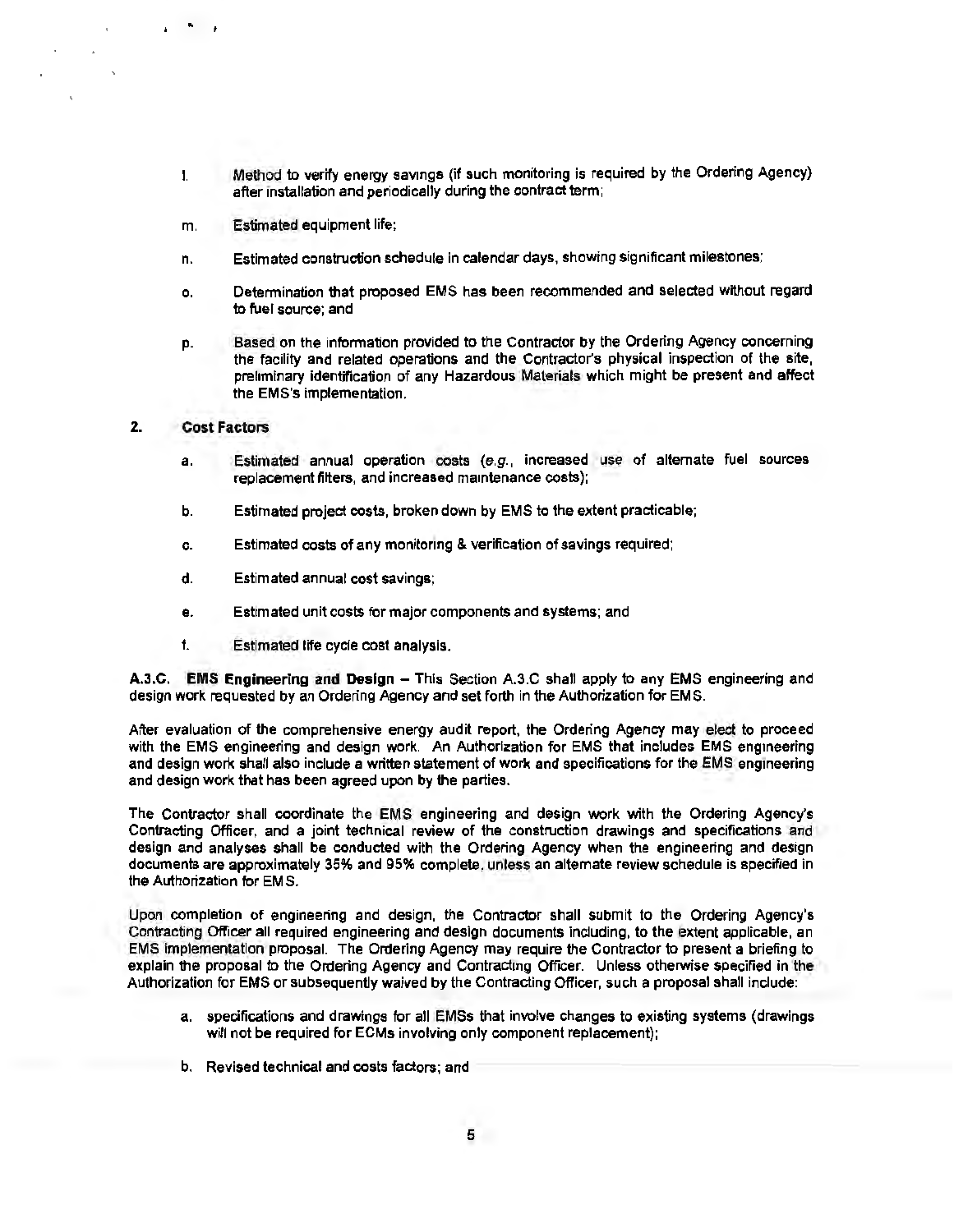c. List of proposed subcontractors.

'•

A.3.D. EMS Installation - This Section A.3.D shall apply to any EMS installation work requested by an Ordering Agency and set forth in the Authorization for EMS.

After evaluation of the EMS engineering and design work, the Ordering Agency may elect to proceed with the EMS installation. An Authorization for EMS that includes EMS installation shall also include a written statement ofwork, schedule, and specifications for the EMS installation that has been agreed upon by the parties.

A.3.0.1. Performance of EMS Construction and Installation - If and to the extent the Ordering Agency is required to occupy the existing building during parts of or the entire period of construction, the Contractor and the Ordering Agency shall cooperate to minimize disruptions and provide for performance of the work so as not to interfere with the Ordering Agency's operations.

A.3.D.2. Pre-Work Requirements - Prior to commencement of on-site work, unless waived by the Contracting Officer, the Contractor shall submit a proposed implementation schedule indicating installation periods, time required for delivery of equipment, and completion date to the Contracting Officer and/or Contracting Officer's Representative for approval, in accordance with FAR 52.236-15.

A.3.D.3. Pre-Work Conference • Prior to on-site work, unless waived by the Contracting Officer, the Contractor shall meet with the Contracting Officer or the Contracting Officer's Representative for the purpose of discussing and developing mutual understandings regarding safety, scheduling, performance, and administration of the Authorization for EMS.

A.3.D.4. Ordering Agency Technical Review - Joint technical reviews between the Ordering Agency and the Contractor may be made at agreed-upon time intervals.

A.3.D.5. As-Built Drawings -Within forty-five (45) calendar days after Acceptance of the installation of an EMS, the Contractor shall submit to the Contracting Officer As-Built drawings of the completed work in a format to be mutually agreed upon. Drawings will not be required for component replacement Drawings shall include the following:

- 1. The installation (e.g., form, fit, and attachment details) of the interface between EMS equipment and existing Ordering Agency equipment; and
- 2. The location and rating of installed equipment on building floor plans or other facility plans.

A.3.D.6. Utility Interruptions - All utility interruptions in connection with work under this Authorization for EMS shall be made outside Occupied Periods whenever possible, and in no event shall such interruptions take place without the advance approval of the Contracting Officer's Representative or Facility Manager, as appropriate. The Contractor shall endeavor to keep the duration of utility interruptions to a minimum. To the extent possible, requests for utility outages shall be submitted in writing at least fourteen (14) calendar days prior to the utility interruption. The request shall be coordinated with the Contracting Officer's Representative or Facility Manager, as appropriate, and shall include the duration. date, time, and reason for the interruption. Utility interruptions include, but are not limited to, electrical, natural gas, sewer, steam, water. telephone, computer cable, and CATV.

A.3.D.7. Documentation of Compliance - As may be required in an individual Authorization for EMS, the Contractor shall provide drawings and specifications certified by a registered engineer or architect, as applicable, to assure compliance with all applicable federal, state, and local codes and regulations.

A.3.D.8. Water Conservation Measures ·The Contractor shall coordinate the implementation of any EMS with the implementation of any water conservation measures being undertaken at a facility.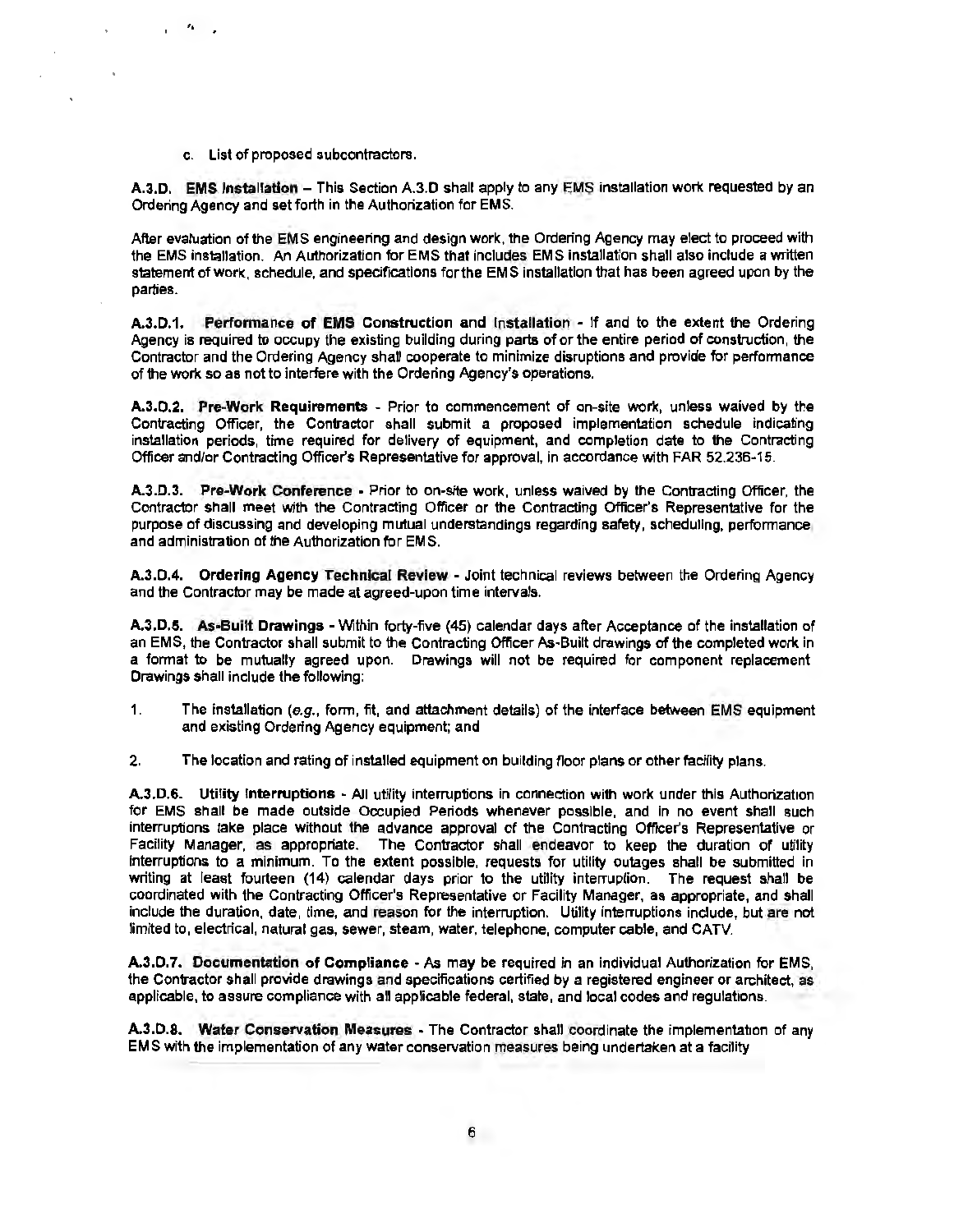A.3.D.9. More Efficient Equipment • The Ordering Agency reserves the right, following Acceptance, to replace equipment installed under an EMS with more efficient equipment or components, if available, at the Ordering Agency's sole expense. Such replacement will have no effect on the payments to the Contractor required by an Authorization for EMS.

A.3.D.10. Operations and Maintenance Manuals - Within forty-five (45) calendar days after Acceptance of the installation of an EMS, the Contractor shall furnish to the Ordering Agency's Contracting Officer al! operation and maintenance manuals, recommended spare parts lists identifying components for the operation and maintenance of the equipment installed in the EMS, as set forth in the Authorization for EMS. The operation and maintenance manuals shall include maintenance schedules for all equipment installed in the EMS.

A.3.D.11. Training of Ordering Agency Personnel for EMSs • Any training of Ordering Agency personnel and/or agents necessary for the successful implementation of an EMS shall be undertaken by the Contractor, as set forth in the Authorization for EMS.

A.3.D.12. Performance Verification - An Authorization for EMS may require the Contractor to measure and document EMS performance following Acceptance of the EMS. This report will contain an analysis of the difference, if any, between estimated and actual energy savings.

A.3.E. Operations, Maintenance, Training and Emergency Response - Unless otherwise provided in an Authorization for EM S, the Ordering Agency shall be responsible for operation and maintenance of the EMS following Acceptance.

#### A.4. TitJe to Equipment and Risk of Loss

A.4.A. Title to Equipment - Title to equipment installed by the Contractor under an Authorization for EMS shall pass from the Contractor to the Ordering Agency at the time the work under award of the Authorization for EMS is Substantially Complete.

A.4.B. Risk of Loss • The Contractor shall bear all risk of loss or damage of any kind with respect to all or any part of a project prior to its Substantial Completion or use by the Ordering Agency, unless such loss or damage is caused by the Ordering Agency or Its employees, agents, or contractors.

#### A.5. Warranty

•• •

A.5.A. Service Warranty -The Contractor warrants to the Ordering Agency that the services performed by the Contractor under this Authorization for EMS shall be performed in conformance with the engineering and design documents and generally accepted industry standards prevailing at the time the services are performed.

A.5.B. Pass Through of Equipment and Material Warranties· The Contractor, in procuring materials and equipment for a project, shall obtain standard vendor warranties from the supplier or subcontractor for the benefit of the Contractor and the Ordering Agency, and where practical, shall attempt to obtain warranty periods of one (1) year from the date a project is Substantially Complete. The Contractor shall pass through such warranties to the Ordering Agency, but the Contractor shall have no liability for material and equipment warranties. which shall be the sole responsibility of manufacturers and suppliers.

A.5.C. Contractor Interface - Upon the request of the Ordering Agency's Contracting Officer, the Contractor shall interface and act as a liaison with the Contractor-purchased equipment and material manufacturers and suppliers to resolve problems and pursue warranty claims on behalf of the Ordering Agency up to (1) year from the time the project is Substantially Complete.

A.5.D. Warranty Period - The warranty period for the warranties set forth in Paragraph A.8.A. shall extend, with respect to each installed project, for a period of one (1) year following when a project is Substantially Complete. The warranty period for any services performed by the Contractor hereunder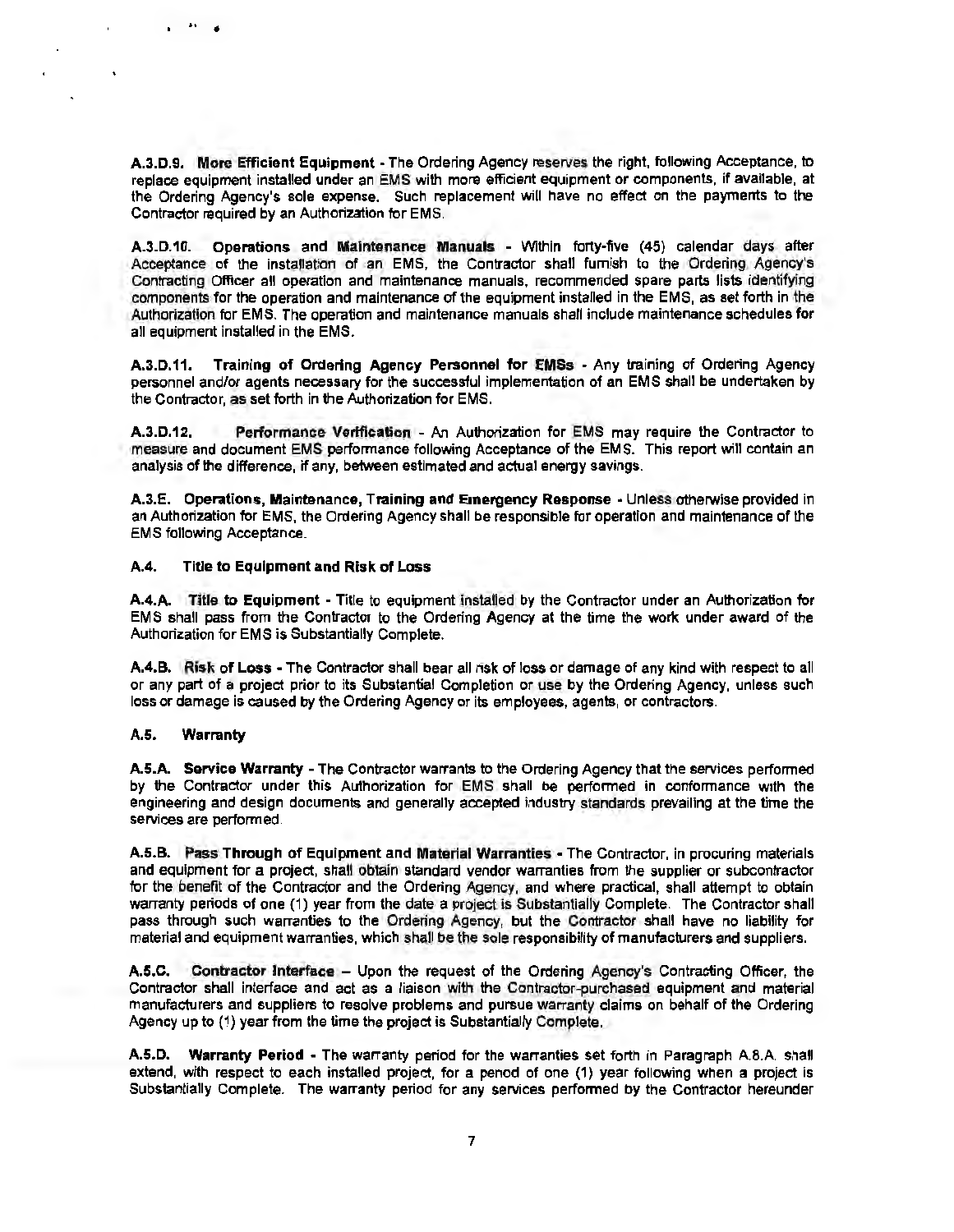which do not result in the installation or full implementation of a project shall extend for a period of one (1) year following the date of completion of such services.

'•• ..

 $\ddot{\phantom{a}}$ 

 $\ddot{\phantom{a}}$ 

 $\overline{a}$ 

 $\ddot{\phantom{a}}$ 

A.5.E. Remedies - The Ordering Agency's Contracting Officer shall promptly notify the Contractor in writing of the discovery during the applicable warranty period of any breach of the Contractor's warranties under this Section A.8. As the Ordering Agency's first remedy for any such breach of the Contractor's warranties, the Contractor shall, at its own cost and expense, as soon as reasonably possible following the Contractor's receipt of notice of any breach of warranty, re-perform or correct any service, which failed to conform to the above warranty.

A.5.F. Warranty Exclusions -The liabilities and obligations of the Contractor under this Section A.8 do not extend to any repairs, adjustments, alterations, replacements or maintenance which may be required as a result of abuse, neglect, misuse, failure of the Ordering Agency to provide access, modification not made in accordance with the manufacturer's specifications by anyone other than the Contractor, normal wear and tear in the operation or use of an installed project, or as a result of the Ordering Agency's failure to operate or maintain a project in accordance with the operating manuals or instructions supplied by the Contractor or the manufacturer or supplier, or in accordance with the training provided by the Contractor to the Ordering Agency's personnel.

A.5.G. No Implied Warranties· EXCEPT AS EXPRESSLY PROVIDED IN THIS SECTION A.5, THE CONTRACTOR MAKES NO FURTHER WARRANTIES OR GUARANTEES, EXPRESS OR IMPLIED, CONCERNING THE SERVICES OR ANY PROJECT, AND THE CONTRACTOR DISCLAIMS ANY WARRANTY IMPLIED BY LAW, INCLUDING IMPLIED WARRANTIES OF MERCHANTABILITY OR FITNESS FOR A PARTICULAR PURPOSE AND IMPLIED WARRANTIES OF CUSTOM OR USAGE.

A.6. Facility Ownership - If the Ordering Agency is not the sole owner of the facility where a project is or will be undertaken under the Authorization for EMS, the Ordering Agency's Contracting Officer shall immediately notify the Contractor and secure the written consent of the owner(s) for the Contractor to perform project services prior to the commencement of such services. The Ordering Agency's Contracting Officer shall fumish the Contractor with a copy of such written consent as soon as such consent is obtained by the Ordering Agency.

#### Section B - Payment Terms

8.1. Price of EMSs - The price of services rendered by the Contractor pursuant to any Authorization for EMS shall be based on (i) all Contractor direct costs, such as labor, materials, costs of working capital and all subcontractor costs; plus (ii) all indirect costs, such as overheads, project management, and contract administration; plus (iii) profit.

8.2. Payment of EMSs - The Ordering Agency shall pay the Contractor the price of each EMS, as set forth in each Authorization for EMS.

**B.3.** Financial Incentives and Rebates - Current incentives and rebates that may be available to the Ordering Agency shall be set forth in the Authorization for EMS.

**B.4.** Assignment of Claims – The Contractor may assign its rights to be paid amounts due or to become due as a result of the performance of work under this Authorization of EMS in accordance with FAR 52.232-23.

B.5. Novation - The Parties agree that if, subsequent to the execution of the Authorization for EMS, it should become necessary, or desirable, to execute a "Novation Agreement," said Novation Agreement will comply with the provisions of FAR, Part 42, Subpart 42.12 and will be in the form as provided at FAR, Part 42, Subpart 42.1204.

8.6. Determination of Energy Savings -Energy savings will be determined on the basis of engineering estimates and set forth in the Authorization for EMS.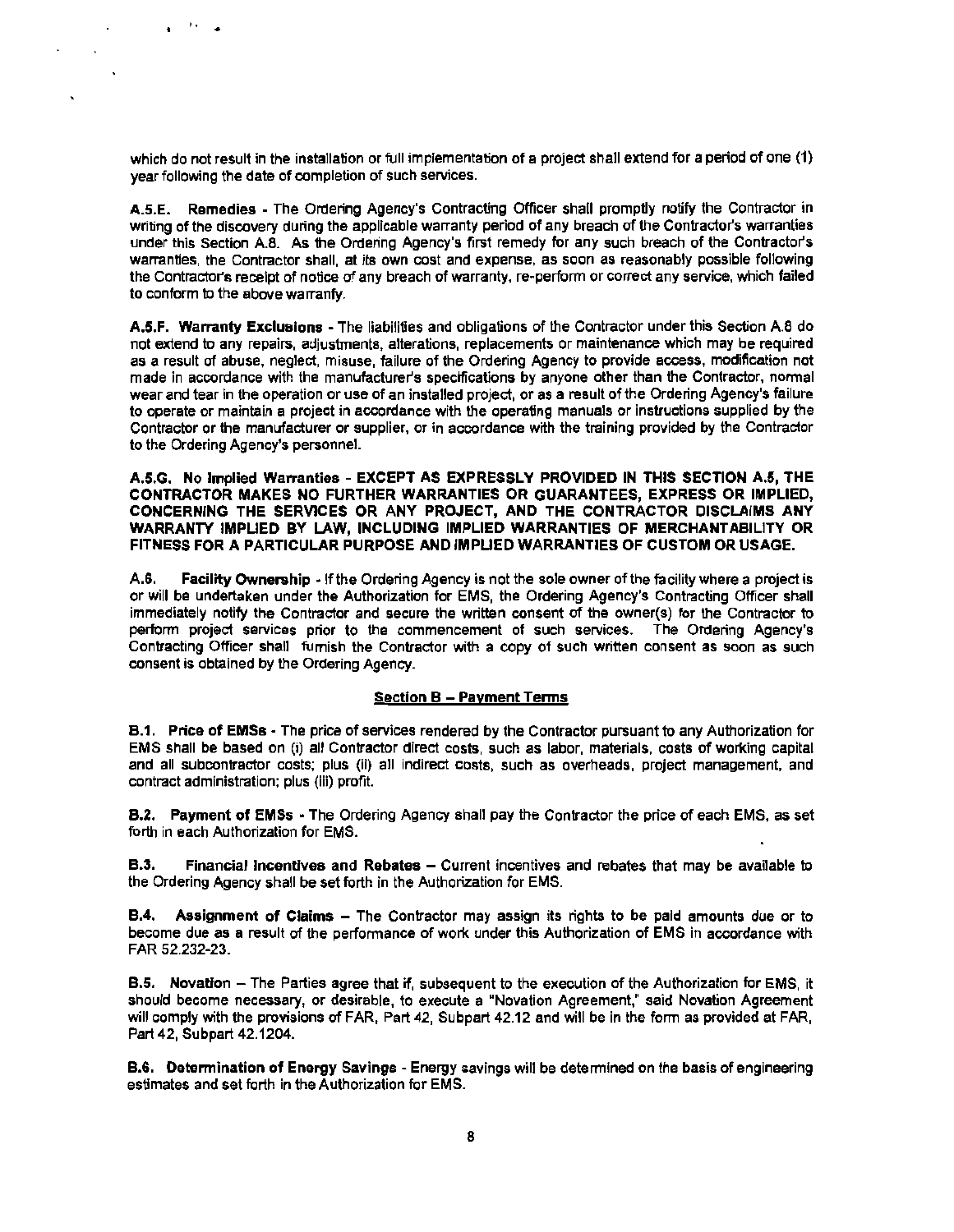8.7. No Recourse for Unrealized Savings ·The Ordering Agency acknowledges that consumption fluctuations may occur as a consequence of unanticipated factors such as weather and unexpected energy loads, and that payments to the Contractor will not change even if the estimated energy savings do not materialize, unless performance guarantees are specifically requested and negotiated by the Ordering Agency and the Contractor and set forth in the Authorization for EMS.

8.8. Financing of EMSs

. . . .  $\mathbb{R}^2$ 

This Section 8.8 shall only apply to Contractor-financed EMSs.

8.8.A. Energy Savings and Financing - It is intended that the annual energy savings achieved from the implementation of a Contractor-financed EMS under the Authorization for EMS will produce financial savings to the Ordering Agency which are greater than the cost of implementing the EMS, including the cost of financing provided under the Authorization for EMS. The payment term shall be set forth in the Authorization for EMS.

8.8.8. Performance Guarantee - In the event an EMS Is financed, in whole or in part, Contractor shall provide a performance guarantee to the Ordering Agency for all GSA facilities, which shall be supported by a measurement and verification (M&V) plan. In the event an EMS is financed, in whole or in part, for other Federal facilities, Contractor shall provide a performance guarantee to the Ordering Agency, which shall be supported by a M&V plan only if specified in the Authorization for EMS. M&V procedures will be in keeping with industry practices, such as the Federal Energy Management Program's (FEMP) M&V guidelines for federal energy projects.

B.8.C. Calculation of Financed Payment - The cost of financing, if any, for any completed EMS shall be recovered under terms and conditions set forth in the Authorization for EMS. Payments to the Contractor shall commence after the Ordering Agency takes possession of the ECM based on the mutually agreed upon financing terms and conditions included in the Authorization for EMS.

**B.8.D.** Buy-down - The Ordering Agency may at any time prior to final payment buy-down the outstanding financed EMS payments by giving thirty (30) days written notice to the Contractor. Upon such mutually agreed upon buy-down, the Ordering Agency shall pay Contractor in accordance with the Termination Schedule.

#### Section C • Environmental Protection

C.1. Compliance with Environmental Laws - In connection with the Implementation of EMSs, the Contractor and the Ordering Agency shall comply with all applicable federal, state and local laws and regulations regarding environmental protection. The Contractor shall comply with the instructions of the Ordering Agency with respect to avoidance of conditions which create a nuisance or which may be hazardous to the health of persons at or near a Ordering Agency's facility.

C.2. Environmental Permits • The Ordering Agency and the Contractor shall cooperate in obtaining all required environmental permits necessary for compliance with applicable environmental protection laws prior to implementing any EMS under the Authorization for EMS.

C.J. Emission Credits - All emission credits attributable to reductions in emissions at the Ordering Agency facility incident to EMSs entered into under this Authorization for EMS shall be the property of the Ordering Agency, unless otherwise specified in the Authorization for EMS.

C.4. Ordering Agency Responsible for Existing Hazardous Materials - The Ordering Agency has an affirmative duty to inform the Contractor, prior to the start of and during the course of performing services under this Authorization for EMS, in writing of the existence of any known Hazardous Materials. If, prior to performance of the service or during the course of performing the services, the Contractor becomes aware of any Hazardous Material, the Contractor shall report such matter to the Ordering Agency's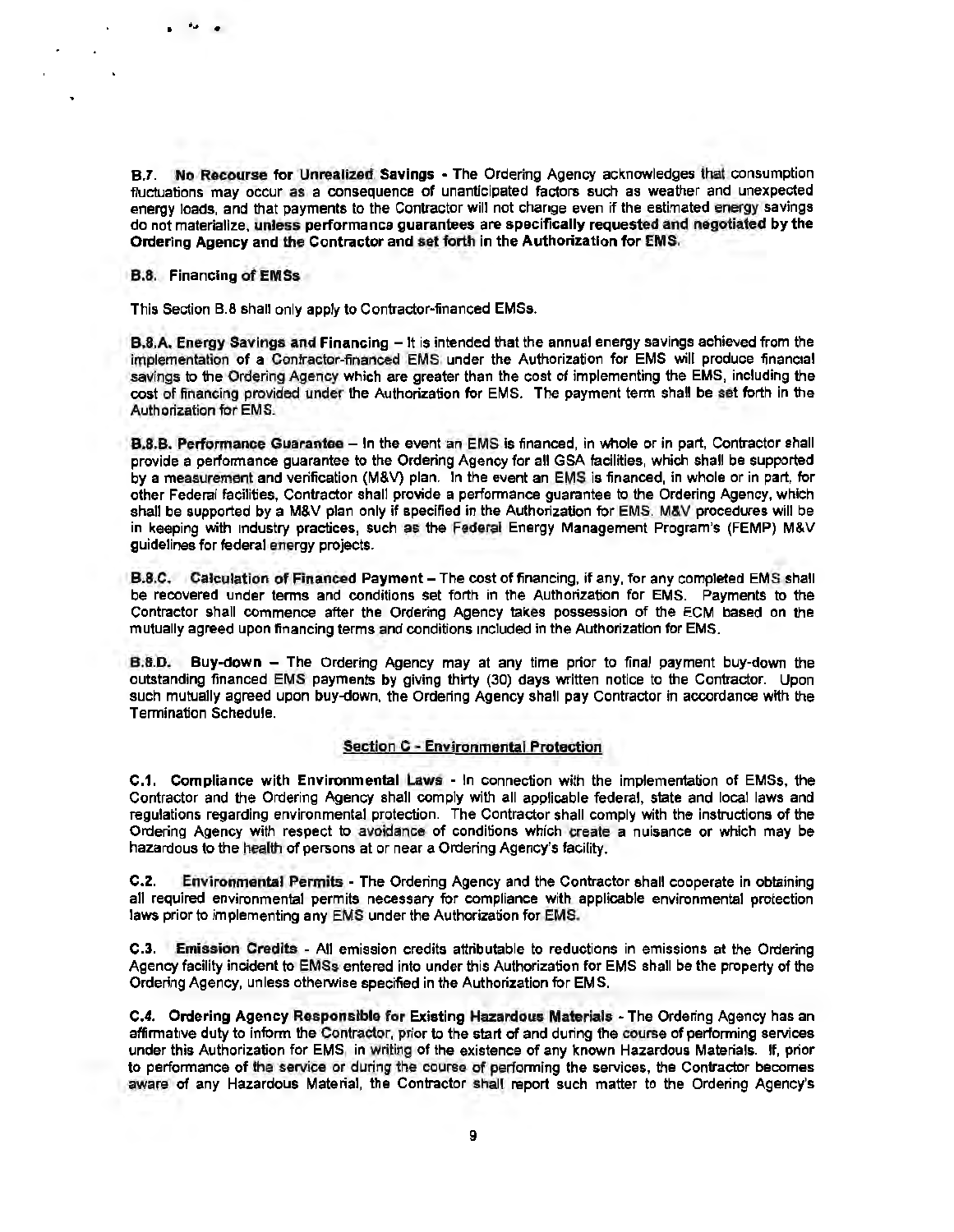Contracting Officer immediately and before disturbing (or further disturbing) the Hazardous Material. If requested by the Ordering Agency's Contracting Officer, the Contractor shall recommend contractors who can remove the Hazardous Material or, at the Contractor's sole option, the Contractor may agree to remove the Hazardous Material for the Ordering Agency. Work in the affected areas shall be resumed only upon the written direction of the Ordering Agency's Contracting Officer when the Hazardous Material has been removed or corrected, and then only if such continuation of work shall not violate any applicable laws or permit requirements. In the event work is so suspended for longer than three months, the Contractor shall be entitled to an adjustment in the price for any increase in the cost of performance of any EMS, as set forth in FAR 52.212-12.

 $\blacksquare$ 

. .

C.S. Contractor Responsibilities • The Contractor shall be responsible for the disposal of any Hazardous Material generated by the Contractor during the performance of services under the Authorization for EMS.

C.6. Incidents Reporting - The Ordering Agency shall be responsible for reporting all incidents of spills or release of Hazardous Materials at location(s) to the appropriate regulatory authorities: provided, however, that the Contractor shall immediately notify the Ordering Agency's Contracting Officer of and Immediately clean up, in accordance with all applicable laws, all spills and/or releases of Hazardous Materials resulting from the Contractor's operations at the location(s). In the event the Contractor becomes aware of a spill and/or release of Hazardous Materials not resulting from the Contractor's operations, the Contractor shall immediately notify the Ordering Agency's Contracting Officer, but it shall not be responsible for such clean up.

#### Section D - Miscellaneous

0.1. Conflict Among Documents - In the event of any conflict: (i) between the Areawide Contract, Exhibit "C", these General Terms, or any other Attachment to the Areawide Contract, the Areawide Contract shall control, (ii) between these General Terms and Exhibit "C", the terms and provisions of Exhibit "C" shall control, and (iii) between the EMS Proposal, these General Terms, and any other Attachments to Exhibit "C", the EMS Proposal shall control over these General Terms and all other Attachments, and these General Terms shall control over all other Attachments. In all other cases, the document of the latest date mutually agreed upon, and signed or initialed by the Contractor and the Ordering Agency shall control.

0.2. Proof of Insurance- Any insurance obligation that may exist under the Authorization for EMS may be satisfied through self-insurance.